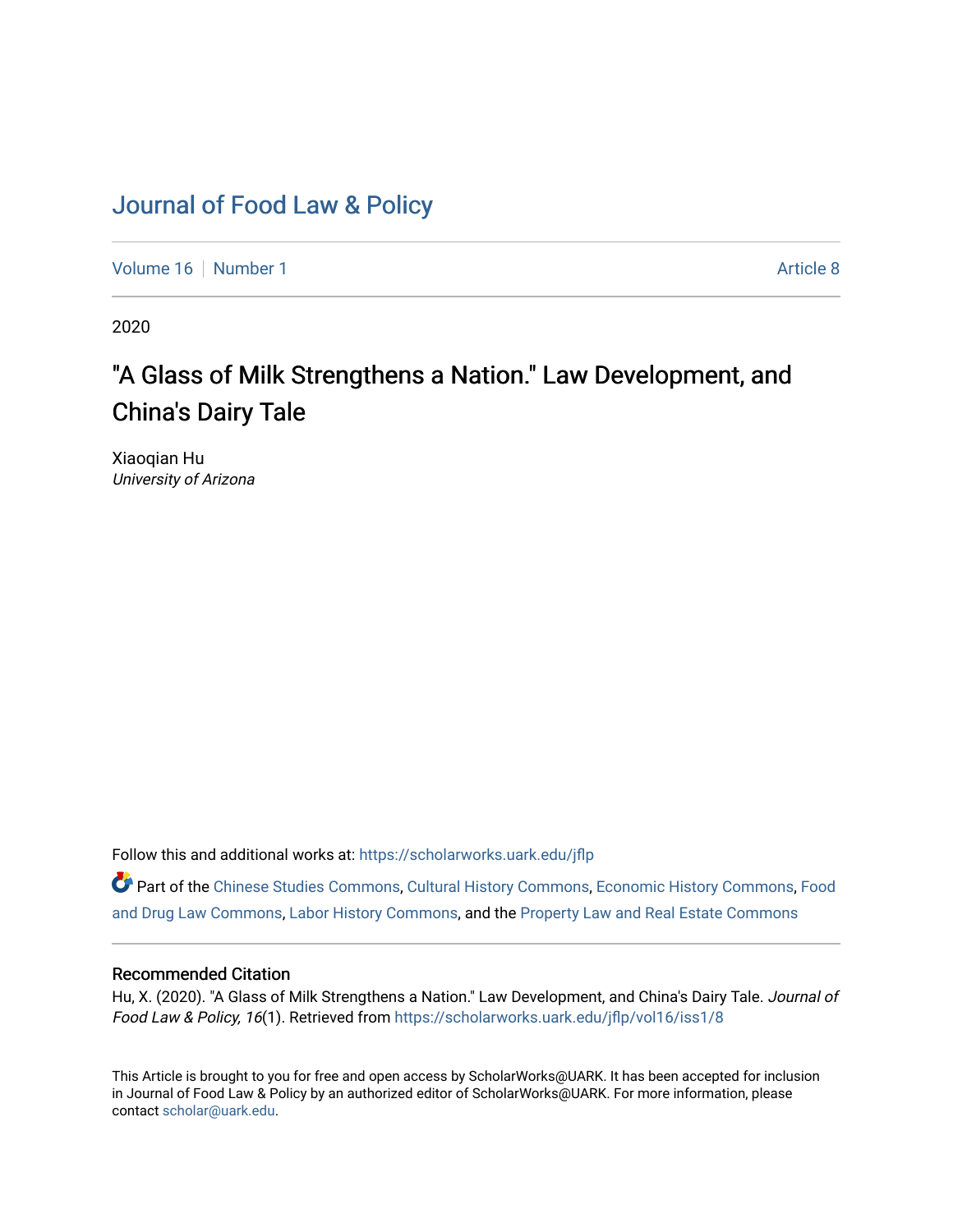

Volume Sixteen Number One Spring 2020

> "A GLASS OF MILK STRENGTHENS A NATION." LAW, DEVELOPMENT, AND CHINA'S DAIRY TALE *Xiaoqian Hu*

A PUBLICATION OF THE UNIVERSITY OF ARKANSAS SCHOOL OF LAW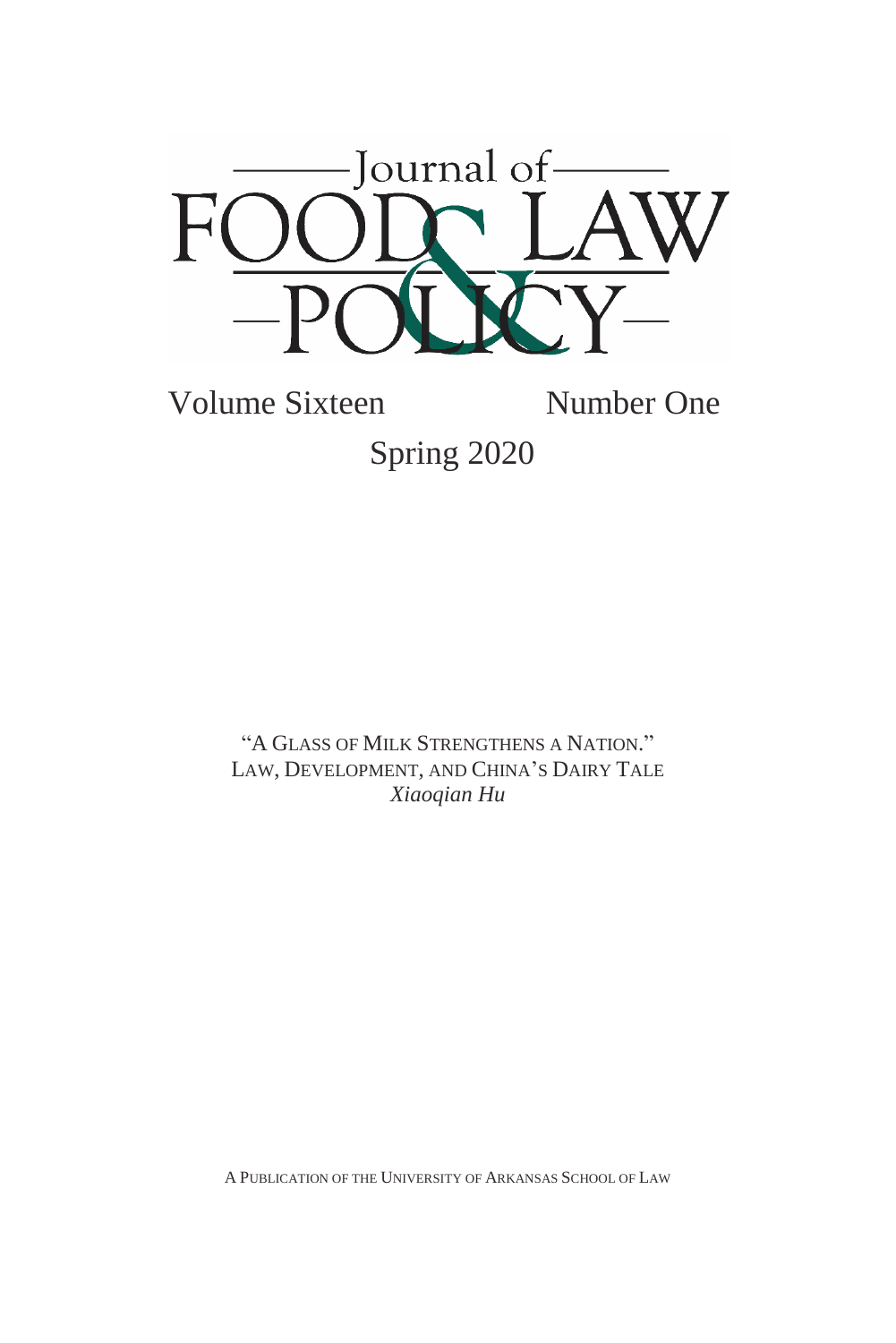# **"A Glass of Milk Strengthens a Nation." Law, Development, and China's Dairy Tale**

Xiaoqian Hu\*

#### **Abstract**

Historically, China was a soybean nation and not a dairy nation. Today, China has become the world's largest dairy importer and third largest dairy producer, and dairy has surpassed soybeans in both consumption volume and sales revenue. This article investigates the legal, political, and socioeconomic factors that drove this transformation, and building upon fieldwork in two Chinese counties, examines the transformation's socioeconomic impact on China's several hundred million farmers and ex-farmers and political impact on the Chinese regime. The article makes two arguments. First, despite changes of times and political regimes, China's dairy tale is a tale about chasing the dreams of progress, modernization, and national rejuvenation. Second, and more tentatively, China's recent moves toward hard authoritarianism have global roots and can be interpreted in part as political reactions to the systemic job losses and social dislocation in rural-agricultural China after its embrace of globalization.

## **I. Introduction**

1

Historically, China was not a dairy nation. The majority-Han Chinese did not drink milk or eat cheese or yogurt.<sup>1</sup> As a matter of fact, studies have found that Chinese people have very high levels

<sup>\*</sup> Xiaoqian Hu is an associate professor of law at the University of Arizona James E. Rogers College of Law. I would like to thank the University of Arizona for hosting the symposium and the symposium participants for their helpful questions and comments. Special thanks go to Andy Coan, David Gantz, Shi-Ling Hsu, Michael Pappas, Justin Pidot, Sergio Puig, and Andrew Woods, whose insights improved this article tremendously; and to Jessica Eisen and Erum Sattar, whose friendship, support, and inspiration were essential to the completion of this article. I would also like to thank Harvard Law School East Asian Legal Studies and Harvard University Fairbank Center for Chinese Studies for funding my fieldwork; and William Alford, Martha Fineman, and Duncan Kennedy for useful feedback on the initial conceptualization of the fieldwork. I am grateful to Collette Cox and the staff of the Journal of Food Law & Policy for their terrific editorial assistance. I owe the deepest debt of gratitude to the hundreds of interlocutors in rural China, whose participation, generosity, and open-mindedness made this article possible.

<sup>1</sup> Françoise Sabban, *The Taste for Milk in Modern China (1865-1937)*, *in* Food CONSUMPTION IN GLOBAL PERSPECTIVE: ESSAYS IN THE ANTHROPOLOGY OF FOOD IN HONOUR OF JACK GOODY 184 (Jakob A. Klein & Anne Murcott eds., 2014) (noting both milk's cultural signification as a "barbarian food" and a lack of ordinary milk consumption in traditional China).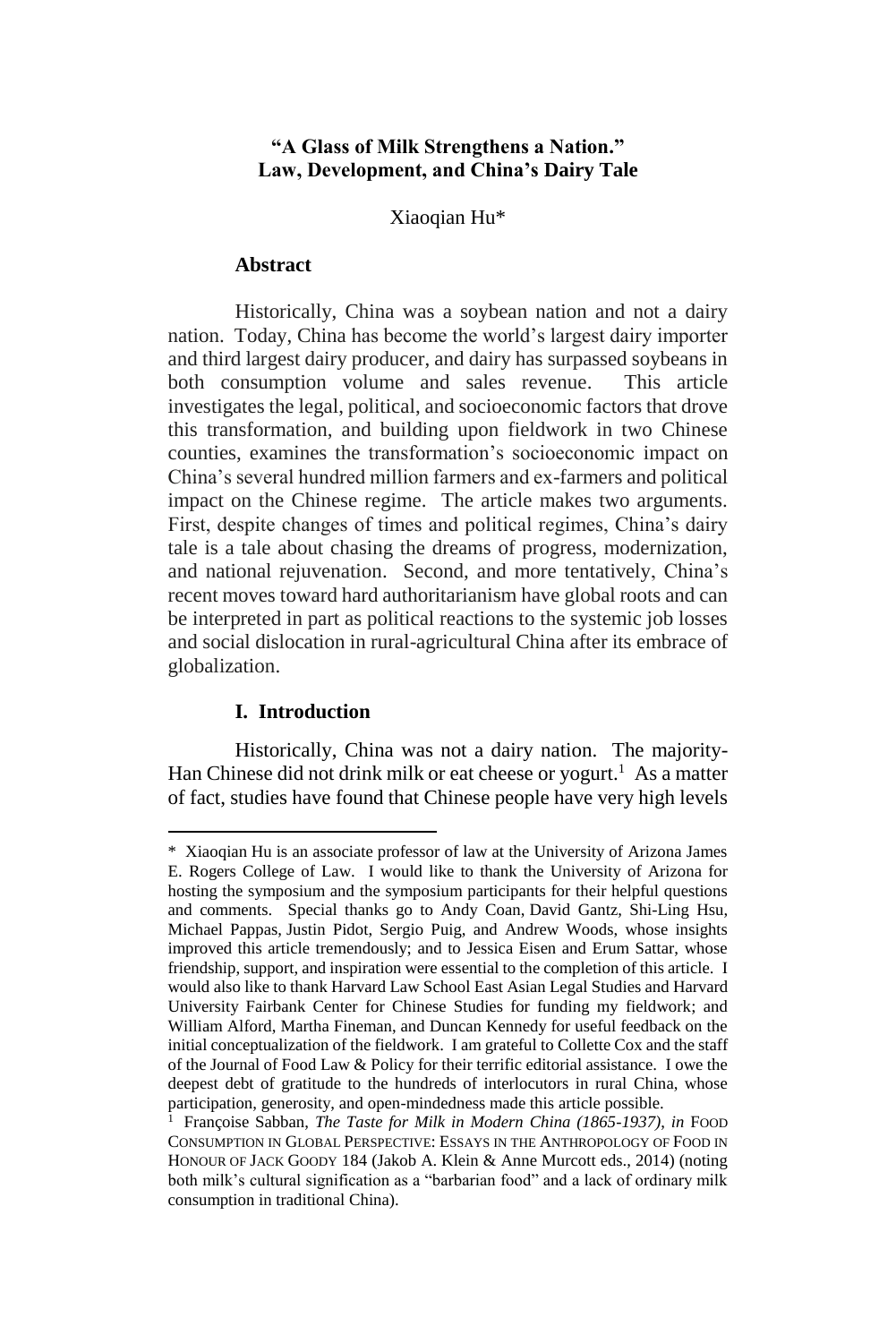of lactose malabsorption.<sup>2</sup> On the other hand, China has always been a soybean nation. It was the first nation to cultivate soybeans and, to this day, it remains the largest nation of soybean consumption.<sup>3</sup> Soybeans pervade the traditional Han diet—from soy oil, soy sauce, and tofu (a product so closely related to China that even the West calls it by its Chinese name) to bean sprouts, bean paste, and various fermented products. 4 If one had to identify a "milk" in the traditional Chinese diet, it would be *doujiang* (豆浆)—a hot, often sweetened breakfast drink made from soybeans.<sup>5</sup> In the Chinese language, *dou* means beans, and since soybean is *the* bean for the Han Chinese, *dou*  implies soybeans.<sup>6</sup> Jiang refers to a thick liquid, often from a plant.<sup>7</sup> As China historian Jia-Chen Fu documents, renaming *doujiang* "soymilk" was part of a deliberate nation-building effort by progressive intellectuals, social reformers, emerging entrepreneurs, and government officials of the Republican era (1912-1949).<sup>8</sup>

Today, while China continues to be the world's largest soybean consumer,<sup>9</sup> it has also become the world's third largest dairy

<sup>2</sup> *See, e.g.*, Wang Yongfa et al., *Prevalence of Primary Adult Lactose Malabsorption in Three Populations of Northern China*, 67 HUM. GENETICS 103, 103 (1984).

<sup>3</sup> Leqing Zhiku (乐晴智库) [Leqing Think Tank], *Dounai Hangye: Zhongguo Dounai Xiaoliang Quanqiu Diyi, Shichang Guimo Jin Baiyi* (豆奶行业:中国豆奶 销量全球第一,市场规模近百亿) [*Soymilk Industry: Chinese Soymilk Sales No. 1 in the World, Market Size Approaches 10 Billion Yuan*], SINA CAIJING TOUTIAO (SINA财经头条) [SINA FIN. HEADLINES] (July 4, 2017), https://cj.sina.com.cn/article /detail/5160876646/307624.

<sup>4</sup> *See Soy Story: The History of the Soybean*, EATING CHINA, https://www.eatingchin a.com/articles/soystory.htm (last updated Dec. 12, 2019) [hereinafter *Soy Story*]; *see also Soy Products*, EATING CHINA, https://www.eatingchina.com/articles/soyproduc ts.htm (last updated January 13, 2020).

<sup>5</sup> *Doujiang* was likely invented in the early Han Dynasty (202 BC-220 AD), but did not become part of the Chinese diet until mid- to late Qing (1644-1912). JIA-CHEN FU, THE OTHER MILK: REINVENTING SOY IN REPUBLICAN CHINA 17 (2018).

<sup>6</sup> *See Soy Story*, *supra* note 4.

<sup>7</sup> *Id.*

<sup>8</sup> *See* FU, *supra* note 5, at 109–28 (discussing the rebranding of "*doujiang*" into "soymilk"); *see also infra* Part II (providing more information on this piece of history).

<sup>&</sup>lt;sup>9</sup> FAOSTAT, FOOD & AGRIC. ORG., http://www.fao.org/faostat/en/?#data (select the "Crops and livestock products" link under the "Trade" heading; select "Select All" in the countries field; select "Import Quantity" in the elements field; select "Soybeans" in the items field; select the most recent year; click "Show Data"). A caveat is in order. This article cites statistics from numerous sources, including international organizations, government agencies of the United States and China, non-governmental organizations, and researchers. Data collection raises concerns about accuracy and representativeness. Such concerns are particularly acute when the data is collected by governmental agencies in China and no external mechanisms are available to verify their reliability. I plead that readers interpret the data cited in this article as rough (at times very rough) and rebuttable guides to help grasp the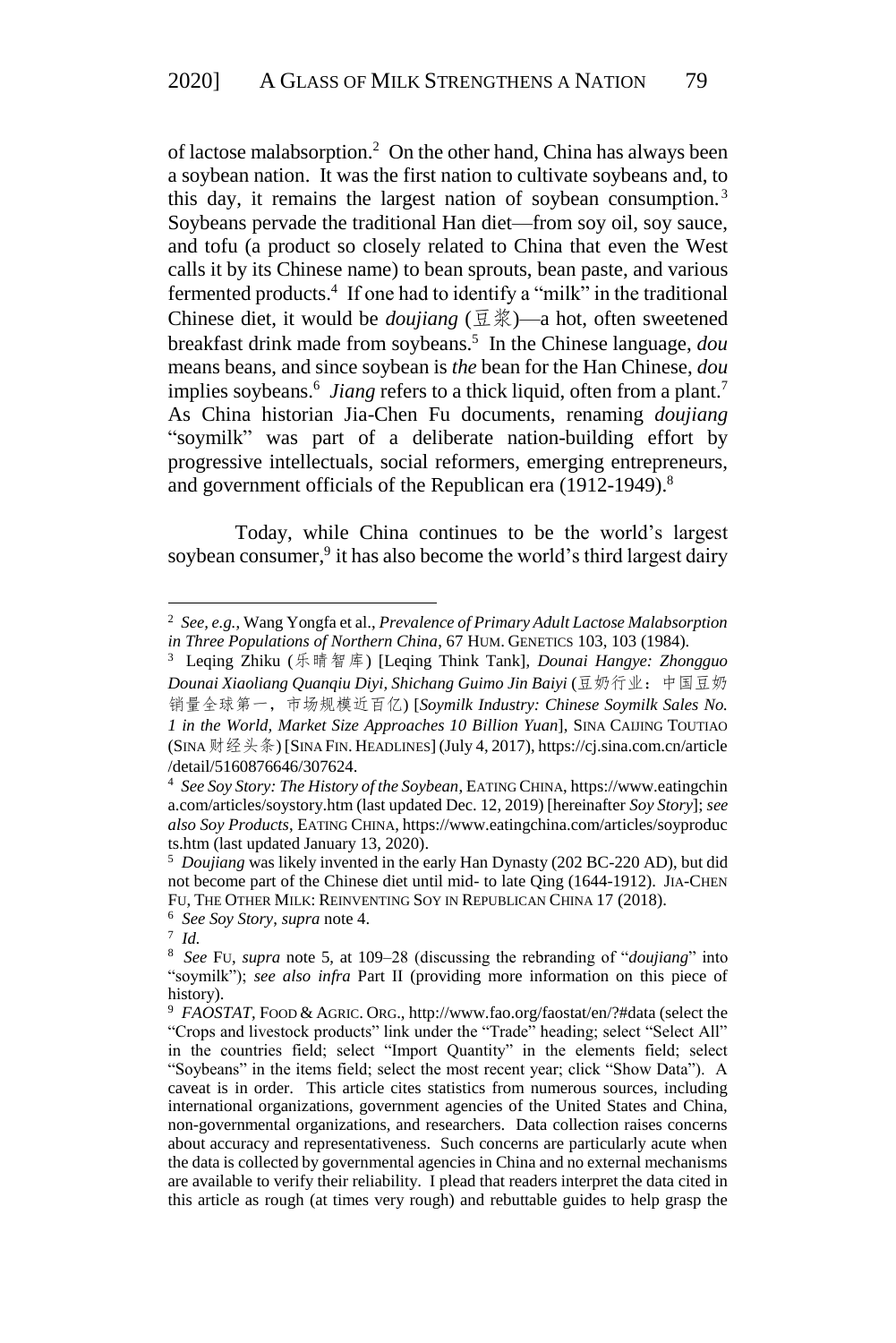producer,<sup>10</sup> and the world's largest importer of dairy products, dairy cows, and hay and alfalfa.<sup>11</sup> Most significantly, dairy has surpassed soybeans—by large margins—in both consumption volume and sales revenue. <sup>12</sup> The relative decline of soybeans in the contemporary Chinese diet does not mean a decline of soybean use, however. As a matter of fact, soybeans have transformed from a human food to predominantly an input for industrial production of meat, mostly pork—a highly valued, rarely consumed luxury food in traditional China but a dinner table essential in contemporary China $13$ 

How did this dietary transformation happen? How does it affect dairy and soybean farmers in China? What are its international ramifications, or is it a result, at least in part, of international forces? What, if any, connection does it have with the worldwide resurgence of globalization discontentment, and of populism and authoritarianism, or with the recent moves toward (or return to) "hard authoritarianism" in China?<sup>14</sup> Last, but not least, how does law feature in this picture?

macro- and micro-level socioeconomic changes that are taking place in China and that have been observed by researchers and other analysts, myself included.

<sup>&</sup>lt;sup>10</sup> U.S. DEP'T OF AGRIC., DAIRY: WORLD MARKETS AND TRADE 13 (July 2019), https://downloads.usda.library.cornell.edu/usda-

esmis/files/5t34sj56t/3f462h141/p8419020t/dairy.pdf.

<sup>11</sup> Zhongguo Naiye Xiehui (中国奶业协会) [China Dairy Association], *Zhongguo de Naiye Baipi Shu: Zhongguo Naiye Jiben Qingkuang he Fazhan Xian Zhuang* (《 中国的奶业》白皮书:中国奶业基本情况和发展现状) [*White Paper on "China's Dairy Industry": Basic Situation and Development Status of China's Dairy* Industry], YANGGUANG XUMU WANG (阳光畜牧网) [SUNSHINE ANIMAL HUSBANDRY NETWORK] (July 13, 2019), http://www.ygsite.cn/show.asp?id=70950. <sup>12</sup> In 2018, Chinese citizens consumed 8.3 kg of soy products and 12.2 kg of dairy on average. *See China Statistical Yearbook 2019: 6-4 Per Capita Consumption of Major Foods Nationwide*, NAT'L BUREAU OF STATISTICS OF CHINA, http://www.stats.gov.cn/tjsj/ndsj/2019/indexeh.htm (last visited Apr. 17, 2020). In 2017, the national sales of various soymilk products totaled ¥8.3 billion (\$1.2 billion), while the national sales of various dairy products totaled ¥98 billion (\$14 billion). *See* Leqing Zhiku, *supra* note 3; Zhongshang Qingbao Wang (中商情报 网) [China Business Intelligence Network], *2018 Nian Zhongguo Niunai Shichang Fenxi ji 2019 Nian Yuce* (2018 年中国牛奶市场分析及 2019 年预测) [*2018 Analysis and 2019 Predictions of the Chinese Dairy Market*], SINA CAIJING TOUTIAO (SINA财经头条) [SINA FIN. HEADLINES] (Dec. 27, 2018), https://cj.sina.com.cn/artic les/view/1245286342/4a398fc600100gxw1.

<sup>13</sup> *See generally* Gustavo de L. T. Oliveira & Mindi Schneider, *The Politics of Flexing Soybeans: China, Brazil, and Global Agroindustrial Restructuring*, 43 J. PEASANT STUD. 167 (2016); *see* James L. Watson, *Meat: A Cultural Biography in (South) China*, *in* FOOD CONSUMPTION IN GLOBAL PERSPECTIVE 25, 25–44 (Jakob A. Klein et al. eds., 2014) (discussing the cultural and spiritual meanings of pork in traditional Chinese society).

<sup>&</sup>lt;sup>14</sup> China scholars increasingly refer to the recent political changes in China as moves toward or a return to "hard authoritarianism." In the absence of a clear definition of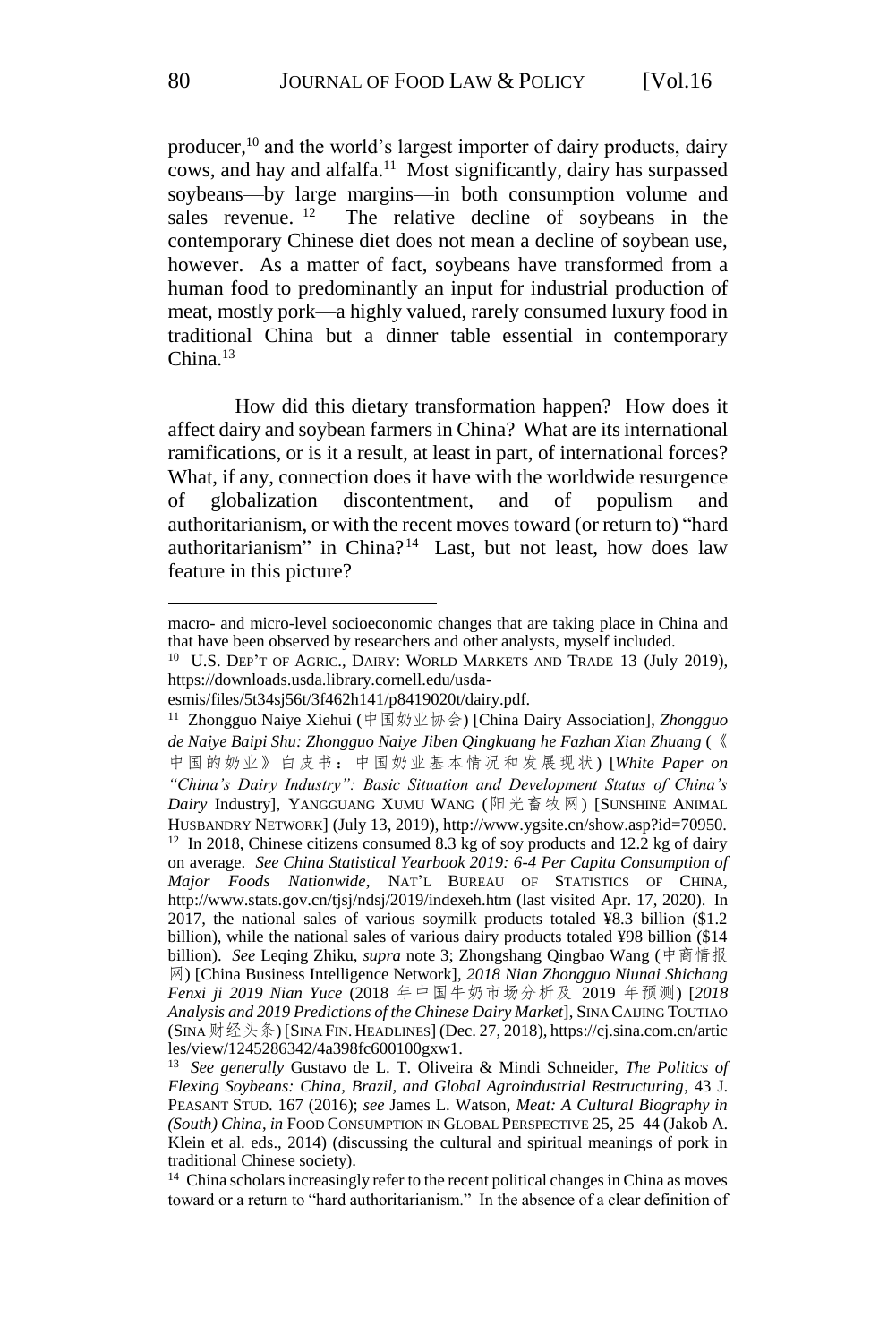This article investigates the legal, political, and socioeconomic factors that drove this transformation. Building upon fieldwork in two Chinese counties, it also examines the transformation's socioeconomic impact on China's several hundred million farmers and ex-farmers and political impact on the Chinese regime.

The article contends that China's dairy (and dietary) tale reveals a lesser-known aspect of China's tale of globalization. While the West views China as the biggest beneficiary of globalization, taking advantage of the West's vast markets to industrialize, globalization also exposed Chinese farmers to systemic income insecurity, job losses, social dislocation, and community disintegration—like farmers in much of the global South and workers in some manufacturing sectors in the global North.<sup>15</sup> As backlashes against the current global economic regime are empowering authoritarian leaders around the world, similar forces may also be at work in China. The economic insecurity and social dislocation experienced by hundreds of millions of rural Chinese may be creating a welcoming environment for a political strongman, a more interventionist industrial policy, and more generally, a turn against (neo)liberalism.<sup>16</sup> Milk helps tell this story.

The rest of this article proceeds to tell the double-sided story of China's embrace of a West-dominated global economic order and the impact of that embrace on China itself—through the lens of milk. Part II narrates the cultivation of a taste for milk and the subsequent social history of milk in twentieth-century China. The social origin

<sup>&</sup>quot;hard authoritarianism," there is a consensus that soft and hard authoritarianism fall on a spectrum, with soft implying less and hard implying more state penetration, coercion, and repression. *See* Joseph Yu-shek Cheng, *Assessing China's Situation and Challenges*, 5 CONTEMP. CHINA POL. ECON. & STRATEGIC REL. 537, 549 (2019); *see generally* CARL MINZNER, END OF AN ERA: HOW CHINA'S AUTHORITARIANISM REVIVAL IS UNDERMINING ITS RISE (2018).

<sup>15</sup> *See*, *e.g.*, ISPI, CHINA: CHAMPION OF (WHICH) GLOBALISATION? (Alessia Amighini ed., 2018), https://www.ispionline.it/sites/default/files/pubblicazioni/chin achampion\_web\_1\_0.pdf [hereinafter CHINA: CHAMPION OF (WHICH) GLOBALISATION?] (providing the view of China as a globalization winner); Branko Milanovic, *Winners of Globalization: The Rich and the Chinese Middle Class. Losers: The American Middle Class*, HUFFINGTON POST (Dec. 6, 2017), https://www.huffpost.com/entry/winners-of-globalization-\_b\_4603454; *see generally* JOSEPH E. STIGLITZ, GLOBALIZATION AND ITS DISCONTENTS REVISITED: ANTI-GLOBALIZATION IN THE ERA OF TRUMP (2018) (for information on job losses and displacement in the global South and some manufacturing sectors of the global North); *see generally* WORLD TRADE AND INVESTMENT LAW REIMAGINED: A PROGRESSIVE AGENDA FOR AN INCLUSIVE GLOBALIZATION (Alvaro Santos et al. eds., 2019) [hereinafter WORLD TRADE & INVESTMENT LAW REIMAGINED].

<sup>16</sup> *See infra* Section V.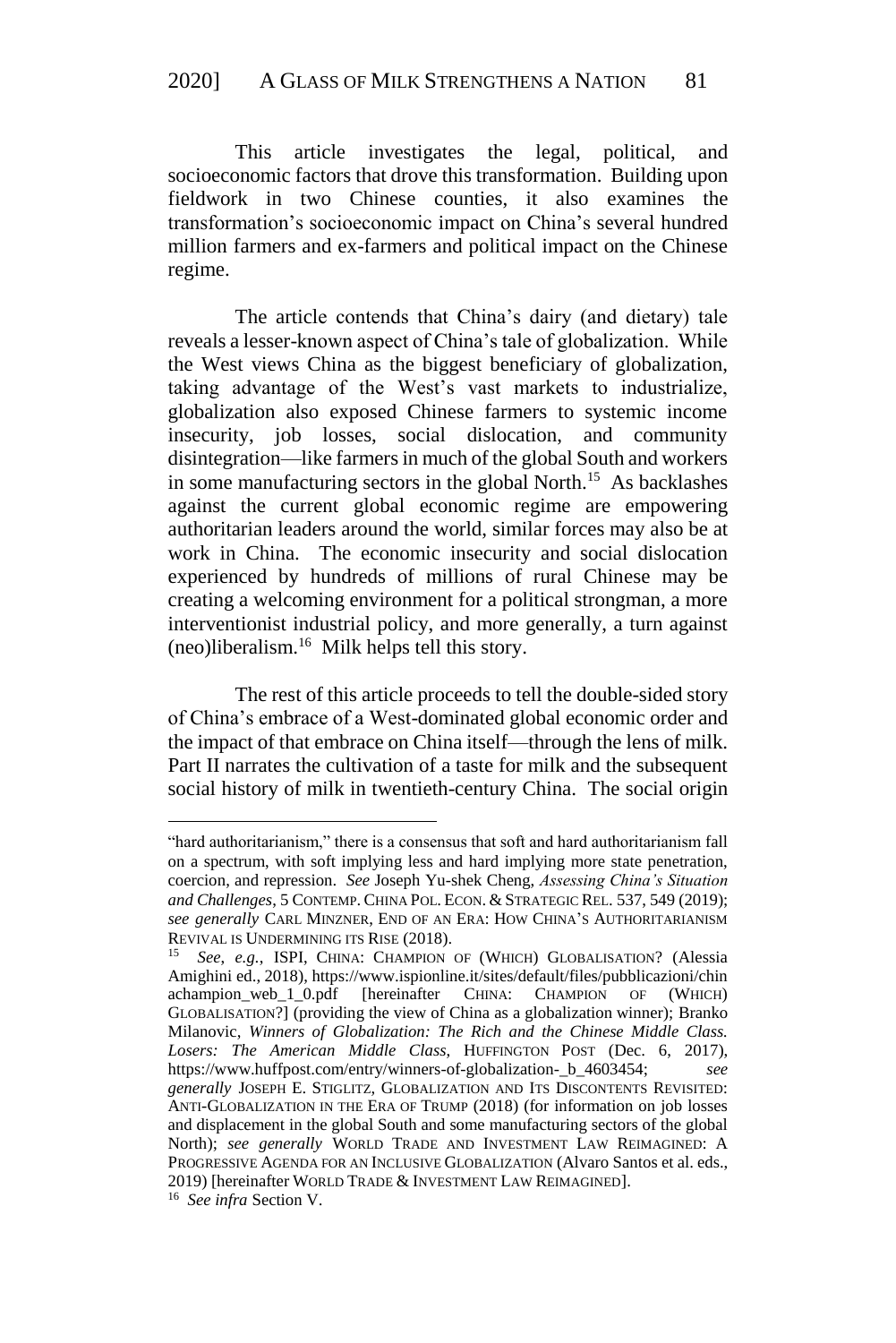of milk in China was iconic of the Sino-West relations of the late Qing and Republican periods (1840-1949), in which the West was a cohort of materially superior powers ambitious to turn a declining, inward-looking civilization into a vast market for Western goods.<sup>17</sup> To escape imperialism and semi-colonialism, Chinese elites adopted the Western—particularly the United States ("U.S.")—notion of cow's milk as "nature's perfect food," hoping that it would strengthen the weak body of the Chinese people and, overtime, the weak *body politic* of the Chinese nation.<sup>18</sup> In the absence of an abundance of cow's milk, *doujiang*, the native soy drink, was rebranded as "soymilk" and promoted as the Chinese solution to the Chinese problem of "backwardness."<sup>19</sup> These ideas about milk are still prominent today.<sup>20</sup>

While dairy production and consumption were insignificant during the Mao era (1949-1976), they achieved remarkable growth in the 1980s and 1990s as a result of China's property reform known as the Household Responsibility System ("HRS").<sup>21</sup> HRS partially privatized rural landholdings, created one of the most egalitarian distributions of farmland in the world, and provided a source of livelihood for hundreds of millions of rural Chinese.<sup>22</sup> The local histories of milk and soybeans in Mountain County (pseudonym) illustrate the benefits brought by HRS to rural Chinese citizens.<sup>23</sup> The local histories of milk and soybeans in River District (pseudonym), however, reveal that HRS also created dooming structural disadvantages for Chinese farmers, which would surface when their own government turned the country into a vast market for Western goods. 24

In 2001, China joined the World Trade Organization ("WTO"). Part III describes the complex and conflicting impacts of the international economic regime on China's dairy and soybean farmers after 2001. On the one hand, the abolition of import licenses

<sup>17</sup> *See infra* Section II.A.

<sup>18</sup> *See generally* Andrea S. Wiley, *Milk for "Growth": Global and Local Meanings of Milk Consumption in China, India, and the United States*, 19 FOOD AND FOODWAYS 11, 11–33 (2011); Sabban, *supra* note 1, at 187–94 (explaining the role of milk in the effort to modernize—often understood as Westernize at the time— Chinese society during the late Qing and Republican eras); *infra* Section II.A.

<sup>19</sup> *See infra* Section II.A.

<sup>20</sup> *See infra* Section II.A.

<sup>21</sup> *See* Justin Yifu Lin, *The Household Responsibility System Reform in China: A Peasant's Institutional Choice*, 69 AM. J. AGRIC. ECON. 410 (1987).

<sup>22</sup> *See infra* Section II.B.

<sup>23</sup> *See infra* Section II.C.i.

<sup>24</sup> *See infra* Section II.C.ii.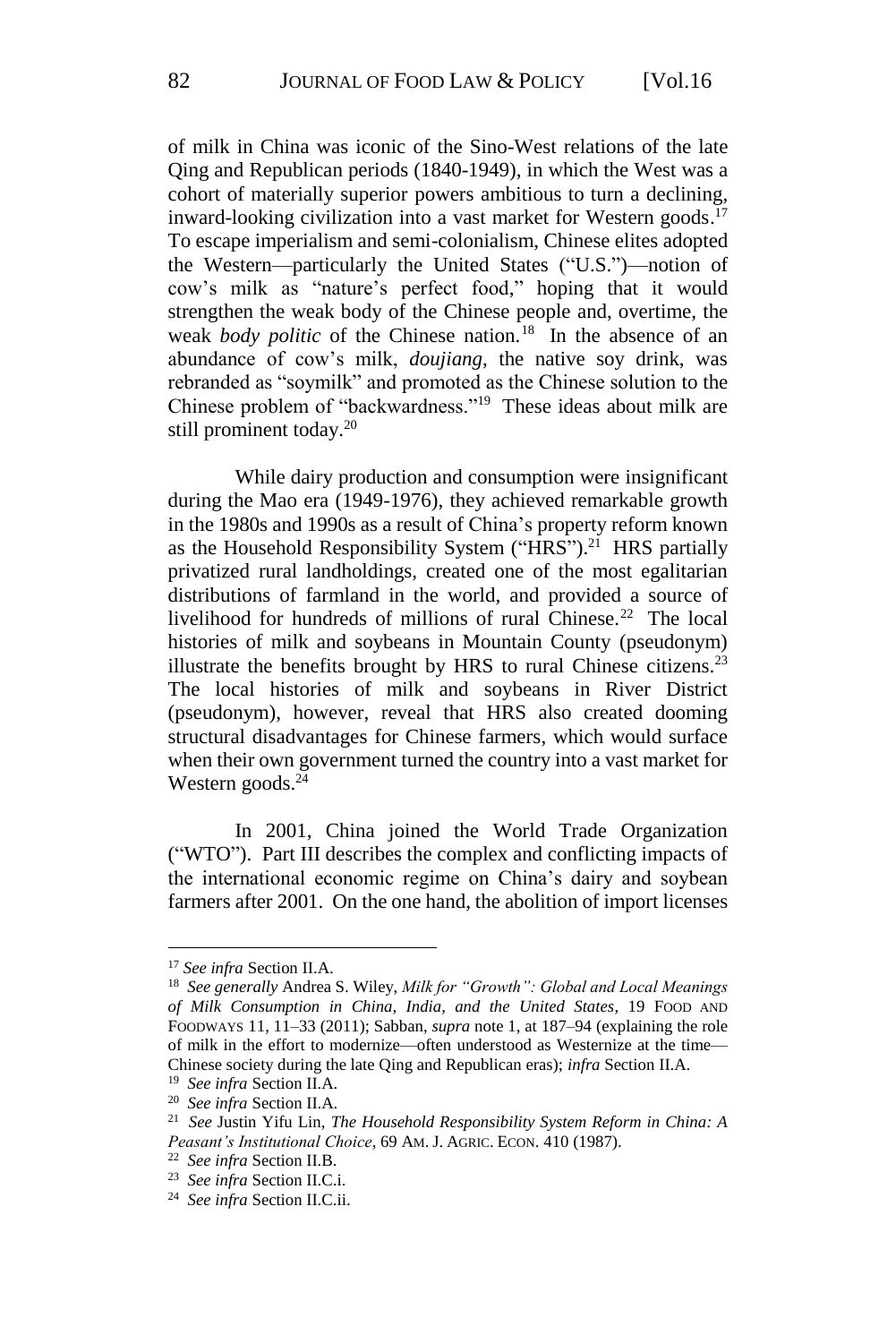and quotas and the drastic reduction in tariffs for dairy and soy imports allowed larger-scale, more mechanized, and often well subsidized foreign farmers to flood the Chinese market with their products. <sup>25</sup> Small Chinese farms created by the early reform-era land regime could not compete.<sup>26</sup> Hundreds of millions of farmers (and their sons and daughters) left home to seek work in cities and industrial towns as economic migrants.<sup>27</sup> On the other hand, the same international economic regime has allowed China to expand its manufacturing and urban economy, absorbing much of the excess labor in agriculture and raising living standards for the vast majority of rural (and certainly, urban) Chinese families.<sup>28</sup>

Part IV analyzes the Chinese state's industrial policy responses to problems created by market liberalization. Facing the pushing and pulling effects of the international economic order as well as China's own demographic shifts and resource constraints, the Chinese state has been aggressively restructuring China's agricultural economy since the mid-2000s through legal and financial means. A core component of the restructuring is, once again, property reform―but this time to scale up and mechanize agricultural production, and in this process, destroy the highly egalitarian, "every rural family is a farm" model created by HRS.<sup>29</sup> The local iterations of the new reform in Mountain County and River District reveal a stark contrast: where there are more trade-inflicted agricultural job losses, there is more drastic, statist, and paternalistic industrial policy to restructure the outcompeted agricultural sector.

Part V situates China's recent political moves toward hard authoritarianism within the global context of increasing discontent

<sup>25</sup> *See Trade,* U.S. DEP'T OF AGRIC., https://www.ers.usda.gov/topics/animalproducts/dairy/trade/ (last updated Mar. 24, 2020); *see also* U.S. DEP'T OF AGRIC., EIB-136,CHINA'S GROWING DEMAND FOR AGRICULTURAL IMPORTS (2014). *See also* George Frisvold, *The U.S. Dairy Industry in the 20th and 21st Century*, 16 J. FOOD L. & POL'Y (forthcoming Dec. 2020) (examining government support programs for dairy farmers and the dairy industry's transformation from small scale and little mechanization to ever-larger scale and ever-higher mechanization in the past one hundred years in the U.S.).

<sup>26</sup> Lin, *supra* note 21; *see infra* Part III.

<sup>27</sup> *See Migrant Workers and Their Children*, CHINA LAB. BULL. (May 15, 2019), https://clb.org.hk/content/migrant-workers-and-their-children; *infra* Part IV.

<sup>28</sup> *See generally*, Chris King-Chi Chan and Pun Ngai, *The Making of a New Working Class? A Study of Collective Actions of Migrant Workers in South China*, 198 THE CHINA Q. 287 (2009) (rural labor employed in manufacturing); Ngai Pun and Huilin Lu, *Neoliberalism, Urbanism and the Plight of Construction Workers in China*, 1 WORLD REV. OF POL. ECON. 127 (2010) (rural labor employed in urban construction).

<sup>29</sup> *See infra* Section IV.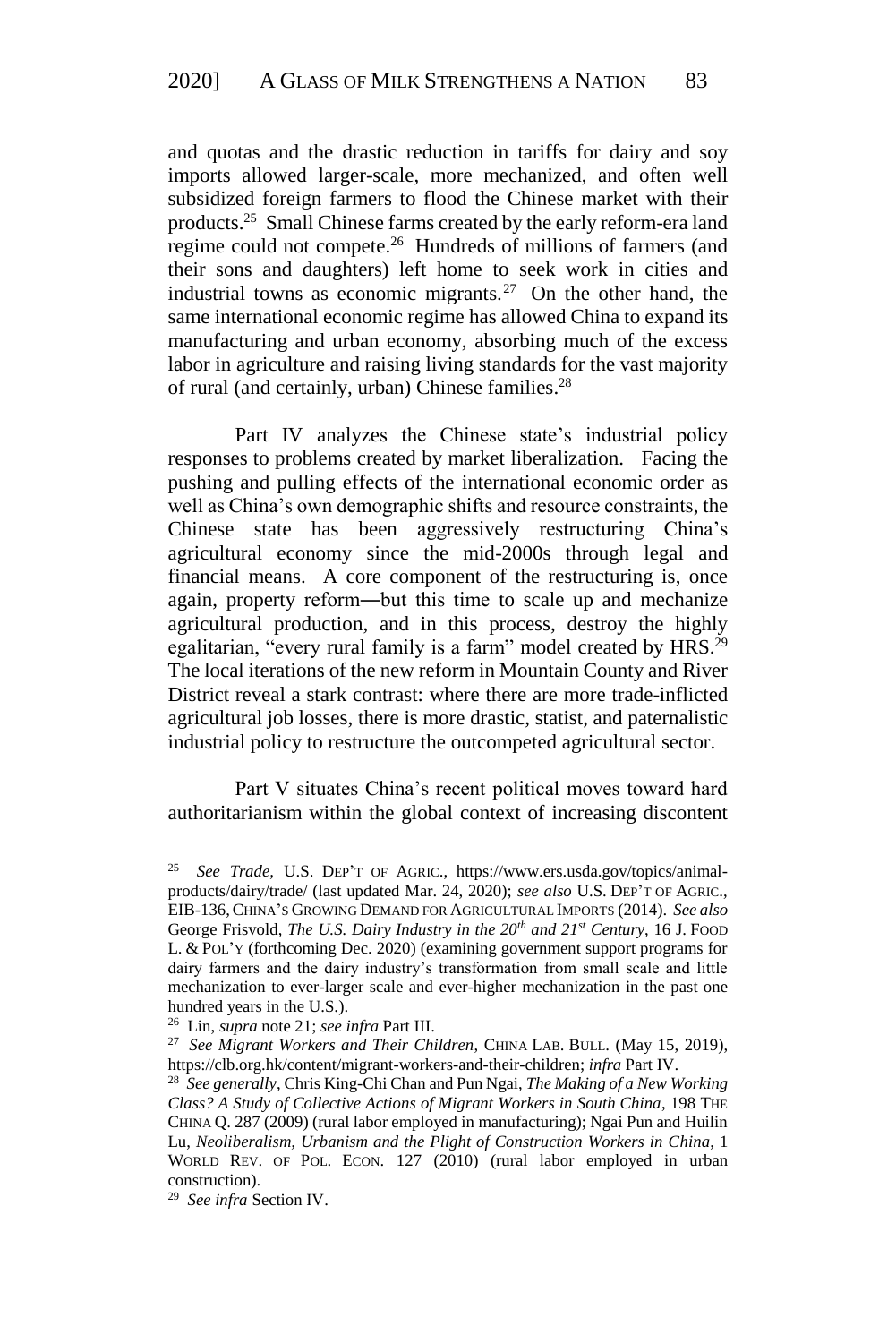with globalization. It goes beyond dairy and soybeans and looks at job losses in China's agricultural sector as a whole. A temporal comparison of agricultural jobs between 2001 and 2017 reveals the job loss number to be a staggering 155 million. While this number can be celebrated as a success story of industrialization and urbanization, such celebration hides the enormous hardships of social dislocation, geographical and sectoral transition, and community disintegration suffered by these 155 million workers and their families. In response, another component of the Chinese government's rural restructuring is establishing social programs to mitigate socioeconomic decline of ex-farming communities.<sup>30</sup> Fieldwork in Mountain County and River District reveals that these social protection programs and President Xi Jinping's anticorruption and anti-poverty campaigns enjoyed strong support among rural residents. Part V opines that the hardships suffered by rural Chinese citizens and the subsequent governmental responses may be creating a populist base receptive to paternalist governance and a political strongman in defiance of Western, particularly American, (neo)liberalism.

## **II. The Social Life of Milk in Twentieth-Century China**

### *A. Cultivate a Chinese Taste for Milk*

In a now classic book, sociologist E. Melanie Dupuis narrates that the American taste for fresh cow's milk began in the mid-nineteenth century with industrialization and urbanization, and fresh cow's milk was used primarily as a breastmilk substitute for infants and a food supplement for weaned children. $31$  If we moved the time period forward by a couple decades, the same could be said about the beginning of a Chinese taste for fresh cow's milk. Historically, cow's milk was not part of the Chinese diet. Despite the Qing rulers' use of milk as an ingredient in royal cuisine or the use for making cookies in some coastal regions, the majority-Han Chinese population considered cow's milk a "barbarian" food. 32 When cow's milk was introduced to China, it was promoted primarily as a nutritious food for infants and children.<sup>33</sup>

<u>.</u>

<sup>30</sup> *See infra* Section V.

<sup>31</sup> E. MELANIE DUPUIS, NATURE'S PERFECT FOOD: HOW MILK BECAME AMERICA'S DRINK 50–51 (2002).

<sup>32</sup> Sabban, *supra* note 1, at 183–185; Yang Zhiyong (杨智勇), *Wanqing Shiqi Zhongguo de Niunai Ye yu Niunai Shichang* (晚清时期中国的牛奶业与牛奶市场) [*China's Dairy Industry and Dairy Markets During the Late Qing Period*], 21 J. CENT. SOUTH UNIV. SOC. SCI. 223, 223 (2015).

<sup>33</sup> *See infra* text accompanying notes 51–54.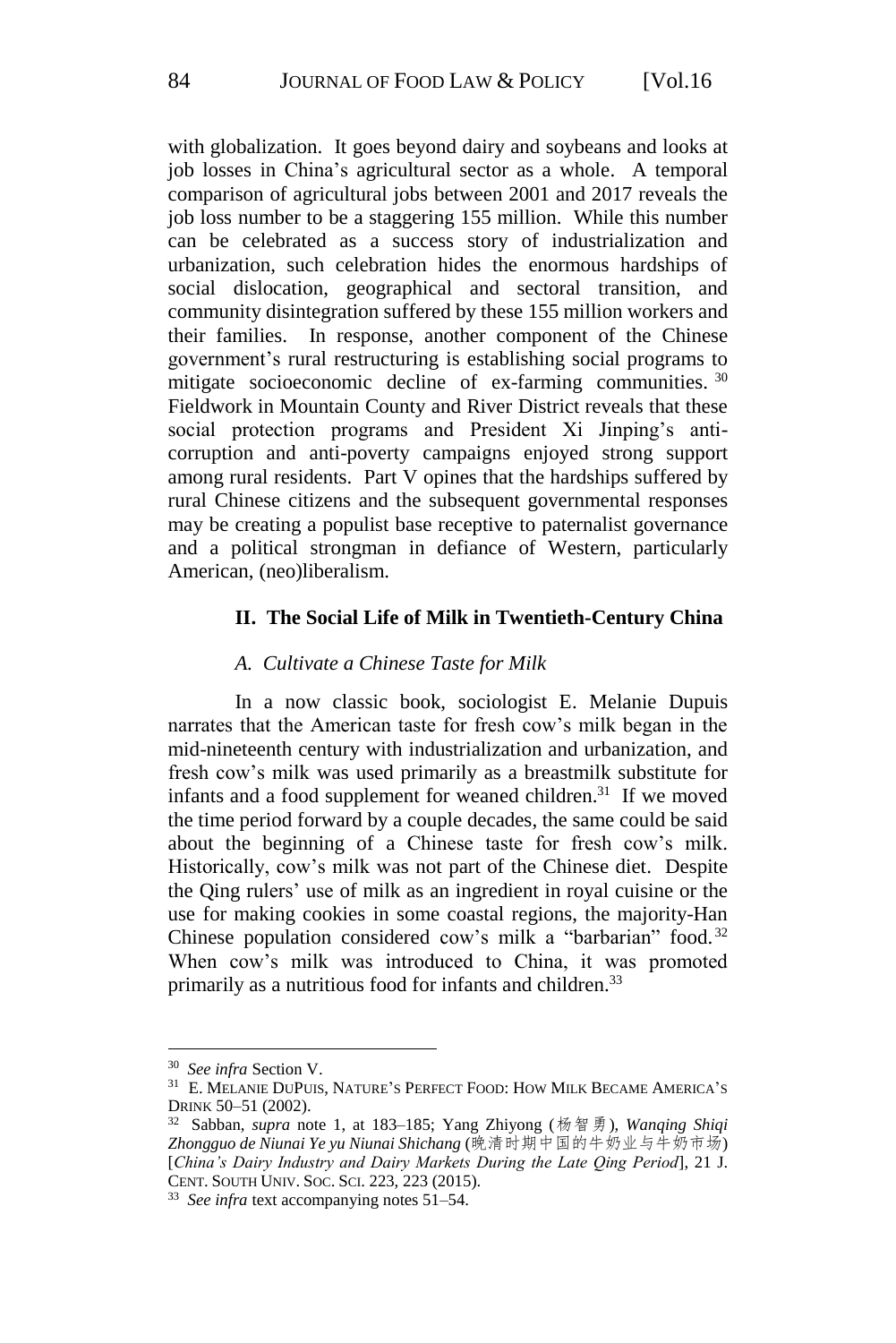However, China's post-1840 history also made its dairy tale distinct from that of the U.S. In 1840, Britain invaded China under the pretext of defending British merchants' property rights against the Qing government's confiscation of opium and prohibition of opium trade. <sup>34</sup> When China lost the war, it agreed in the Treaty of Nanjing to open up selected ports to allow foreign goods to be sold in China.<sup>35</sup> Foreign merchants, missionaries, and other actors were allowed to reside in these port cities too, which created a demand for bovine milk on one hand and permitted the transmission of ideas and technologies about milk on the other.<sup>36</sup> Dairy operations were established in or near port cities using low-yield Chinese cattle.<sup>37</sup> As foreigners' demand for milk exceeded the indigenous supply, higheryield European cows were imported via these trading ports.<sup>38</sup>

European and American missionaries were instrumental to the establishment of a Chinese dairy industry. Missionaries brought European or North American cows to China and hired or taught Chinese workers to milk cows.<sup>39</sup> The first Holstein cows imported from Europe were raised by a Catholic convent in Shanghai, which later facilitated the first inter-breeding between Holstein cows and indigenous cattle. 40

Although an interest in milk was initially limited to foreigners residing in port cities, this would soon change. The first European milk company, Anglo-Swiss Milk Company, began to sell condensed milk to China via Hong Kong (which had become a British colony after the Opium War) in as early as  $1874<sup>41</sup>$  Nestlé, the other major European milk player at the time, also sold its milk powder in port cities in China.<sup>42</sup>

1

41 *Id.* at 225.

<sup>34</sup> *See e.g.*, JULIA LOVELL, THE OPIUM WAR: DRUGS, DREAMS, AND THE MAKING OF MODERN CHINA (2012).

<sup>35</sup> *Id.* at 223−40 (on the history of the signing of the Treaty of Nanjing).

<sup>36</sup> Yang Zhiyong, *supra* note 32, at 223.

<sup>37</sup> *Id*. at 223–24.

<sup>38</sup> *Id*.; Shao Yishu (邵逸舒), *Jiyu Ruye Shiyu de Minguo Shiqi Lanzhou Chengshi Xiandaihua Tezheng* (基于乳业视域的民国时期兰州城市现代化特征 ) [*Characteristics of the Modernization of Republican-Era Lanzhou City Through the Lens of the Dairy Industry*], 30 J. ZHANGJIAKOU VOC. & TECH. C. 17, 17 (2017).

<sup>39</sup> Yang Zhiyong, *supra* note 32, at 223–45; Geng Lei (耿磊), *Ruye yu Chengshi Jindaihua: Yi Kangzhan Shiqi Xi'an Shi Wei Zhongxin de Kaochai* (乳业与城市近 代化:以抗战时期西安市为中心的考察) [*Dairy Industry and Early Urban Modernization: An Investigation Centered on War-Era Xi'an*], 16 J. SHENYANG U. SOC. SCI. 636, 636 (2014).

<sup>40</sup> Yang Zhiyong, *supra* note 32, at 224.

<sup>42</sup> *Id*.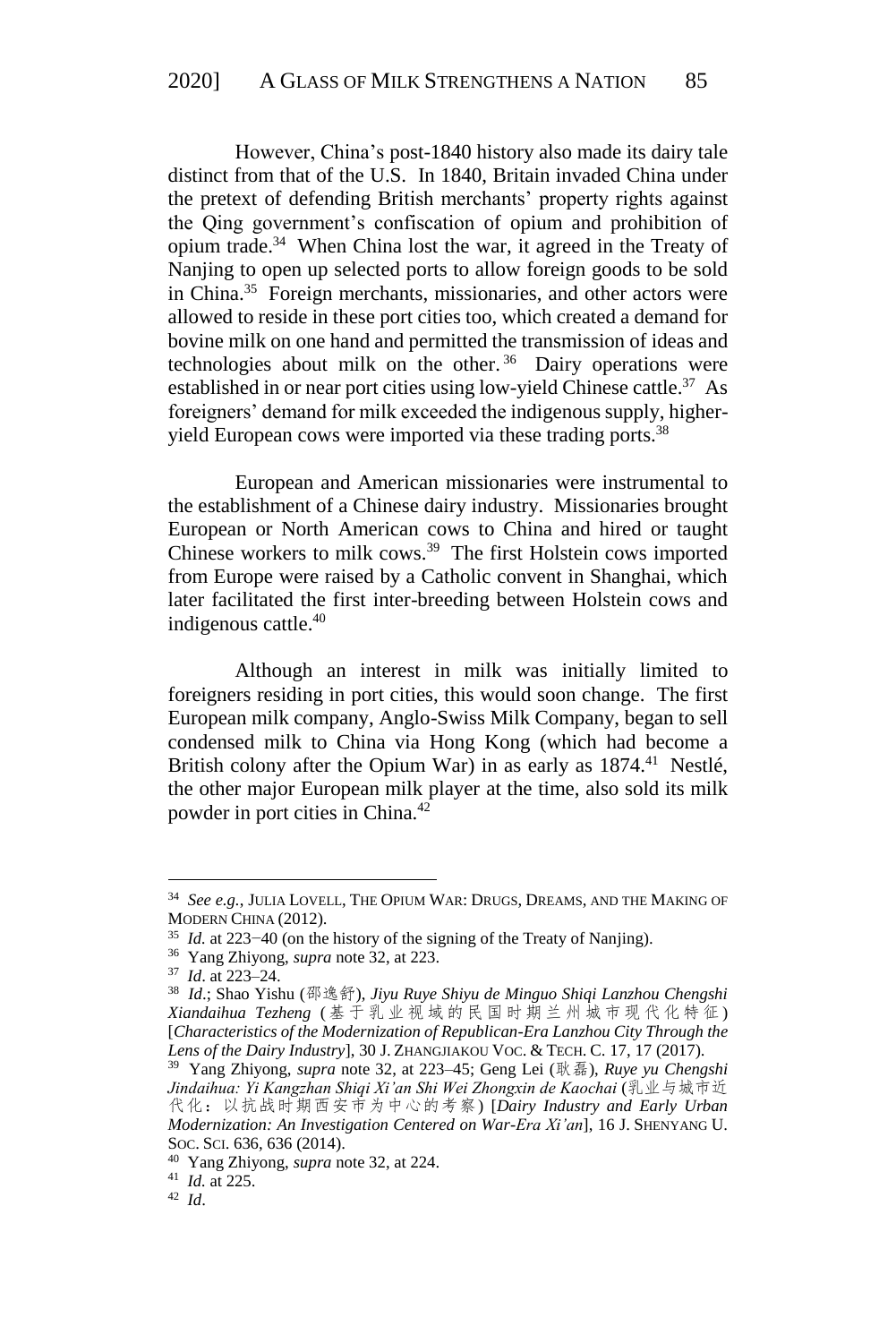In 1906, the Qing government launched an all-out campaign to eliminate the sale, distribution, consumption, and cultivation of opium to fight the nationwide opium addiction. <sup>43</sup> Seizing the political opportunity, Nestlé (which by then had merged with Anglo-Swiss Milk Company) advertised its milk products as a healthrestoring food to fight the addiction.<sup>44</sup> Marrying Western science with traditional Chinese medicine and a Western merchandise with Chinese politics, one advertisement read:

> Milk produced by our company is made by chemists with innovative and improved methods. . . . Milk is the most vital food for life, regardless of whether you are male or female, old or young. Drinking our milk can smooth the blood and energy flow (*qi*), build the muscles, improve the spirit and essence, and strengthen the body. . . . Today China has decided to ban opium; determined men and women should all abstain [from opium consumption]. But the weak body and exhausted spirit are worrisome. Purchasing and consuming our milk will be greatly beneficial . . . 45

In the Chinese political history, the Opium War marked the beginning of China's "century of humiliation."<sup>46</sup> It ushered in an era of imperial invasions, payments of war indemnities, extraterritoriality, colonial enclaves, domestic peasant uprisings, government's failed reforms of modernization, and more broadly, an existential crisis for China as a nation.  $47$  The national plight prompted Chinese intellectuals, social reformers, and government officials to debate how to reform China's political, economic, and cultural systems to escape imperialism and semi-colonialism, and whether China should borrow Western technologies, institutions, and values to achieve these goals.<sup>48</sup>

<sup>43</sup> Joyce Madancy, *Unearthing Popular Attitudes Toward the Opium Trade and Opium Suppression in Late Qing and Early Republican Fujian*, 27 MODERN CHINA 436, 439−40 (2001).

<sup>44</sup> Yang Zhiyong, *supra* note 32, at 225.

<sup>45</sup> *Id*.

<sup>46</sup> Matt Schiavenza, *How Humiliation Drove Modern Chinese History*, THE ATLANTIC (Oct. 25, 2013), https://www.theatlantic.com/china/archive/2013/10/how -humiliation-drove-modern-chinese-history/280878/.

<sup>47</sup> *See generally*, LOVELL, *supra* note 34.

<sup>48</sup> *See, e.g.,* FRANK DIKÖTTER, THE DISCOURSE OF RACE IN MODERN CHINA 127–29 (1992) (providing a succinct description of these debates).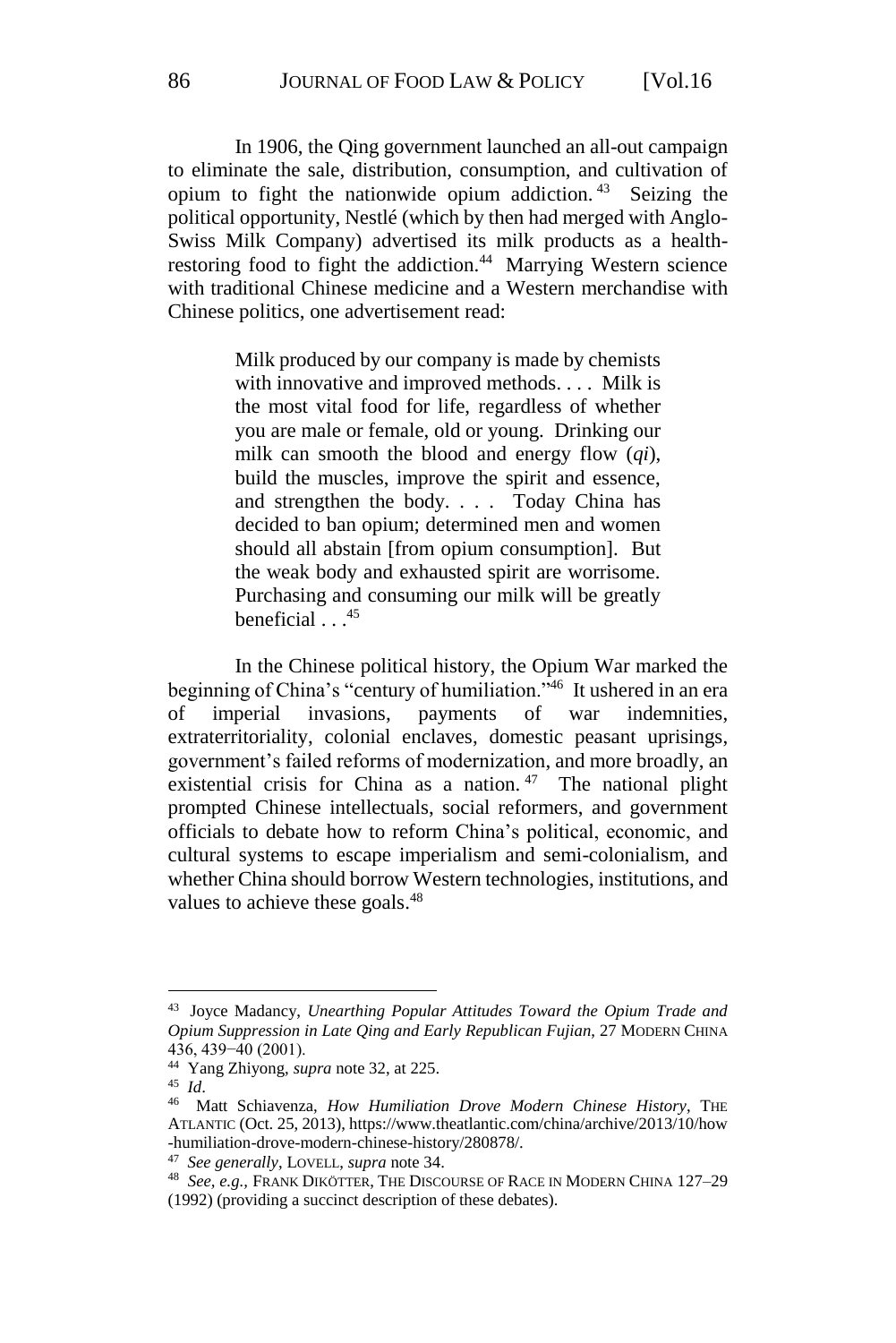A key topic in these debates was the largely vegetarian Chinese diet, which some Chinese and Western intellectuals blamed as the cause of the "weak" physique of the Chinese people. <sup>49</sup> Again, the similarities between the U.S. and China regarding the sociopolitical signification of milk were noticeable. In the midnineteenth century U.S. intellectuals and social reformers claimed that milk could perfect the individual American body and, by aggregation, the American society.<sup>50</sup> In late Qing and Republican China intelligentsia, policymakers, agriculturalists, and urban dairy entrepreneurs glorified milk as the "perfect food" to build a strong Chinese population and, over time, a strong Chinese nation. 51

Also as in the U.S. decades earlier, children were put at the forefront of societal progress.<sup>52</sup> One social reformer urged:

> In a situation in which China represents the "sick man" of Asia, if we want to revitalize the Chinese nation (*fuxing zhonghua minzu*) and revive national power (*guoshi*), it is even more imperative that we earnestly work [on the problem of child nutrition], because national rejuvenation (*fuxing minzu*) depends on a healthy citizenry, and without healthy children, how can there be a healthy nation? $53$

As "milk became a symbol of Western wealth and power,"<sup>54</sup> Chinese reformers urged urban middle-class women to feed their children fresh cow's milk or condensed milk and milk powder from America. <sup>55</sup> Just like their American sisters, the urban Chinese "middleclass wife became the 'republican mother' responsible for the creation of a moral civil society." <sup>56</sup> By 1928, cow's milk had

<sup>49</sup> Sabban, *supra* note 1, at 187–194.

<sup>50</sup> DUPUIS, *supra* note 31, at 8, 17; Wiley, *supra* note 18, at 16–18.

<sup>51</sup> Sabban, *supra* note 1, at 186–194.

<sup>52</sup> FU, *supra* note 5, at 98.

<sup>53</sup> *Id.* Foreign companies such as Nestlé and Heinz continue to impact food consumption habits and cultural notions about food in China today. *See, e.g.,* Jun Jing, *Introduction: Food, Children, and Social Change in Contemporary China*, *in* FEEDING CHINA'S LITTLE EMPERORS: FOOD, CHILDREN, AND SOCIAL CHANGE 1, 17– 20 (Jun Jing ed., 2000) [hereafter FEEDING CHINA'S LITTLE EMPERORS]; Eriberto P. Lozada, Jr., *Globalized Childhood? Kentucky Fried Chicken in Beijing*, *in* FEEDING CHINA'S LITTLE EMPERORS, *supra* note 53, at 114–34; Suzanne K. Gottschang, *A Baby-Friendly Hospital and the Science of Infant Feeding*, *in* FEEDING CHINA'S LITTLE EMPERORS, *supra* note 53, at 160–84.

<sup>54</sup> FU, *supra* note 5, at 89.

<sup>55</sup> Sabban, *supra* note 1, at 186–194.

<sup>56</sup> DUPUIS, *supra* note 31, at 57; FU, *supra* note 5, at 101.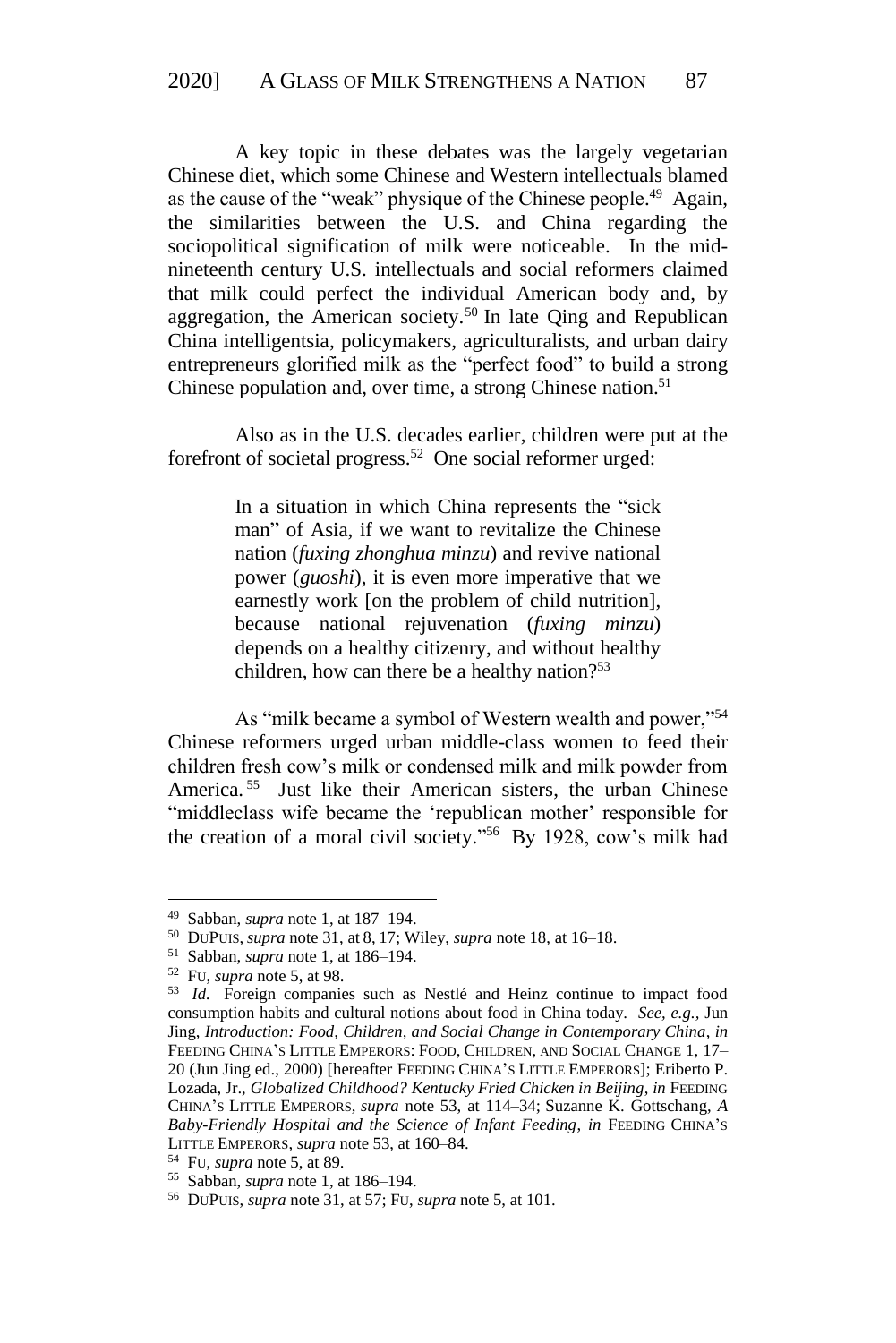become a popular food among the elites of the Chinese government.<sup>57</sup>

Despite the fervor for milk among intellectuals, policymakers, and urban elites, "the birth of the Chinese interest in milk" was limited to the urban educated middle class.<sup>58</sup> According to a 1936 Chinese article, it was estimated that China then had only ten thousand dairy cows and an annual milk production of under thirty million pounds.<sup>59</sup> As one Chinese milk advocate admitted in 1939, cow's milk was still "an aristocratic beverage" beyond the reach of ordinary Chinese people."<sup>60</sup>

It was in this context that *doujiang*, a distinctly Chinese drink with similar color and nutritional richness, was given a new cultural and political life, elevated to the status of "milk," and promoted as the pragmatic Chinese substitute for cow's milk.<sup>61</sup> To progressive intellectuals and reformers of Republican China, *doujiang* symbolized Chinese frugality, inventiveness, rejuvenation.<sup>62</sup> *Doujiang* offered "a Chinese path of development."<sup>63</sup>

In 1949, the Communist Party of China ("CCP") took power and founded the People's Republic of China ("PRC"). <sup>64</sup> The Communist government established dairy factories around big cities to provide milk for urban children and elderly residents. <sup>65</sup> The production of cow's milk more than quadrupled during the Mao era<sup>66</sup>

After 1978, rapid economic growth led to a rapid rise in personal income. <sup>67</sup> Following its Republican predecessor, the

<u>.</u>

<sup>57</sup> Shao Yishu, *supra* note 38, at 17.

<sup>58</sup> Sabban, *supra* note 1, at 186–194.

<sup>59</sup> Geng Lei, *supra* note 39, at 636.

<sup>60</sup> Sabban, *supra* note 1, at 186.

<sup>61</sup> FU, *supra* note 5, 102–08.

<sup>62</sup> *Id.* at 180.

<sup>63</sup> *Id*. at 90.

<sup>64</sup> *Timeline of China's Modern History*, CHI. PUB. LIBRARY, https://www.chipublib. org/timeline-of-chinas-modern-history/ (last updated Apr. 30, 2012).

<sup>65</sup> Changbai Xiu & K.K. Klein, *Melamine in Milk Products in China: Examining the Factors That Led to Deliberate Use of the Contaminant*, 35 FOOD POL. 463, 465 (2010).

<sup>66</sup> Shen Mei (沈美), *Niunai Chanliang bi Jianguo Chiqi Zengzhang 154 Bei, Zhongguo Shixian "Da Fazhan"* (牛奶产量比建国初期增长 154 倍,中国实现 "大发展") [*Cow's Milk Production 154 Times the Level of the PRC's Founding, China Realizes "Big Development"*], XINHUA WANG (新华网) [XINHUA NET] (July 20, 2019), http://www.xinhuanet.com/food/2019-07/12/c\_1124744433.htm.

<sup>67</sup> *See GDP Per Capita (Current US\$)–China*, THE WORLD BANK, https://data.worl dbank.org/indicator/NY.GDP.PCAP.CD?locations=CN (last visited July 16, 2020).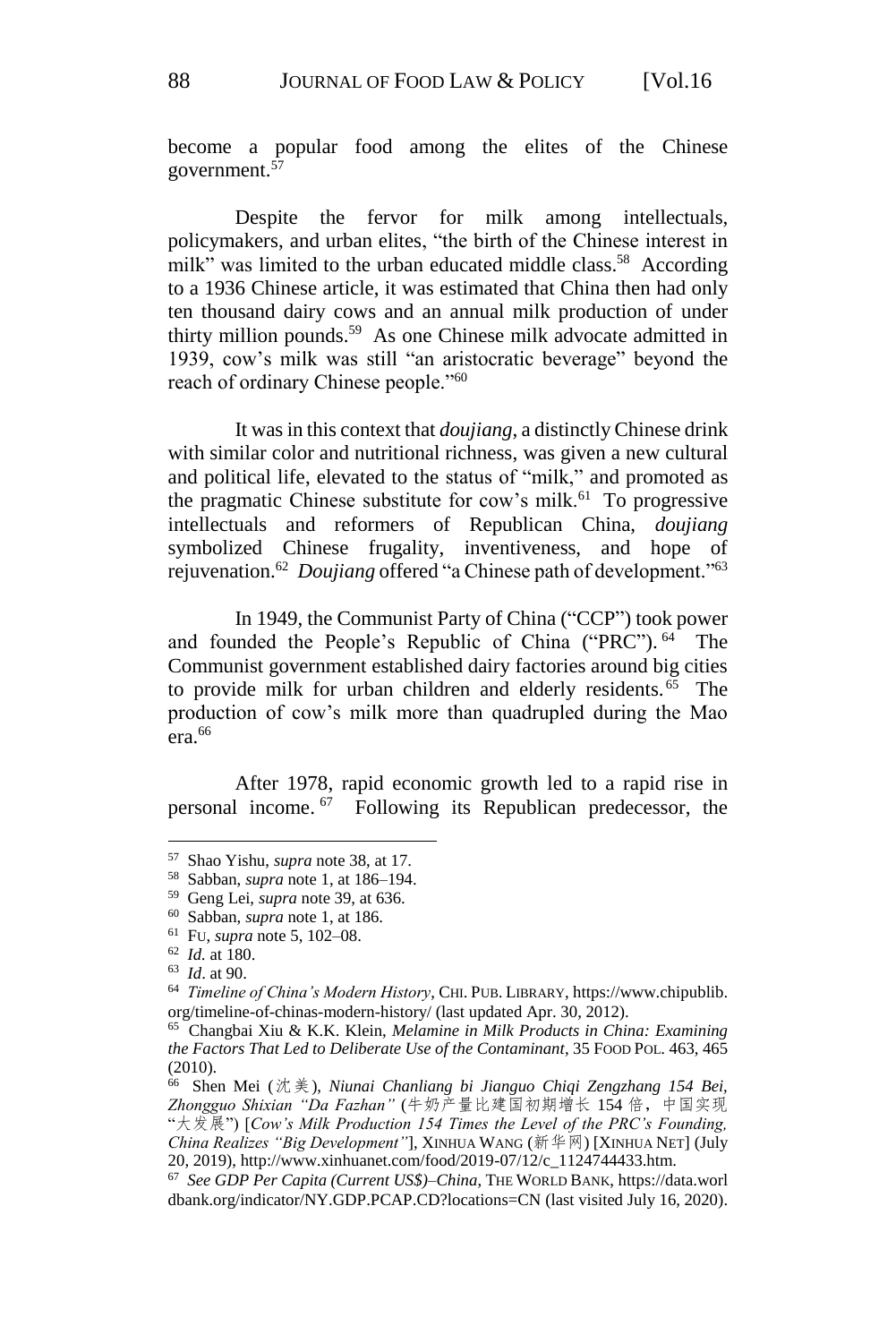Communist government launched various nutrition campaigns promoting cow's milk, deploying the same cultural and political tropes about milk, child development, and national rejuvenation. 68 One slogan epitomizes this blend of "scientific nutritionism" with nationalism: "A glass of cow's milk strengthens a nation" ("一杯牛 奶 强 壮 一 个 民 族 "). This slogan is repeatedly mentioned in governmental documents, news media, and as the opening sentence of an annual report by the China Dairy Association.<sup>69</sup>

China's emerging dairy companies eagerly embraced these cultural meanings of milk and, like their Republican-era predecessors, tapped into the mothering role of women in dairy advertisements. China's first dairy giant, Wahaha Group, for instance, had a catchy song in their advertisements in the 1990s and 2000s: "Sweet and sour, nutritious and delicious. I drink it every day. How happy I am! Mama, I want to drink Wahaha Fruit Milk."70

<sup>68</sup> FU, *supra* note 5, at 188–89; Wiley, *supra* note 18, at 16–20; Eugenia Y. Lean, *The Modern Elixir: Medicine as a Consumer Item in the Early Twentieth-Century Chinese Press*, 15 UCLA HIST. J. 65, 77 (1995). One of these milk promotion campaigns was the "School Milk Program" launched in 2000. It was similar to the school health and "Got Milk" ad campaigns in the twentieth century U.S. The program has evolved over the years. For more detailed information, please visit the program's official website, https://www.schoolmilk.cn/s/index.

<sup>69</sup> Guowuyuan (国务院) [State Council], *Guanyu Tuijin Naiye Zhenxing Baozhang Rupin Zhiliang Anquan de Yijian* (关于推进奶业振兴保障乳品质量安全的意见) [*Opinion on Further Revitalizing the Dairy Industry and Guaranteeing the Quality and Safety of Dairy Productions*], ZHONGHUA RENMIN GONGHEGUO ZHONGYANG RENMIN ZHENGFU (中华人民共和国中央人民政府) [THE CENT. PEOPLE'S GOV'T OF THE PEOPLE'S REPUBLIC OF CHINA] (June 3, 2018), http://www.gov.cn/zhengce/c ontent/2018-06/11/content\_5297839.htm; Tan Zhongyang (谭中杨), *Yibei Niunai Nengfou Qiangzhuang Yige Minzu–Xuesheng Yinyong Nai Jihua Jieshi Aoyunhui Jiangpai Bang Beihou de Mimi* (一杯牛奶能否强壮一个民族?—"学生饮用奶计 划"揭示奥运会奖牌榜背后的秘密) [*Can a Glass of Cow's Milk Strengthen a Nation?—"Student Drinking Milk Plan" Reveals the Secret Behind the Olympic Medal List*], ZHONGGUO JIAOYU XINWEN WANG (中国教育新闻网) [CHINA EDUC. NEWS] (Aug. 28, 2016), http://www.jyb.cn/china/tyjk/201608/t20160828\_670343.h tml; ZHONGGUO NAI YE XIEHUI (中国奶业协会) [CHINA DAIRY ASS'N], ZHONGGUO NAI YE ZHILIANG BAOGAO (中国奶业质量报告) [CHINESE DAIRY INDUSTRY

QUALITY REPORT] (2017). 70 *See* Lanting Ke (兰亭客) [Lantinger], *90 Niandai Wahaha Guo Nai de Guanggao* (90 年代娃哈哈果奶的广告) [*90's Wahaha Fruit Milk Advertisements*], TENGXUN SHIPIN (騰訊視頻) [TENCENT VIDEO] (Mar. 19, 2017), https://v.qq.com/x/page/f038 5ili6zz.html (showing a video of some of these advertisements). For a detailed account of the relationship between Wahaha and the Chinese government and the role the company played in the Chinese government's effort of nation building, *see* Zhao Yang, *State, Children, and the Wahaha Group of Hangzhou*, *in* FEEDING CHINA'S LITTLE EMPERORS, *supra* note 53, at 185–98. Ironically, the French food company Danone bought a controlling interest in Wahaha in 1997. *Id*. at 197. As this article later illustrates, the fate of Wahaha embodies the bittersweet relationship between building a strong Chinese nation and embracing globalization.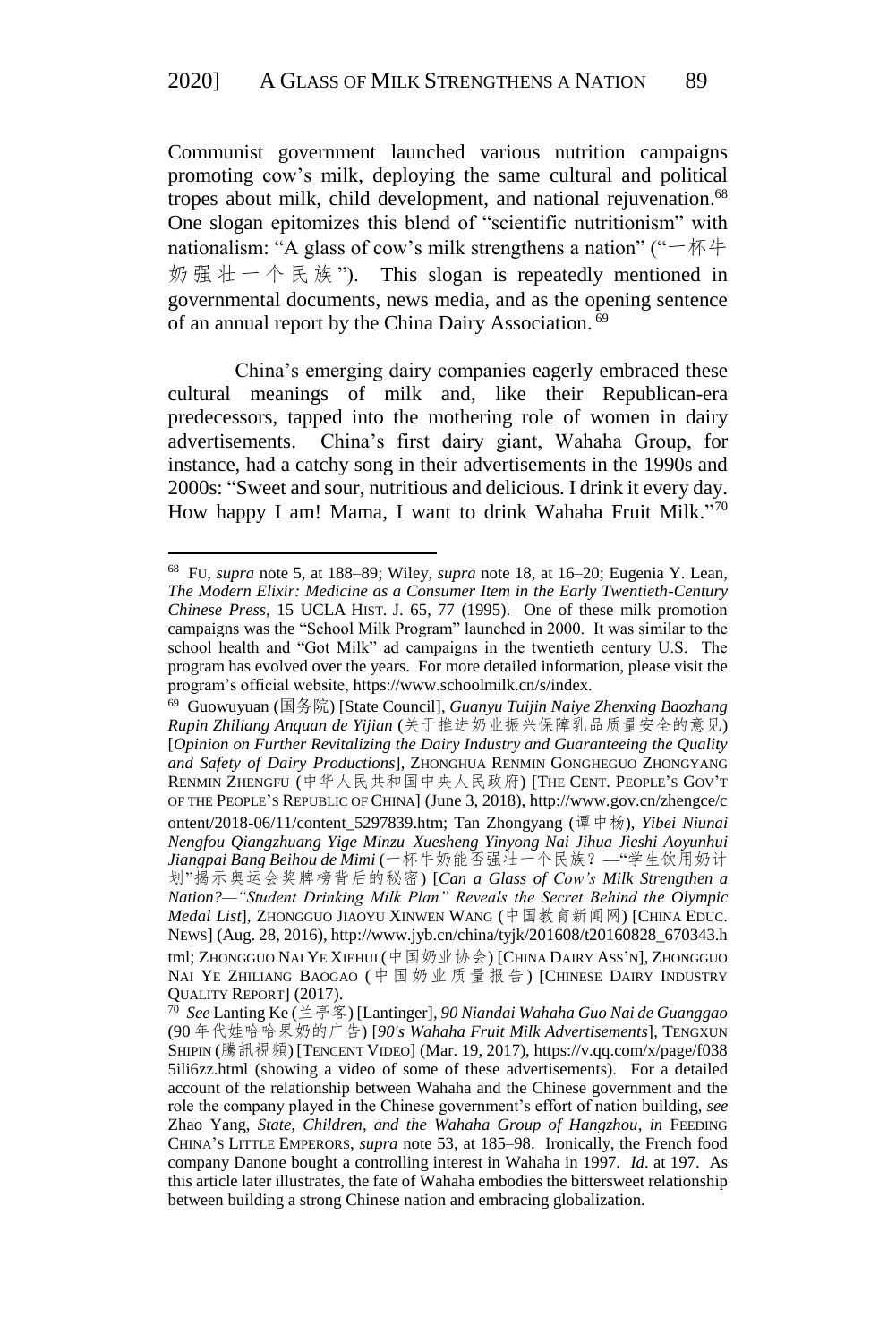China's per capita dairy consumption more than tripled between 1996 and 2006. 71

# *B. Property Law and China's Small, Egalitarian Farm Structure*

During the majority of the Mao era, land and agricultural production were collectivized. Rural collectives (People's Communes) and state-owned farms owned all rural land, farm animals, and agricultural equipment.<sup>72</sup> Villagers worked for their rural collective earning daily work points, which were then used as a basis for distributing the collective harvests and revenues amongst themselves.<sup>73</sup> Workers of state-owned farms worked for the farms and earned monetary wages. <sup>74</sup> Property relations concerning dairy operations were very similar to those in the Soviet Ukraine; cows were the property of rural collectives or state-owned farms, and cow raising was the responsibility of rural farm workers (particularly women and children).<sup>75</sup> Beginning in 1982, however, the CCP and the Chinese government created what would later be called the Household Responsibility System ("HRS").<sup>76</sup> Under HRS, rural collectives and state-owned farms were required to sell agricultural equipment and farm animals and rent out land plots to individual households; <sup>77</sup> rent was zero for collective land but a positive sum for state land. <sup>78</sup> To avoid frequent redistribution of land, the CCP and the central government fixed rural citizens' rights to use and farm land plots to fifteen years in 1984.<sup>79</sup> However, resistance to long-

<sup>71</sup> Xiangdong Lu & Huilai Zong, *The Problems and Countermeasures After China's Dairy Enters the Adjustment Period*, 7 AG. ECON. PROBLEMS 5 (2008).

<sup>72</sup> HUAIYIN LI, VILLAGE CHINA UNDER SOCIALISM AND REFORM: A MICRO HISTORY, 1948-2008, 23−49, 82 (Stanford Univ. Press, 2009); Forrest Zhang, *Reforming China's State-Owned Farms: State Farms in Agrarian Transition*, 2010 4 TH ASIAN RURAL SOC. ASS'N INT'L CONF., 365, 367−70, http://ink.library.smu.edu.sg/soss\_re search/1089.

<sup>73</sup> LI, *supra* note 72, at 35−47, 96−97, 100−01, 131−33, 147−48.

<sup>74</sup> Zhang, *supra* note 72, at 370; *see also infra* Section II.C.ii.

<sup>&</sup>lt;sup>75</sup> Author's archival and fieldwork research, on file with Author; Monica Eppinger, *Herding History: Legal Change, Norm Formation, and Transformation of the Dairyspheres of Post-Soviet Ukraine*, 16 J. FOOD L. & POL'Y (forthcoming Dec. 2020).

<sup>76</sup> ZHONGGUO GONGCHANDANG ( 中国共产党 ) & GUOWUYUAN ( 国务院 ) [COMMUNIST PARTY OF CHINA & STATE COUNCIL], *Quanguo Nongcun Gongzuo Huiyi Jiyao* (全国农村工作会议纪要) [*Summaries of the National Rural Work Conference*] (1982).

<sup>77</sup> *Id.*

<sup>78</sup> *Id.*

<sup>79</sup> ZHONGGUO GONGCHANDANG ( 中国共产党 ) & GUOWUYUAN ( 国务院 ) [COMMUNIST PARTY OF CHINA & STATE COUNCIL], DANGQIAN NONGCUN JINGJI ZHENGCE DE RUOGAN WENTI (当前农村经济政策的若干问题) [SOME PROBLEMS IN CURRENT RURAL ECONOMIC POLICY] (1983).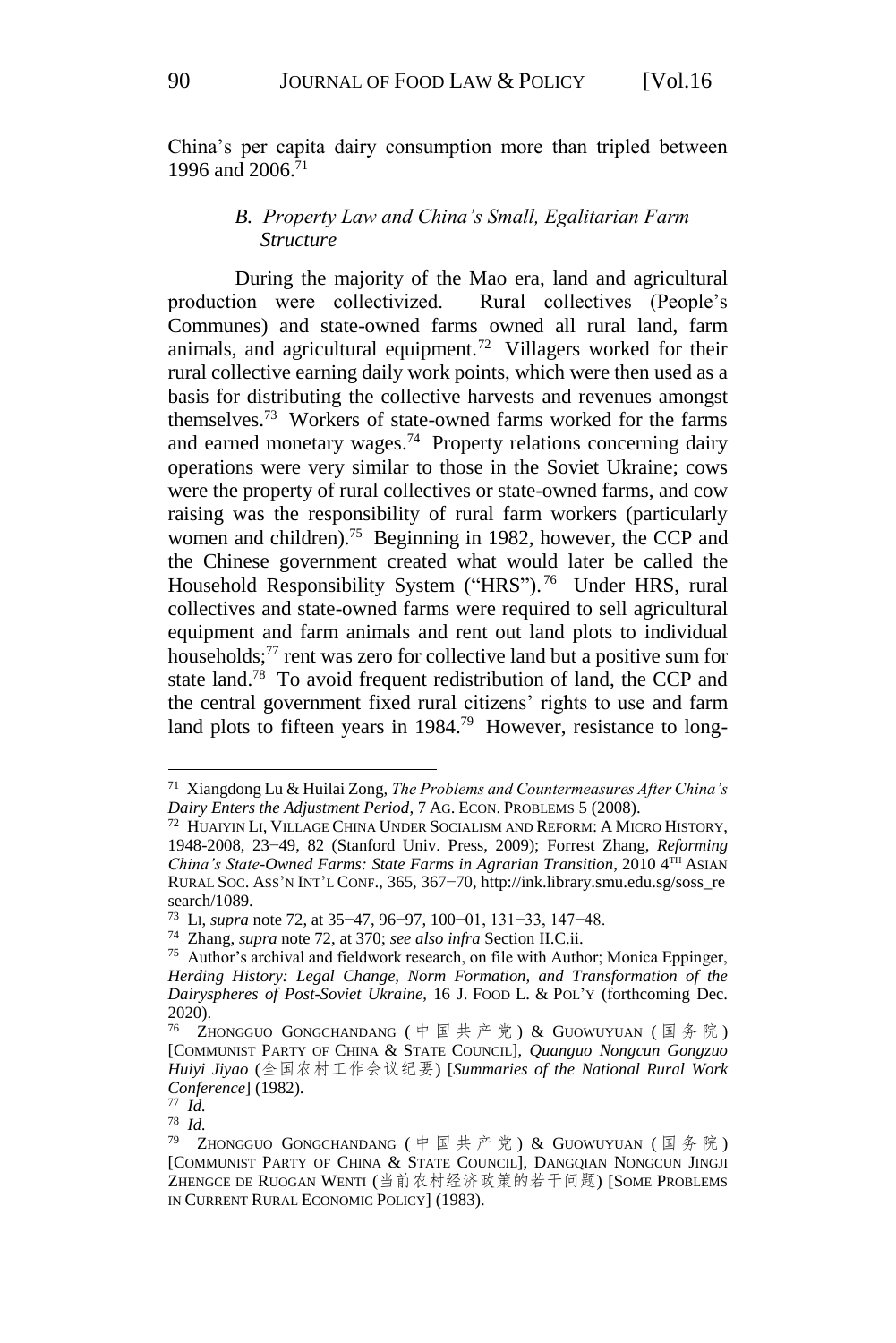term private property rights was strong in the initial years of reform, and the fifteen-year policy was not implemented until after 1993, when tenure security became a governance priority.<sup>80</sup>

The implementation of HRS had profound consequences for China's agriculture and rural residents. First, it created one of the most egalitarian distributions of land in the world in the form of private rights to possess, use, and benefit from land. <sup>81</sup> This egalitarianism was further consolidated by frequent village-wide land redistributions to accommodate changes in household demographics or in the total land area as well as by the prohibition of for-profit transfers of landholdings.<sup>82</sup> In the late 1990s and early 2000s, laws were enacted to fix village-wide land redistributions to once every thirty years.<sup>83</sup> While these laws increased the duration and security of rural land tenure, the latter differs from private landownership in two critical respects. Rural households cannot sell or mortgage their land.<sup>84</sup> When the current tenure expires, all rural residents—as members of the village—will be entitled to receive new tenure in the new round of land distribution.<sup>85</sup>

Second, the egalitarian land distribution, the prohibition of land sales, and a high population/land area ratio created a stable agricultural economic structure comprised almost exclusively of small family farms, with an average size of as low as 0.6 acre of land per farmer according to a 2010 FAO estimate.<sup>86</sup> Reflecting this

1

84 *Id.*

<sup>80</sup> ZHONGGUO GONGCHANDANG ( 中国共产党 ) & GUOWUYUAN ( 国务院 ) [COMMUNIST PARTY OF CHINA & STATE COUNCIL], GUANYU DANGQIAN NONGYE HE NONGCUN JINGJI FAZHAN DE RUOGAN ZHENGCE CUOSHI (关于当前农业和农村经 济发展的若干政策措施) [CERTAIN POLICY MEASURES CONCERNING CURRENT AGRICULTURAL AND RURAL ECONOMIC DEVELOPMENT] (1993) [hereinafter 1993 POLICY MEASURES].

<sup>81</sup> PETER HO, INSTITUTIONS IN TRANSITION: LAND OWNERSHIP, PROPERTY RIGHTS, AND SOCIAL CONFLICT IN CHINA 9–10 (2005).

<sup>82</sup> *See id.*

<sup>83</sup> Zhonghua Renmin Gongheguo Nongcun Tudi Chengbao Fa (中华人民共和国 农村土地承包法) [Rural Land Contract Law of the People's Republic of China] (promulgated by the Standing Comm. of the Nat'l People's Cong., Aug. 29, 2002, effective Mar. 1, 2003) ST. COUNCIL GAZ., Oct. 10, 2002, at 28, art. 20 [hereinafter Rural Land Contract Law]. Most recently, the CCP and central Chinese government jointly issued a policy document, extending the current rural land tenure by another 30 years. ZHONGGUO GONGCHANDANG (中国共产党) & GUOWUYUAN (国务院) [COMMUNIST PARTY OF CHINA & STATE COUNCIL], GUANYU BAOCHI TUDI CHENGBAO GUANXI WENDING BING CHANGJIU BUBIAN DE YIJIAN (关于保持土地承 包关系稳定并长久不变的意见) [THE OPINION ON MAINTAINING THE STABILITY AND LONG-TERM FIXITY OF LAND CONTRACTUAL RELATIONS] (2019).

<sup>85</sup> *Id.*

<sup>86</sup> Lin Wanlong (林万龙), *Nongdi Jingying Guimo: Guoji Jingyan yu Zhongguo de Xianshi Xuanze* (农地经营规模:国际经验与中国的现实选择) [*Rural Land*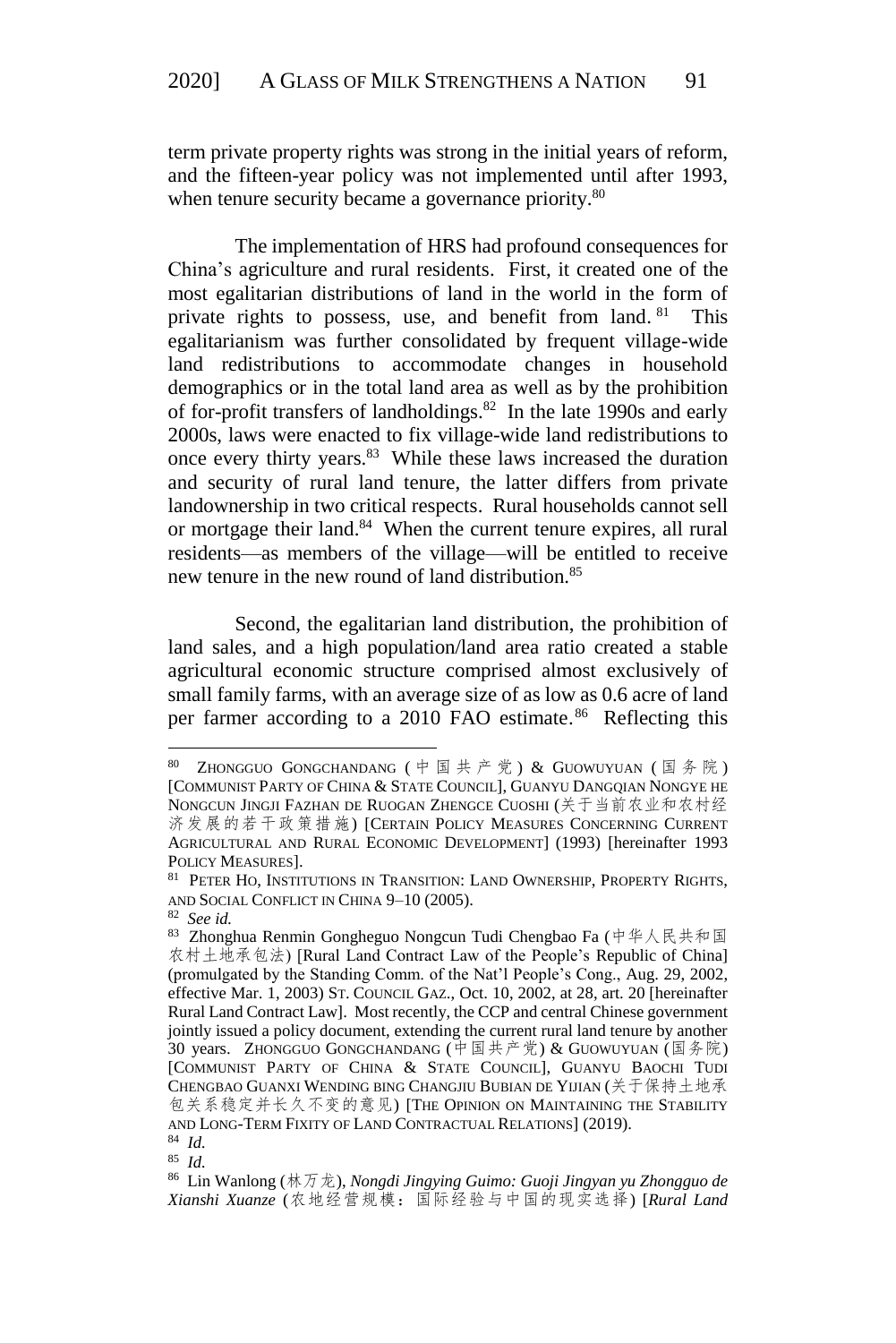economic structure, China's dairy and soybean farms were small; many of the farmers grew other crops, raised other animals, or engaged in simultaneous non-agricultural work.<sup>87</sup>

China's partial privatization of landholdings was implemented alongside market liberalization reforms. Beginning in November 1993, the Chinese government enacted a series of policy changes, with the goals of (1) opening up agricultural input and output markets and letting the market set the price of goods; (2) transforming state-owned enterprises ("SOEs") into market players with clear property rights and independent management and finances; and (3) allowing for-profit transfers of rural land in the form of subleases. <sup>88</sup> In the same year, China began serious negotiations to join the General Agreement on Tariffs and Trade ("GATT"), the predecessor to the World Trade Organization ("WTO"). 89

The rising demand for agricultural goods drove prices up between 1980 and 1996.<sup>90</sup> The increased price, in a system of private operation of farms, further stimulated the production of cow's milk and soybeans. Between 1991 and 2000, China's cow's milk production nearly doubled, and its soybean production increased more than 60%.<sup>91</sup> By some calculations, at the time China joined the

88 1993 POLICY MEASURES, *supra* note 80.

*Production Scale: International Experiences and China's Realistic Choice*], 7 NONGYE JINGJI WENTI (农业经济问题) [ISSUES IN AGRIC. ECON.] 33, 37 (2017).

<sup>87</sup> *See, e.g.*, CHINA'S PEASANT AGRICULTURE AND RURAL SOCIETY: CHANGING PARADIGMS OF FARMING 25−44 (Jan Douwe van der Ploeg & Jingzong Ye eds., 2016) [hereinafter CHINA'S PEASANT AGRICULTURE AND RURAL SOCIETY] (providing a rich description and analysis of Chinese farmers' multiple economic activities).

<sup>89</sup> Monica Hsiao, *China and the GATT: Two Theories of Political Economy Explaining China's Desire for Membership in the GATT*, 12 PACIFIC BASIN L.J. 431, 431 (1994).

<sup>90</sup> *9-10 Quanguo Nongchanpin Shougou Jiage Fenlei Zhishu* (*9-10* 全国农产品收 购 价 格 分 类 指 数 ) [*9-10 National Agricultural Product Purchase Price Classification Index*], 2001 NIAN ZHONGGUO TONGJI NIANJIAN (2001 年中国统计 年鉴) [2001 CHINA STATISTICS YEARBOOK], http://www.stats.gov.cn/tjsj/ndsj/2001c /i0910c.htm (last visited July 16, 2020) (cataloging major agricultural product purchasing price indexes from 1978 to 2000).

<sup>&</sup>lt;sup>91</sup> For dairy statistics, *see* Zhongguo Nongye Nianjian Bianji Weiyuanhui (中国 农业年鉴编辑委员会) [COMPILATION COMM. OF THE CHINESE AGRIC. YEARBOOK SERIES], NONGYE BU (农业部) [MINISTRY OF AGRIC.], ZHONGGUO NONGYE NIANJIAN (中国农业年鉴) [CHINA AGRICULTURE YEARBOOK] (1991) (providing that in 1991, China produced 5,243,000 tons of milk); *see also* ZHONGGUO NONGYE NIANJIAN BIANJI WEIYUANHUI (中国农业年鉴编辑委员会) [COMPILATION COMM. OF THE CHINESE AGRIC. YEARBOOK SERIES], NONGYE BU (农业部) [MINISTRY OF AGRIC.], ZHONGGUO NONGYE NIANJIAN (中国农业年鉴) [CHINA AGRICULTURE YEARBOOK] (2001) (providing that in 2000, China produced 9,191,000 tons of milk).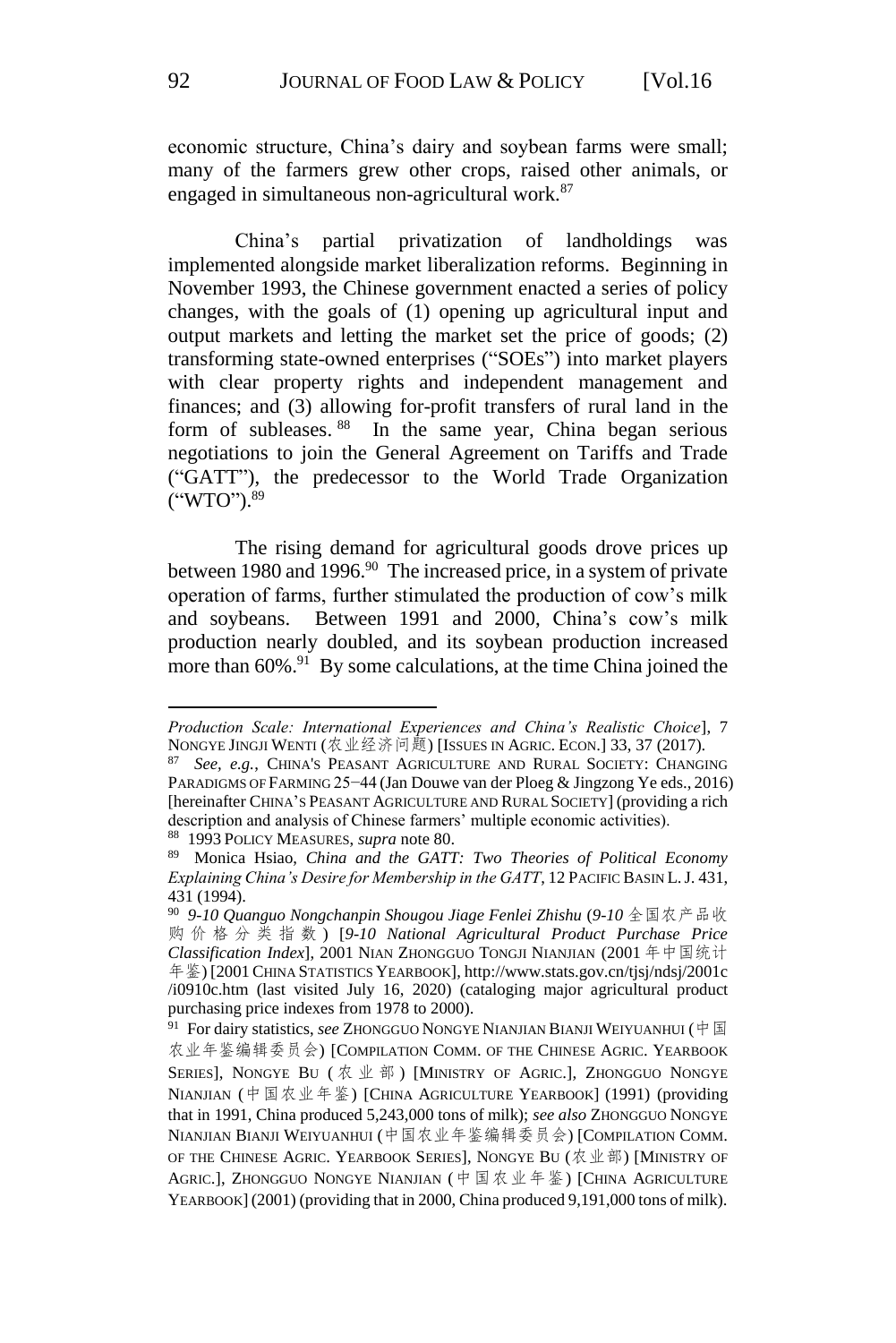WTO, China had somewhere between thirty-one million and fiftyfour million soybean farmers and 1.4 million dairy farmers.<sup>92</sup> There was no or very little mechanization for either dairy or soybean production.<sup>93</sup>

#### *C. Dairy and Soybeans in Rural Chinese Life*

<u>.</u>

Administratively, China is governed by the central, provincial, prefectural, county, and township governments.<sup>94</sup> The village is not part of government, although its governance is heavily

For soybean statistics, *see 12-17 Zhuyao Nongchanpin Chanliang* (12-17 主要农产 品产量) [*12-17 Output of Major Agricultural Products*], 2001 NIAN ZHONGGUO TONGJI NIANJIAN (2001 年中国统计年鉴) [2001 CHINA STATISTICS YEARBOOK], http://www.stats.gov.cn/tjsj/ndsj/2001c/l1217c.htm.

<sup>92</sup> These numbers are very rough estimates. According to the *China Statistics Yearbook 2002*, in 2001 China's total acreage of crop cultivation was 155,708,000 hectares; the total acreage of soybean cultivation was 13,268,000 hectares, and the total number of people employed in agriculture was 365.13 million. *12-14 Nongzuowu Zong Bozhong Mianji* (*12-14* 农作物总播种面积) [*12-14 Total Sown Area of Crops*] 2002 NIAN ZHONGGUO TONGJI NIANJIAN (2002 年中国统计年鉴) [2002 CHINA STATISTICS YEARBOOK], http://www.stats.gov.cn/yearbook2001/index C.htm; *5-1 Jiuye Jiben Qingkuang* (*5-1* 就业基本情况) [*5-1 Basic Employment Situation*],2002 NIAN ZHONGGUO TONGJI NIANJIAN (2002 年中国统计年鉴) [2002 CHINA STATISTICS YEARBOOK], http://www.stats.gov.cn/yearbook2001/indexC.htm. Given China's roughly egalitarian distribution of farmland in 2001, the thirty-one million estimate is calculated by dividing the total soybean acreage by the total crop acreage, multiplied by the total number of people employed in agriculture. The fiftyfour million estimate is based on FAO data, which estimates the average land size per farmer in China to be 0.24 hectare. Lin Wanlong, *supra* note 86, at 37. Dividing the total soybean acreage in 2001 from *China Statistics Yearbook 2002* by 0.24 hectare will yield the number fifty-four million. The total dairy farmer estimate is made by dividing the total number of dairy cows (5,662,000) at the end of 2001 by the average size of Chinese dairy farms (3-5 cows) in 2002. 2002 ZHONGGUO NAI YE NIANJIAN (2002 中国奶业年鉴) [2002 CHINA DAIRY INDUSTRY YEARBOOK] tbl. 1-4 (Ministry of Agric. ed., 2002) (end-of-the-year number of dairy cows 1949- 2001); 2003 ZHONGGUO NAI YE NIANJIAN (2003 中国奶业年鉴) [2003 CHINA DAIRY INDUSTRY YEARBOOK] 32 (Ministry of Agric. ed., 2003).

<sup>&</sup>lt;sup>93</sup> A term of art for describing small, non-mechanized dairy farms in China in the 2000s is "backyard dairy farms." The image is a rural family raising cows in their backyard. *See e.g*. H. Ma et al., *The Evolution of Productivity Performance on China's Dairy Farms in the New Millennium*, 95 J. DAIRY SCI. 7074 (2012). For literature on low levels of mechanization for crop cultivation, *see e.g*., Xiaobing Wang et al., *Wage Growth, Landholding, and Mechanization in Chinese Agriculture*, 86 WORLD DEV. 30, 32 (2016) (charts illustrating percentages of land plowed, planted, and harvested by machines from 1980 to 2011).

<sup>94</sup> *Administrative Division,* STATE COUNCIL, http://english.www.gov.cn/archive/ch ina\_abc/2014/08/27/content\_281474983873401.htm (last updated Aug. 26, 2014); *see also* OECD, EDUCATION IN CHINA: A SNAPSHOT 9 (2016).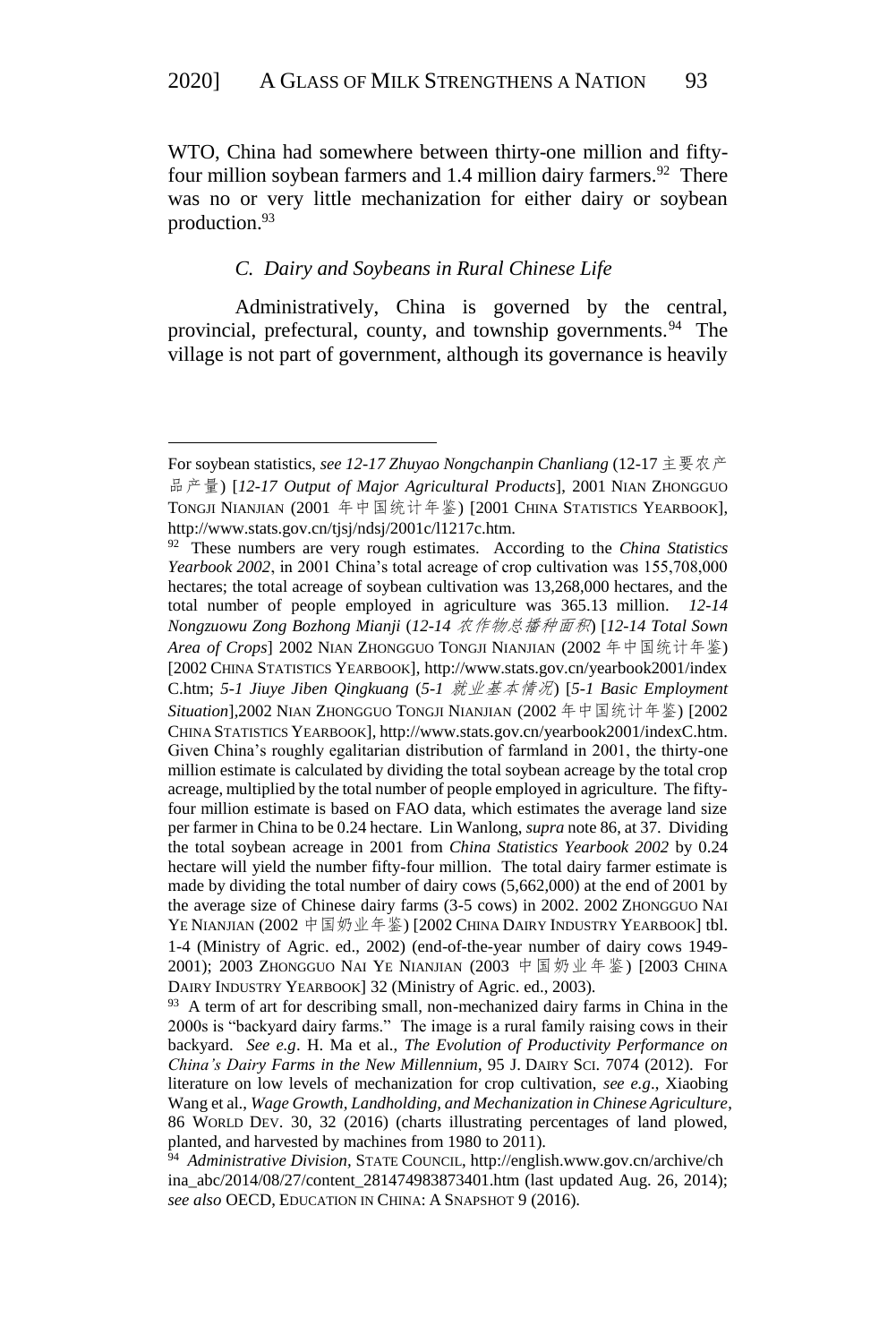influenced by the government.<sup>95</sup> Parts of rural China are State Farms (*guoyou nongchang*, 国有农场).<sup>96</sup> They are governed by the State Farm system comprised of the central, provincial, district, farm, and unit administrations.<sup>97</sup> Mountain County in southern inland China is governed by the regular administrative system.<sup>98</sup> River District in Heilongjiang Province in northeastern China is governed by the State Farm system.<sup>99</sup>

I conducted eleven months of ethnographic work and four months of historical research in Mountain County and River District between 2014 and 2016. Both counties have had a predominantly rural economy and population and are undergoing some industrialization and urbanization. This fieldwork included participant observation, casual conversations, semi-structured and structured interviews, and household surveys. I talked to roughly two hundred interlocutors in Mountain County and three hundred interlocutors in River District. Historical research consisted mostly of reading local chronicles, old newspapers, government documents, family genealogies, and published or unpublished memoirs. Some of these files were kept in local, prefectural, or provincial museums and libraries. Some are book copies or photocopies that my interlocutors kindly gave me. Some have been made accessible online.

# i. Mountain County: Peaceful Rural Nostalgia<sup>100</sup>

Mountain County has 400,000 residents, is a land mass slightly smaller than Rhode Island, and has over twenty townships, each of which in turn governs a dozen or two villages. It is a ricegrowing region. The mountainous terrain, land scarcity, and long

<sup>95</sup> *Compare* STATE COUNCIL, *supra* note 94 (showing that the village is not an officially recognized form of government), *with* Yi Wu, *Land Rights, Political Differentiation, and China's Changing Land Market: Bounded Collectivism and Contemporary Village Administration*, 14 ASIA PAC. J. 1, 1–4 (2016).

<sup>96</sup> Zhang, *supra* note 72, at 365–67; Philip C.C. Huang & Yuan Gao, *The Dynamics of Capitalization in Chinese Agriculture: Private Firms, the State, or Peasant Households?*, 10 RURAL CHINA 36, 65 (2003).

<sup>&</sup>lt;sup>97</sup> Author's own archival and fieldwork research, on file with Author.

<sup>&</sup>lt;sup>98</sup> I deliberately avoid identifying the province in which Mountain County is located because I have done fieldwork relating to villager-conducted illegal real estate development in Mountain County; not identifying the province will better protect the anonymity of my fieldwork interlocutors there. *See* Xiaoqian Hu, *"Put That Bucket Down!": Monday, Politics, and Property Rights in Urbanizing China*, 44 VT. L. REV. 243 (2019).

<sup>99</sup> *See* Zhang, *supra* note 72, at 368;

<sup>&</sup>lt;sup>100</sup> The statements made in this section rely on the Author's own fieldwork and historical research in Mountain County.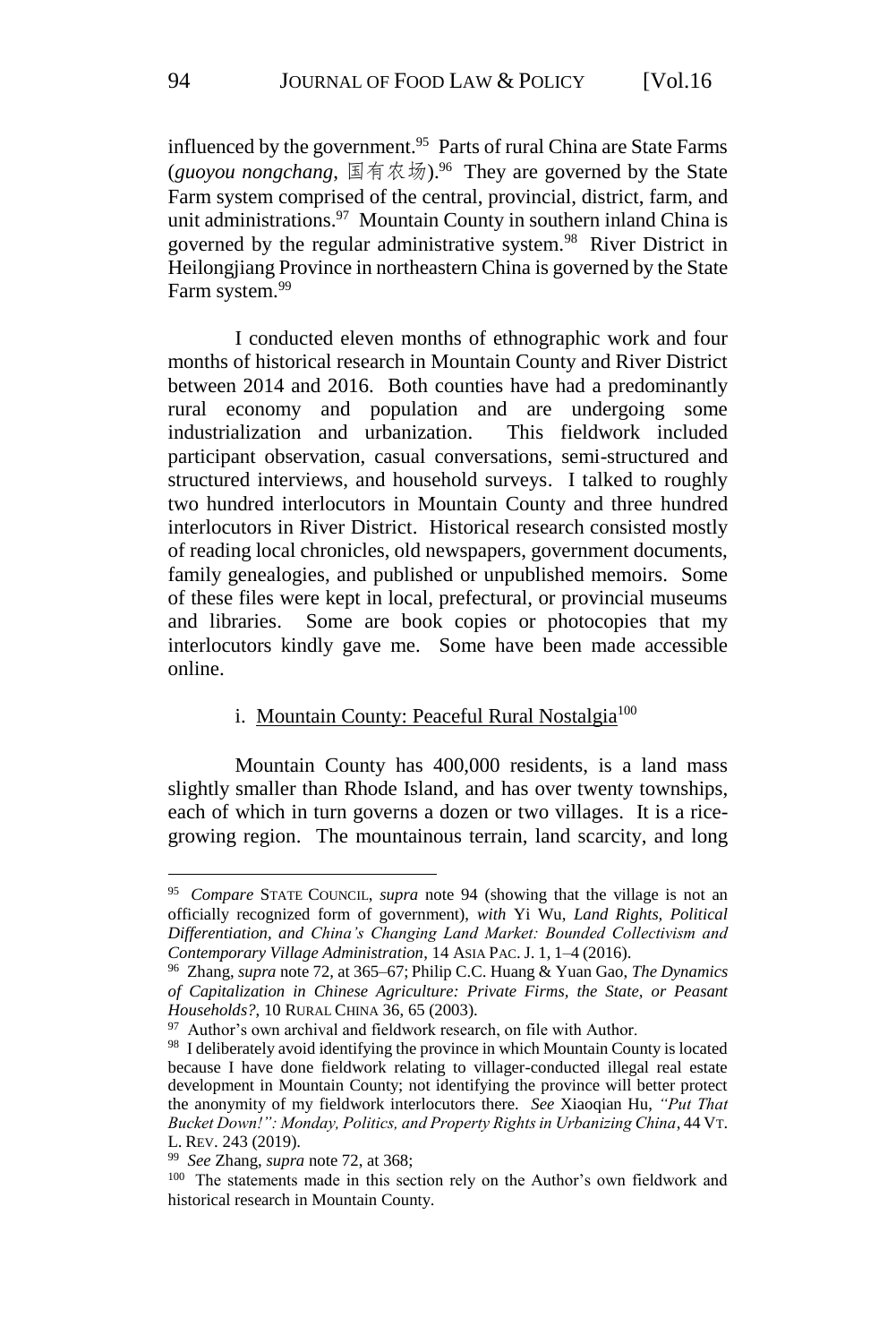distances to major urban centers precluded the development of a local dairy industry. To the extent that dairy was featured at all in Mountain County in the twentieth century, it was either in the form of milk powder as a nutritional supplement for the children and elderly people of relatively resourceful families or as a valuable social gift for infants and convalescents. Non-fresh cow's milk was introduced to a few restaurants in the county seat in the 1990s as a breakfast drink, along with *doujiang*, and cost twice as much as *doujiang*. Mountain County did not develop a fresh cow's milk market until the mid-2000s, when refrigerated trucks became available, and an extensive network of paved roads was being built.

Contrary to dairy's virtual absence, soybeans were an indispensable part of Mountain County's rural economy and dietary culture. After the implementation of HRS in the early 1980s, each rural family would grow soybeans and raise at least one pig on the farm. Most soybeans were grown on the dividers that separated individual families' rice paddies or embanked hillside rice terraces. Growing soybeans on the long narrow dividers formed a symbiosis with rice cultivation. As the divider was made of dirt, it needed reinforcement to avoid collapsing. Soybean roots provided such reinforcement. Meanwhile, water from the paddies provided irrigation for the beans. Growing soybeans on dividers also allowed families to cultivate other crops on the precious, scarce land; these other crops included wheat, mulberry trees (for raising silkworms), and sorghum (for feeding pigs).

Rural families kept most of their soybeans for selfconsumption, and soybeans were consumed chiefly in four ways. First, soybeans were consumed as a fresh vegetable in late spring. The lack of greenhouse vegetable farming and of a sophisticated agricultural market meant that rural families in Mountain County only had preserved vegetables to go with the rice during the long winter and much of the spring. As spring was ending, soybeans would grow plump while still green and tender. Families would stir fry them as a fresh vegetable dish to break the monotonous wintry diet. Second, soybeans were consumed as a protein-rich food for the Spring Festival, which is a three-week-long holiday in Mountain County. In Mountain County in the 1980s and 1990s, the last week of lunar December was the week to prepare for the Spring Festival. Rural families would slaughter a home-raised pig and make large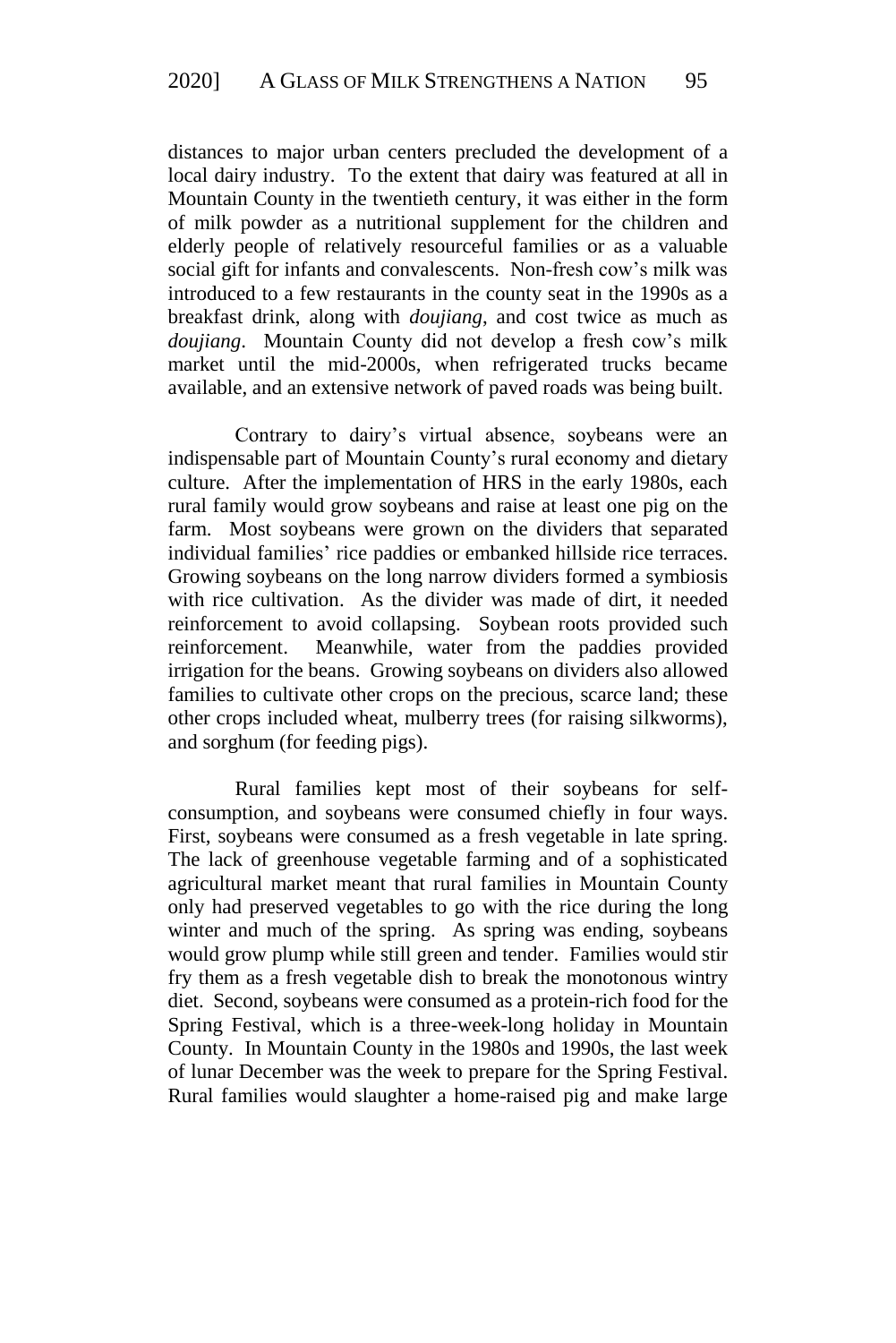quantities of tofu from home-grown soybeans.<sup>101</sup> Third, soybeans were processed as foods for daily consumption, particularly during the cold months of the year. These included fermented beans, fermented tofu, or soybean powder.<sup>102</sup> Soybean powder, like milk powder, was sweetened with sugar and consumed with hot water and was a treat for children and the elderly. Fourth, rural families would exchange some of their soybeans for precious cash. Such exchange created a local soybean processing industry in which family-run tofu shops sold tofu to urban as well as rural families, and family-run food stands served hot, fresh soymilk to urban breakfast eaters.

#### ii. River District: Tumultuous Market Opening<sup>103</sup>

River District has roughly 150,000 residents, is a land mass twice the size of Rhode Island, and has over ten State Farms and over one hundred Units. Land is abundant and located on flat plains or gentle, rolling hills. Plots are large and rectangular and farmed with heavy machines. The soybean is one of the two crops grown in the region (the other being wheat before 2008 and corn after 2008). Unlike in Mountain County, dairy has always been an important part of the local economy since the District's creation in the Mao era.

During the Mao era, residents enjoyed stable wages, free public housing, and other welfare benefits conferred by State Farms. Farm governments also cultivated among residents a collective identity and sense of pride as employees of technologically advanced socialist State Farms.

While rural residents in Mountain County unequivocally welcomed HRS in the 1980s, residents of River District overwhelmingly opposed it. Residents feared that HRS would destroy all the material entitlements, collective identity, and sense of pride that came with the status of a State Farm employee.<sup>104</sup> As one

<sup>&</sup>lt;sup>101</sup> Tofu and pork (and fish) are essential dishes on the New Year's Eve dinner or at meals with relatives and friends. *See generally* Watson, *supra* note 13 (discussing the cultural and ritual importance of pork in rural Chinese life).

<sup>102</sup> *Landoushi* means rotten soybean food. Interestingly, the local dialect for fermented tofu (*douru*) literally means soy milk. *Doumi* means soybean mist or dust, due to its fineness. It is also interesting that the process of making tofu from soymilk is very similar to that of making fresh cheese from milk, and the same can be said for fermented tofu and some fermented cheeses, as well as for *doufuhua* (literally means tofu flower—a silky, semi-curdled product before the curd turns into tofu) and yoghurt.

<sup>&</sup>lt;sup>103</sup> The statements made in this section rely on the Author's own fieldwork and historical research in River District.

<sup>&</sup>lt;sup>104</sup> As a matter of fact, HRS was met with huge resistance in Heilongjiang Province, which had a much higher land-to-population ratio and degree of mechanization than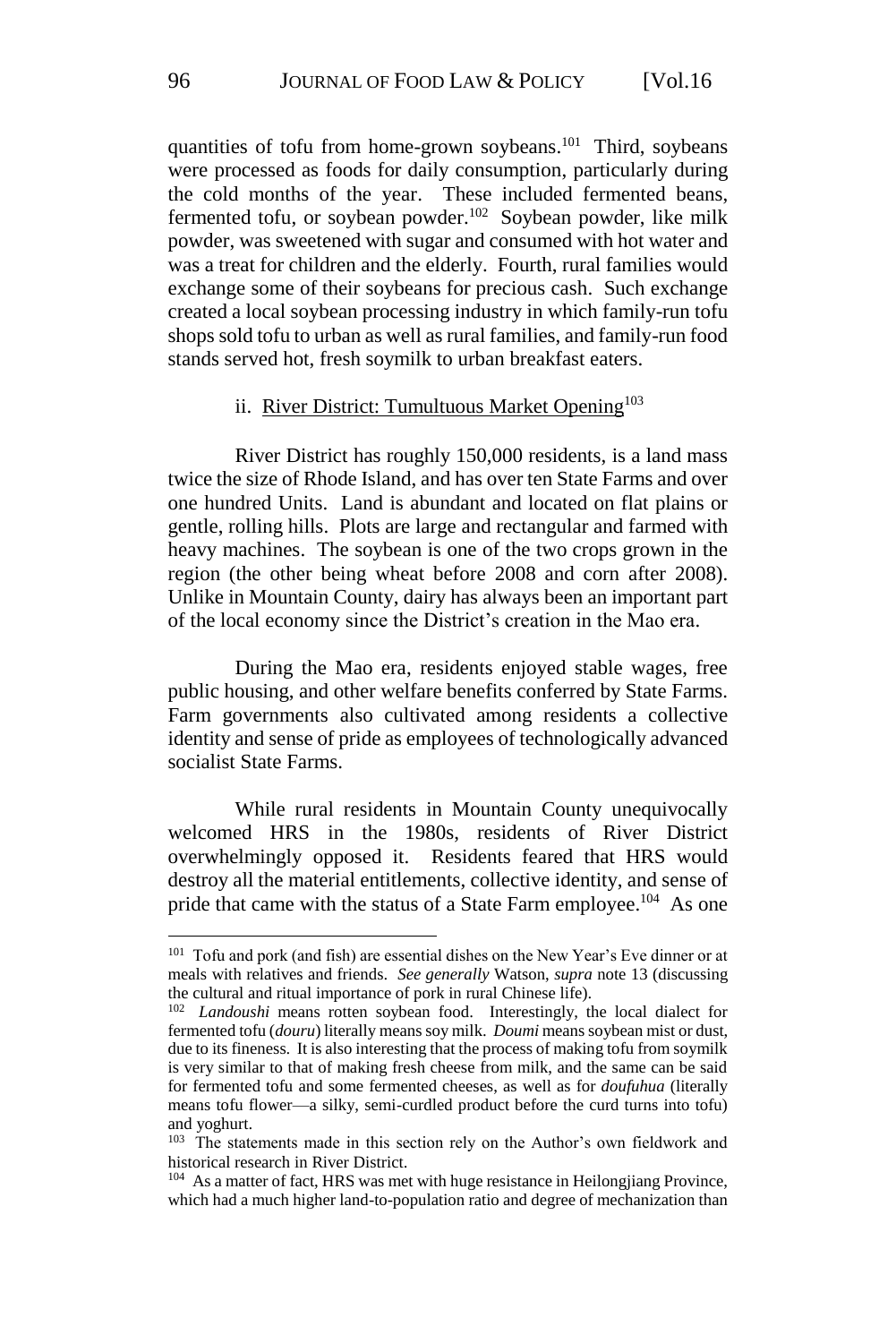expression captured from the time, "We did decades of hard work, only to be reverted to the pre-liberation era overnight" ("辛辛苦苦 几十年,一夜回到解放前").<sup>105</sup> To induce compliance with HRS, Farm and Unit administrations sold machines and animals, including cows, at highly discounted rates to machine operators, Unit officials, and other residents and encouraged them to rent large areas of land at low rates (families renting large areas of land were locally called "family farms," 家庭农场). Public housing was also sold to the resident household. To allay some of workers' fears, Farm and Unit administrations preserved the worker status of the former employees and continued to subsidize their social security payments.

A thorough implementation of HRS did not take hold due to a combination of factors: increasing wealth inequality between a few successful "family farms" and the remaining small farming households; the frustration and fear of a large number of failing "family farms"; and the need for revenue for the administration to provide social services and bail out failing "family farms." Hence, in the 1990s, there was an institutional reversal in which the vast majority of the land was managed and farmed by teams consisting of Unit officials and machine drivers, while a minority of the land was managed and farmed by a large number of households, each renting a small amount of land (locally called "small households," " $\psi$ "). Despite this partial reversal for grain production, dairy farms, which were small in scale, were never re-collectivized.

Between 1993 and 2001, the opening up of the agricultural input and output markets caused devastating price fluctuations for farmers in River District. Before 1993, grain prices were set by the state and were set low to subsidize China's urban industrialization.<sup>106</sup> Market opening led to immediate increases in grain prices. Between

the rest of the country. *See* JAE HO CHUNG, CENTRAL CONTROL AND LOCAL DISCRETION IN CHINA: LEADERSHIP AND IMPLEMENTATION DURING POST-MAO DECOLLECTIVIZATION (Oxford Univ. Press 2000) (providing an in-depth analysis of provincial implementations of HRS).<br><sup>105</sup> The pre-liberation era means the years before 1949. The CCP and contemporary

Chinese government portray the pre-liberation era as a dark era of feudalism, semicolonialism, and corrupt state capitalism. *See* Robert Weatherly & Coirle Magee, *Using the Past to Legitimise the Present: The Portrayal of Good Governance in Chinese History Textbooks*, 47 J. CURRENT CHINESE AFF. 41, 42, 62–63 (2018).

<sup>106</sup> Luo Jinqiang (罗进强) & Ren Liming (任立民), *Woguo Liangshi Caizheng Butie de Lishi Yanbian Jiqi Zhongyao Zuoyong* (我国粮食财政补贴的历史演变及 其重要作用) [*The Historical Evolution and Importance of China's Grain Subsidies*], in ZHONGGUO LIANGSHI GAIGE KAIFANG SANSHI NIAN (中国粮食改革开放三十年) [THIRTY YEARS OF CHINA'S GRAIN REFORM AND OPENING] 123 (China Grain Econ. Inst. & China Grain Indust. Ass'n eds., 2009).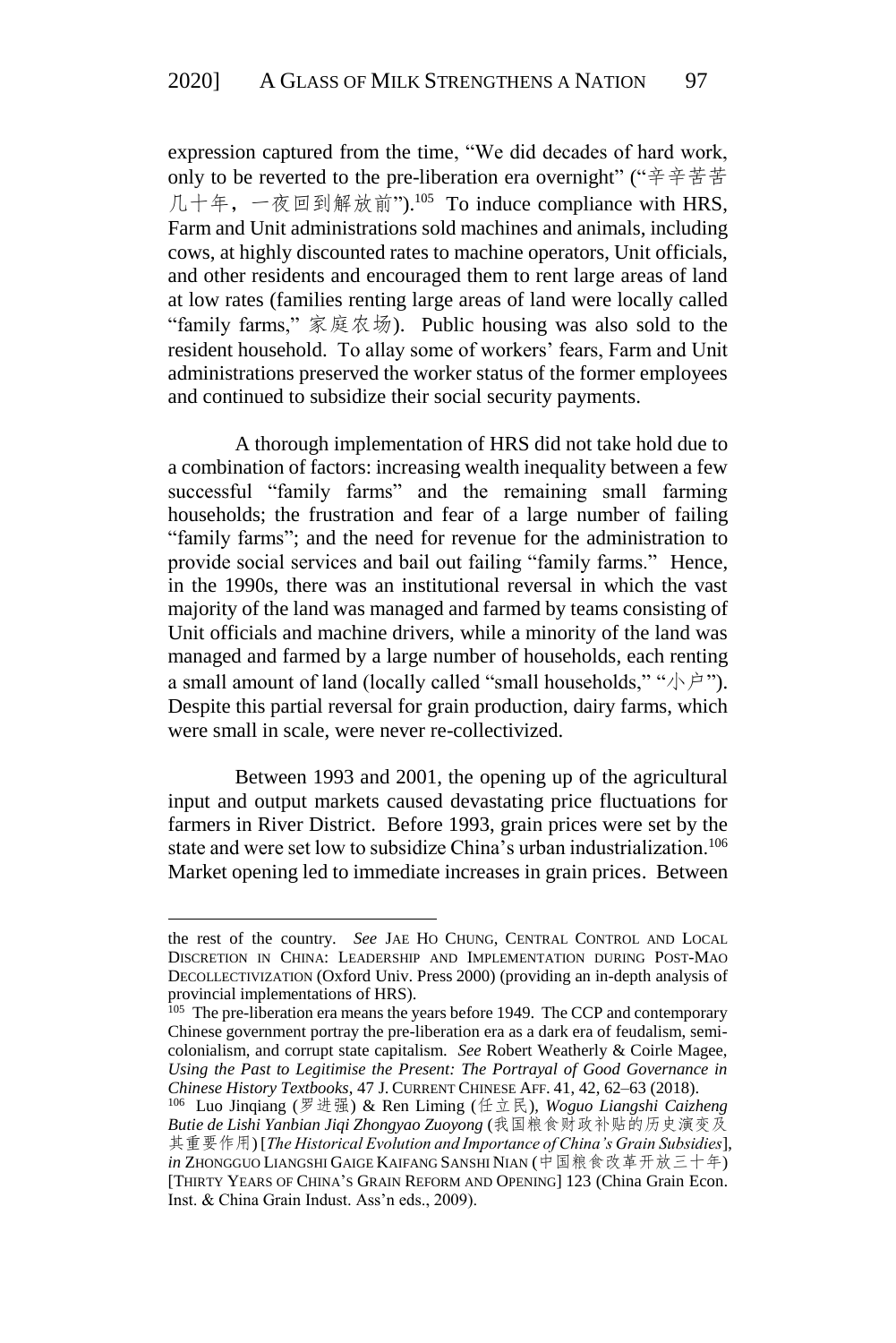1993 and 1996, the price of wheat more than doubled, and the price of soybeans increased by two-thirds.<sup>107</sup> Higher prices stimulated grain production nationwide, and prices began to fall. Between 1996 and 2000, the price of wheat decreased by 38%, and the price of soybeans decreased by 26%.<sup>108</sup>

While the fall of wheat prices was caused by increased production vis-à-vis a relatively stable demand, the situation with soybean prices was slightly different, though it led to the same outcome. As personal income rose, meat consumption rose and created a huge demand for soymeal. This should, in a closed economy, increase soybean prices. However, China was negotiating its WTO entry; importing soybeans would not only meet the rapidly increasing demand for soymeal, but it would also show China's willingness to participate in international trade.<sup>109</sup> As a result, total soybean import went from 2.9 million tons in 1995 to 12.8 million tons in 2000.<sup>110</sup> The in-pouring of foreign beans caused prices for domestic beans to stagnate in 1997 and to fall in 1998.<sup>111</sup>

The market opening crushed River District's economy, as half of the district's farmland was used for growing wheat, and the other half was used for growing soybeans. Between 1996 and 1999, the local price of soybeans decreased by 35%, and the local price of wheat decreased by 18%. Interlocutors who were once agricultural team members recounted with anger and anguish the "dark old days" of the late 1990s and early 2000s. "Year after year we were losing money and going deeper in debt."<sup>112</sup> Team members were afraid to farm the land. Some left the teams altogether. The total cultivated area decreased by 7% in 1999 and further decreased by 6% in 2000.

<sup>&</sup>lt;sup>107</sup> The numbers are calculated based on purchasing price indexes between 1993 and 1996. *9-10 Quanguo Nongchanpin Shougou Jiage Fenlei Zhishu* (*9-10* 全国农 产品收购价格分类指数) [*9-10 National Agricultural Product Purchase Price Index*], 2001 NIAN ZHONGGUO TONGJI NIANJIAN (2001 年中国统计年鉴) [2001 CHINA STATISTICS YEARBOOK], http://www.stats.gov.cn/tjsj/ndsj/2001c/i0910c.htm [hereinafter *2001 National Agricultural Product Purchase Price Index*].

<sup>&</sup>lt;sup>108</sup> The numbers are calculated based on purchasing price indexes between 1996 and 2000. *Id*.

<sup>109</sup> Oliveira & Schneider, *supra* note 13, at 177–78 (explaining the connection between soybean imports and rising pork consumption in China).

<sup>110</sup> *FAOSTAT*, FOOD & AGRIC. ORG., http://www.fao.org/faostat/en/?#data (select the "Crops and livestock products" link under the "Trade" heading; select "China" in the countries field; select "Import Quantity" in the elements field; select "Soybeans" in the items field; select "1995" and "2000" in the year field; click "Show Data").

<sup>111</sup> *2001 National Agricultural Product Purchase Price Index*, *supra* note 107.

<sup>112</sup> Xiaoqian Hu, Fieldwork Journal 2015-045 (on file with author).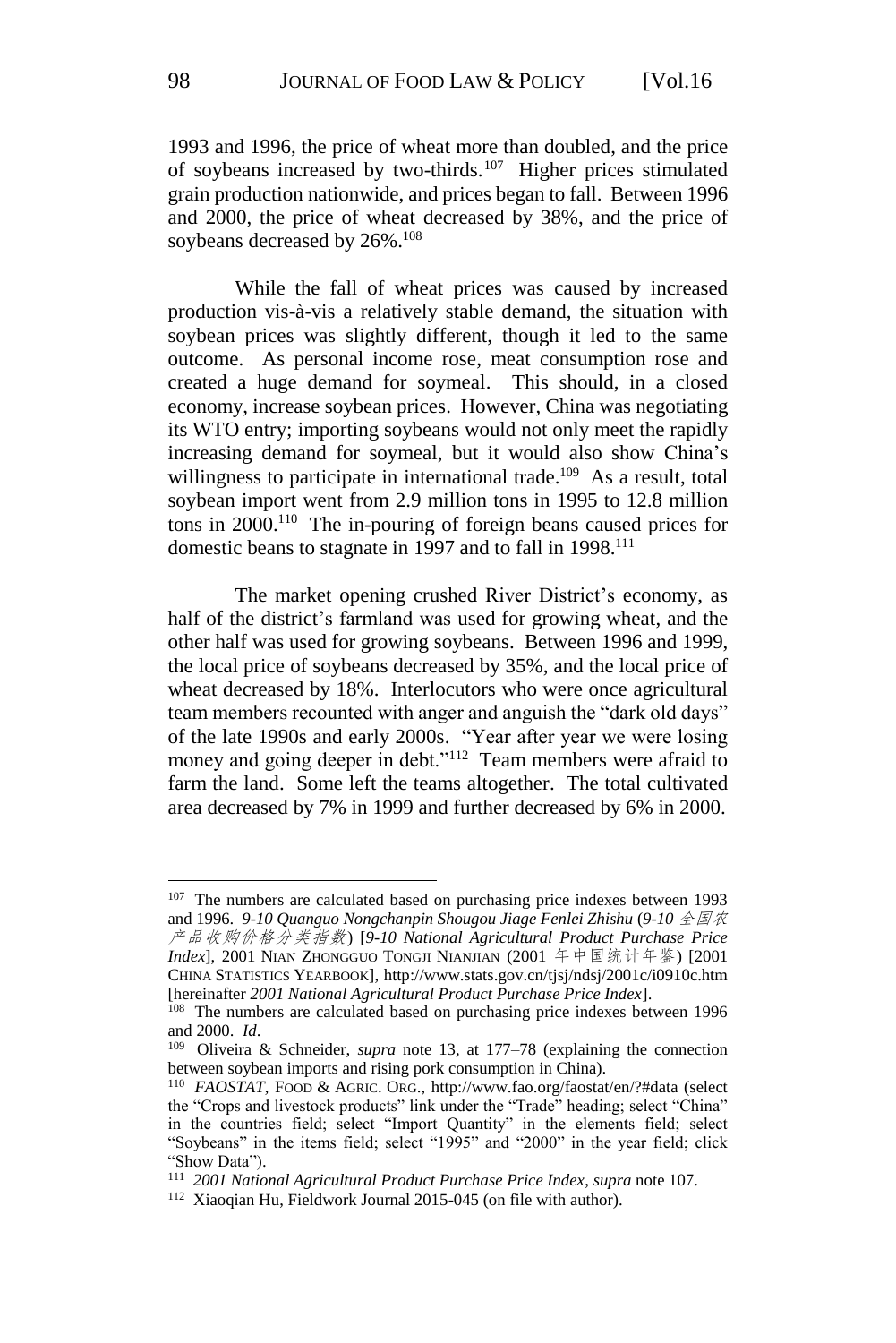Agriculture was not the only sector harmed by market opening. Since the late 1980s, River District had been facing an explosion of the labor force, as workers' children, who were born in the 1960s and 1970s (before China's compulsory family planning policy was implemented), reached adulthood. To create employment for these young adults, the District and Farm administrations established factories processing agricultural and husbandry materials. Market opening struck a heavy blow to these factories and their farmer-suppliers. Many of them were closed down or sold off cheaply to private individuals in the late 1990s and early 2000s.

Facing falling wheat and soybean prices, dwindling revenues, and the closing down of state-owned factories, the River District administration (and the Provincial State Farm Administration) looked to dairy and pork—the prices of which were still rising due to rapidly increasing urban consumption—as ways to diversify the local economy. The administration promoted "a courtyard economy" ("庭院经济") and encouraged each family to raise "two cows and one pig" ("两牛一猪"). To expand the local dairy industry, Farm administrations purchased cows from bigger farms near major cities in northern China and resold them to local dairy farmers on deferred payments. To make sure that dairy farmers were able to sell their milk, Farm administrations also established state-owned dairy processing companies to purchase raw milk. Despite these efforts, the dairy strategy was struggling to succeed. Around 2001, the last and biggest dairy processing company in River District declared bankruptcy, and dairy farmers had to sell milk to individual milk merchants, who then transported the milk to dairy processing companies in big cities hundreds of miles away.

While many factories were closed down or sold off during the market liberalization reform, the District and Provincial administrations restructured, incorporated, and expanded a handful of factories known as "dragon-head enterprises" ("龙头企业," the same term as is used by the central Chinese state now) to serve as engines of job creation and economic growth. These included, among others, the Heilongjiang Wonderson Dairy Product Co Ltd ( 完达山).

Despite these efforts, there was massive unemployment in River District. Over 40,000 people—out of a total population of less than 150,000—lost jobs. Some of them, particularly women, exited the work force and became homemakers. Many residents engaged in non-agricultural activities. Many people—especially young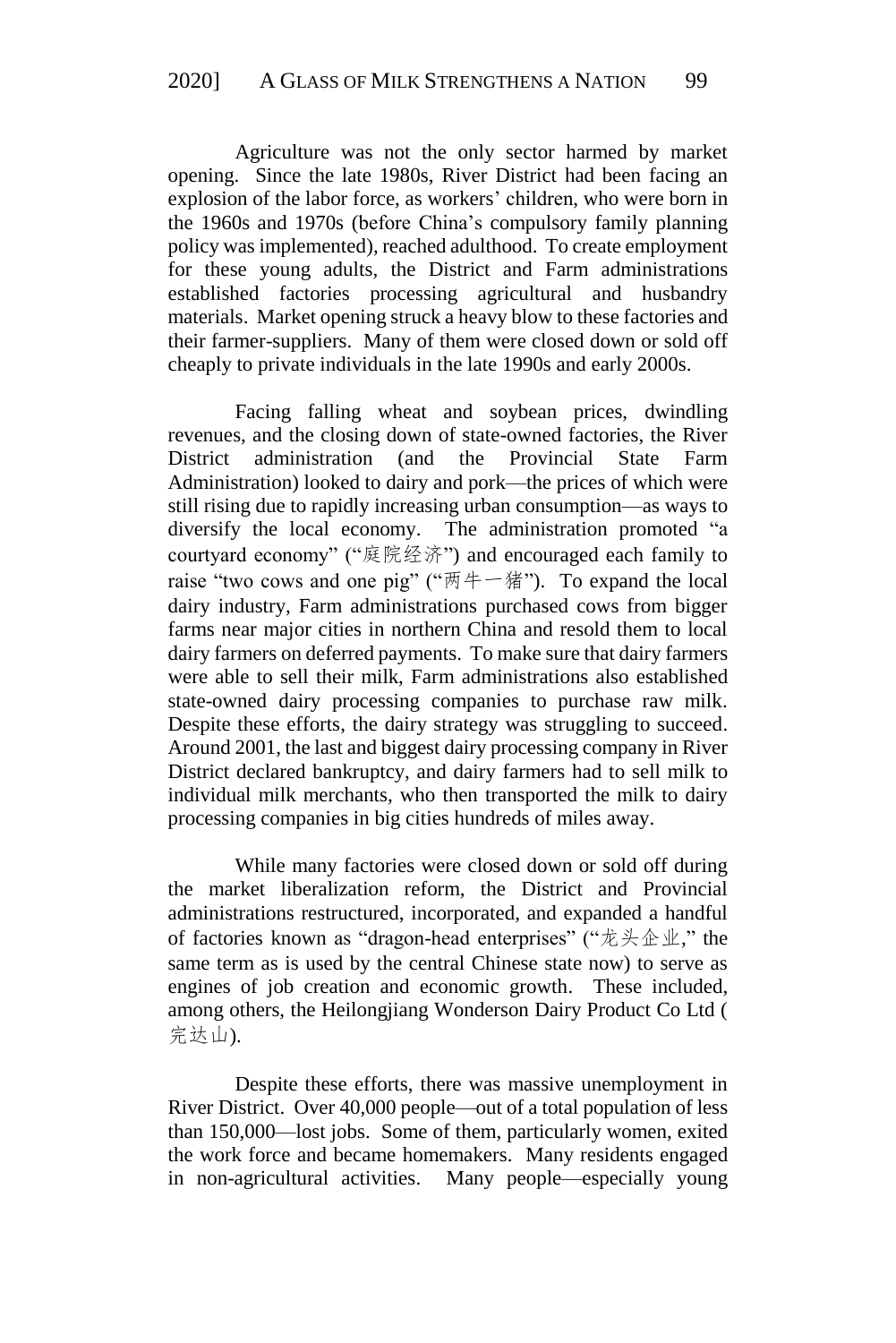people—left home and worked in Beijing, Tianjin, and Dalian as migrant workers. With a decrease in land rents and a lack of funding from upper governments, the District administration cut spending in the late 1990s. Many offices were combined or terminated, and many employees were laid off or retained on contractual terms. Many teachers, who had been contractual workers rather than state employees, were fired. Unit elementary schools were eliminated, and the students were transferred to the elementary school in the Farm administration seat tens of kilometers away.<sup>113</sup>

\*\*\*

In the Chinese sociopolitical life, milk is a living symbol of the Sino-West encounter, and of all the conflicts, aspirations, ambivalences, and uncertainties that this encounter entails. Prior to the twentieth century, the Chinese government was unwilling to open its market to the West but was forced to do so under gunboat diplomacy. A hundred years later, the Chinese government not only voluntarily opened its market, but also sought to institutionalize the opening through joining the WTO. Once again, milk―and soy―are at the center of China's relationship with the West, and more broadly, China's relationship with globalization. If the history of milk in twentieth-century China was intellectual and political and affected primarily the urban elites, the history of milk in twenty-first-century China is economic and political and affects the entire Chinese society—from villagers to urbanites to the ruling elite.

## **III. Market Opening and Trade Shocks**

#### *A. China Opens Up Dairy and Soybean Trade*

In December 2001, China joined the WTO.<sup>114</sup> As part of the accession agreement, China drastically weakened protections for domestic dairy and soybean producers. Although a developing country, China agreed to not use the investment subsidy exemption

<sup>113</sup> With hindsight, the elimination of Unit elementary schools was inevitable, as China's family planning policy was rapidly reducing the student population. Yet, the process was quickened by a lack of government funds. *See generally* Lu Hongyong, *Rural School Closures Are Leaving Young Children Out in the Cold*, SIXTH TONE (Jan. 27, 2018), https://www.sixthtone.com/news/1001617/ruralschool-closures-are-leaving-young-students-out-in-the-cold# (describing the vast number of underfunded and slimly populated elementary schools in rural China from the late 1990s to the present).

<sup>&</sup>lt;sup>114</sup> China and the WTO, WORLD TRADE ORG., https://www.wto.org/english/thewto\_ e/countries\_e/china\_e.htm (last visited Mar. 26, 2020).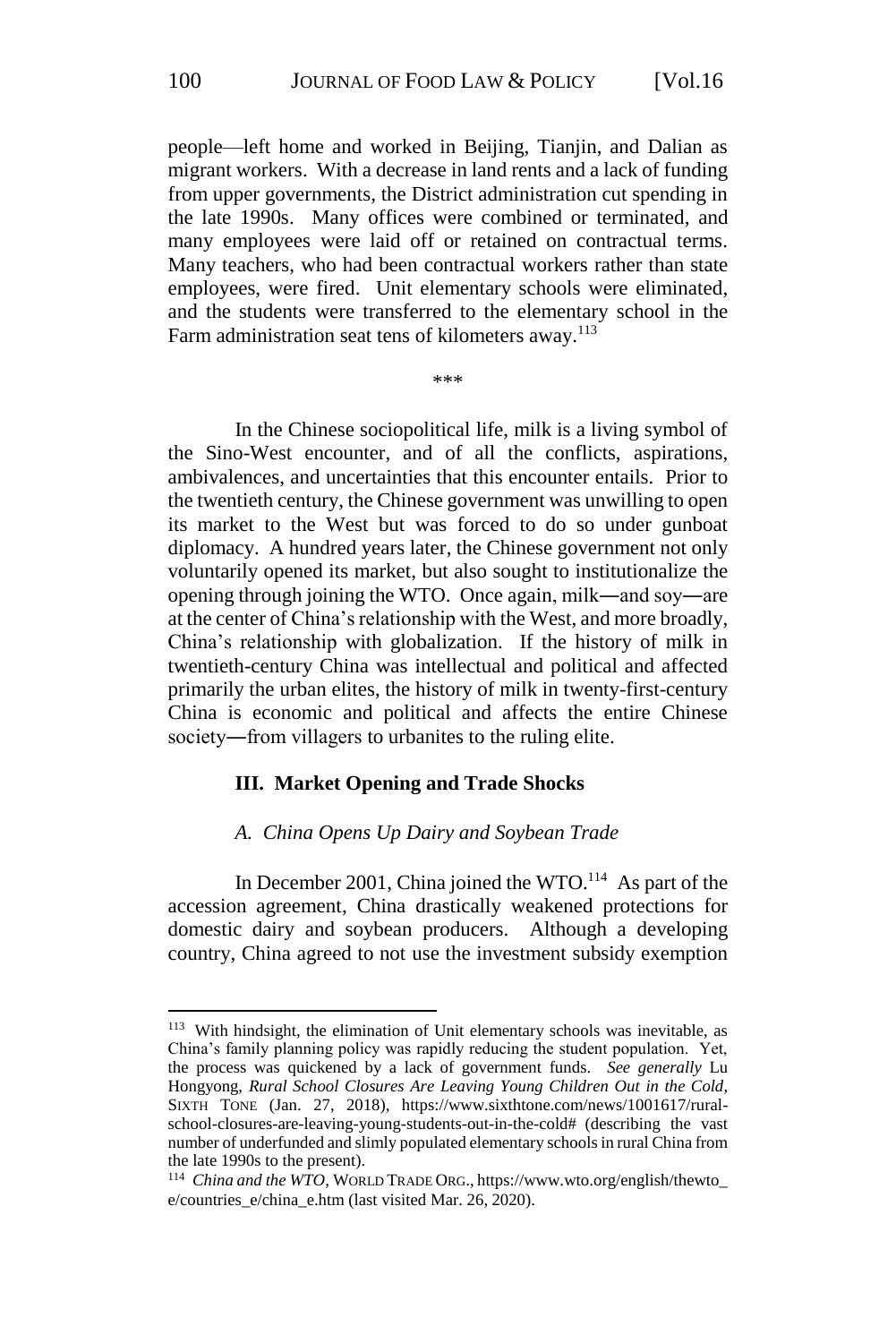available to developing economies. <sup>115</sup> Compared with other developing countries, China also agreed to a smaller percentage of domestic support that is exempted from reduction commitment calculations. <sup>116</sup> Given that China had zero subsidies for agriculture prior to joining the WTO, China is not allowed to provide additional direct financial support to its agricultural producers beyond the exempted percentage.<sup>117</sup>

China also reduced entry barriers for foreign agricultural producers. China abolished, among other things: (1) state trading of soybean and dairy imports, (2) soybean and dairy import licenses and quotas, and (3) soybean and dairy export subsidies.<sup>118</sup> In 2002, the average tariff rate for imported soybeans was 2.4%, down from 114% prior to China's WTO accession.<sup>119</sup> In 1998, China's statutory tariff for dairy imports was 46%; the post-accession average was 11%.<sup>120</sup>

Limited ability to subsidize domestic producers, low tariff rates, and the abolition of import licenses and quotas gave foreign dairy and soybean farmers largely unrestricted access to the Chinese market and freedom to compete with Chinese farmers. Had Chinese farmers been able to produce soybeans and dairy at internationally competitive prices, the impact of these concessions would have been

<sup>115</sup> Working Party on the Accession of China*, Report of the Working Party on the Accession of China*, WTO Doc. WT/ACC/CHN/49, ¶ 235 (Oct. 1, 2001) [hereinafter *Working Party Report*]; *see* WORLD TRADE ORG., *Agreement on Agriculture*, art. 6, ¶ 2, https://www.wto.org/english/docs\_e/legal\_e/14-ag\_01\_e.htm#articleVI (last visited Mar. 26, 2020) [hereinafter *Agreement on Agriculture*].

<sup>116</sup> *Agreement on Agriculture*, *supra* note 115, at art. 6, ¶ 4(a), (b); *see also Working Party Report*, *supra* note 115. This exempted percentage is called the *de minimis* level. All WTO Members are granted a *de minimis*level. *Agreement on Agriculture*, *supra* note 115, at art. 6,  $\P$ 4(a).

<sup>117</sup> *Working Party Report*, *supra* note 115, at ¶ 235.

<sup>118</sup> *Working Party Report*, *supra* note 115, ¶¶ 104–38; *see also* U.S. INT'L TRADE COMM'N, CHINA'S AGRICULTURAL TRADE: COMPETITIVE CONDITIONS AND EFFECTS ON U.S. EXPORTS, at 7-6 (2011).

<sup>119</sup> *Tariff Download Facility*, WTO, http://tariffdata.wto.org/TariffList.aspx (last visited July 29, 2020) (select "All years, bound tariffs included" in "Filter"; select "China"; select "12 – Oil seeds" in "Products"; select subsection "1201- Soya beans, whether or not broken"; click "Next"). The 2.4% rate was further reduced to a combined tariff rate of 1.5% in 2012 and remains 1.5% to this day. *Id*.

<sup>120</sup> Will Martin et al., *China's Accession to the WTO: Impacts on China*, *in* EAST ASIA INTEGRATES: A TRADE POLICY AGENDA FOR SHARED GROWTH 35, 42 (Kathie Krumm & Homi Kharas eds., 2004); *see also* Frank Fuller et al., *China's Accession to the World Trade Organization: What Is at Stake for Agricultural Markets?*, 25 REV. AGRIC. ECON. 399, 405 (2003).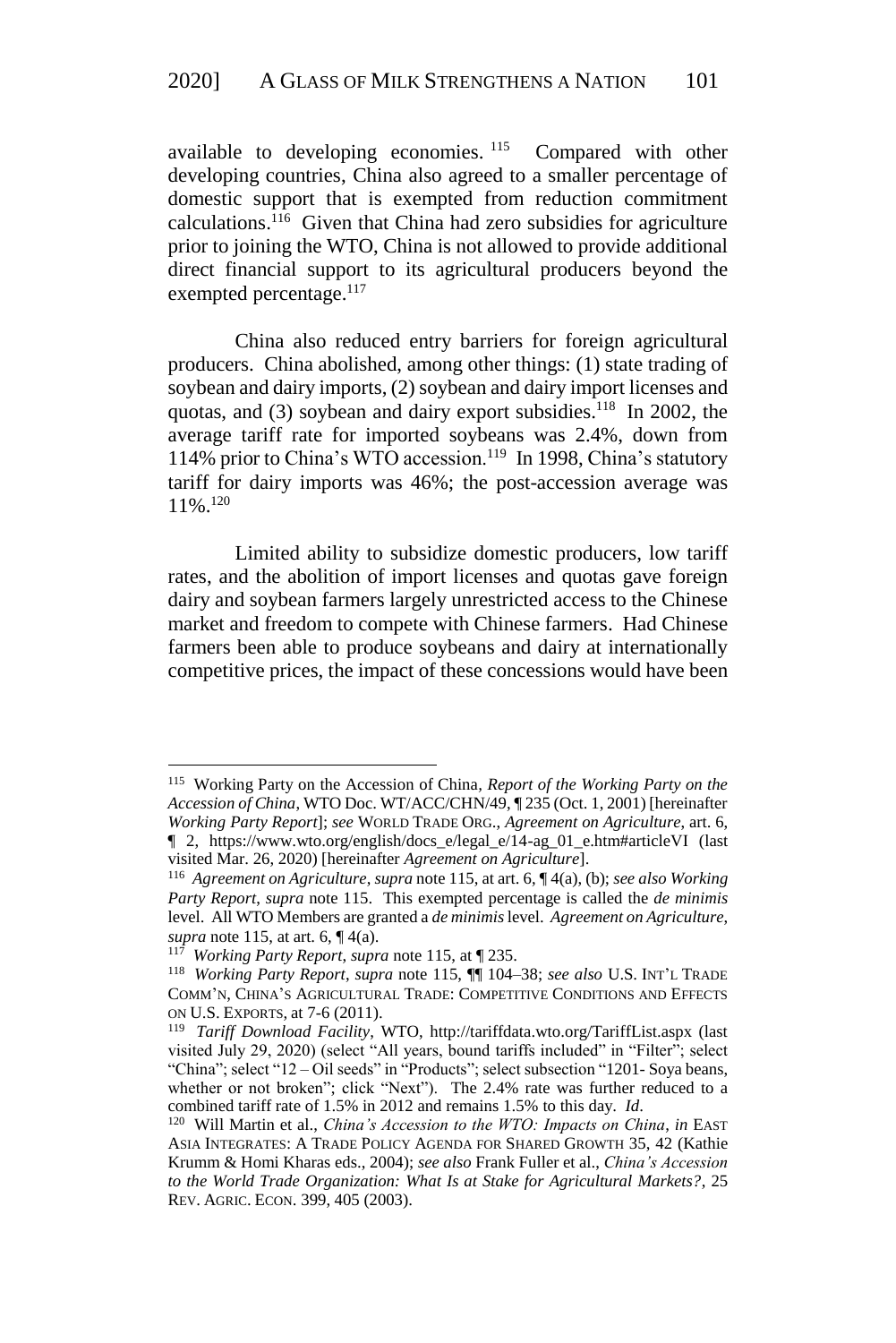minimal. However, this was *not* the case for soybeans, and after 2008, this was no longer the case for dairy. 121

# *B. Market Shock for China's Soybean Industry: The 2004 Soybean Crisis*

As income levels rose in China, demand also rose for meat (primarily pork) and dairy.<sup>122</sup> Today, China is the world's largest producer of pork, soymilk, and soy oil; the world's second largest producer of chicken; and, as mentioned earlier, the world's third largest producer of cow's milk.<sup>123</sup> The soybean experienced the most dramatic transformation. For thousands of years it had been one of the five staples in the traditional Chinese diet.<sup>124</sup> Now, it has taken on three concurrent roles in Chinese life: primarily, as an industrial input for mass production of pork; secondarily, as the raw material for making vegetable oil; and, only thirdly, as a food directly consumed by humans.  $125$  Due to these multiple roles, China's soybean use nearly quadrupled between 2001 and 2017.<sup>126</sup>

Had Chinese soybean farmers been able to compete with foreign producers, the rapid rise in soybean use would have been a boon for Chinese farmers. This, however, was not the case. In 2001, for example, China's average producer's price for soybeans was approximately 1.5 times that of the U.S. and approximately 1.6 times that of Brazil.<sup>127</sup>

<sup>121</sup> *See infra* text accompanying note 127; *see infra* text accompanying notes 147– 52.

<sup>122</sup> *See, e.g.*, Yuna He et al., *Consumption of Meat and Dairy Products in China: A Review*, 75 PROC. OF THE NUTRITION SOC'Y 385 (2016) (providing an overview of China's rising dairy and meat, especially pork, consumption).

<sup>&</sup>lt;sup>123</sup> Oliveira & Schneider, *supra* note 13, at 178; MINDI SCHNEIDER & SHEFALI SHARMA, INST. FOR AGRIC. & TRADE POLICY, CHINA'S PORK MIRACLE? AGRIBUSINESS AND DEVELOPMENT IN CHINA'S PORK INDUSTRY 7–8 (2014); U.S. DEP'T OF AGRIC., *supra* note 10, at 13.

<sup>&</sup>lt;sup>124</sup> WILLIAM SHURTLEFF ET AL., HISTORY OF SOYBEANS AND SOYFOODS IN CHINA AND TAIWAN, AND IN CHINESE COOKBOOKS, RESTAURANTS, AND CHINESE WORK WITH SOYFOODS OUTSIDE CHINA (1024 BCE TO 2014): EXTENSIVELY ANNOTATED BIBLIOGRAPHY AND SOURCEBOOK 43–44 (2014).

<sup>125</sup> *See, e.g.*, Oliveira & Schneider, *supra* note 13 (providing an in-depth analysis of the soybean's multiple roles in contemporary China).

<sup>&</sup>lt;sup>126</sup> Market Database: Supply and Demand Overview, AGRIC. MKT. INFO. SYS., https://app.amis-outlook.org/#/market-database/supply-and-demand-overview (last visited July 29, 2020) (select "China" in "Country/Region"; select "Soybean" in "Commodity"; click "Download Entire Balance").

<sup>127</sup> *FAOSTAT*, FOOD & AGRIC. ORG., http://www.fao.org/faostat/en/#data (last visited Apr. 14, 2020) (select the "Producer Prices-Annual" link under the "Prices" heading; click "Brazil," "China," and "United States of America" in the countries field; select "Producer Price (USD/tonne)" in the elements field; select "Soybeans" in the items field; select "2001" in the years field; click "Show Data").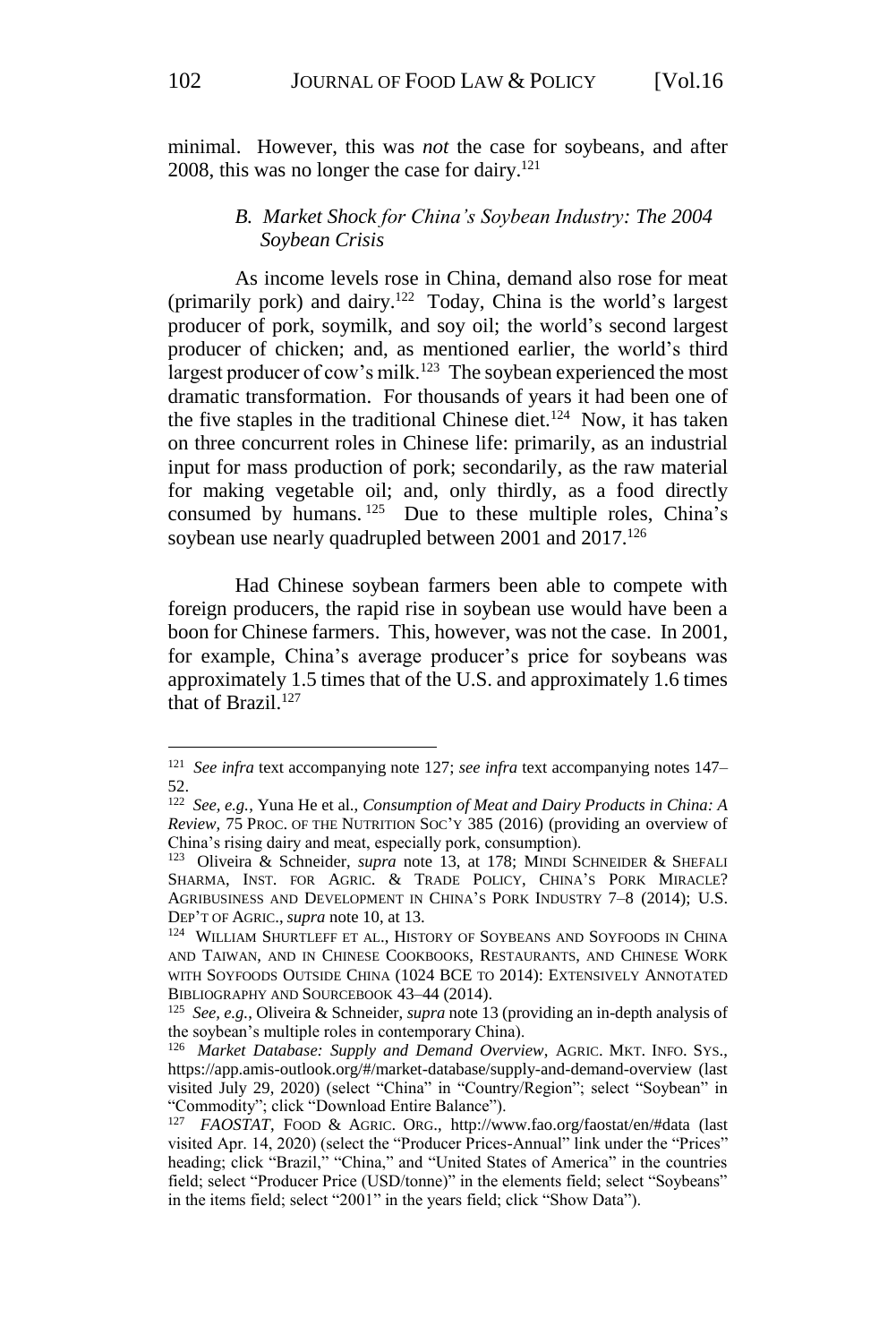For the Chinese soybean industry, the first shock of market opening arrived in 2004.<sup>128</sup> In the years leading up to 2004, the rapid increase in demand for soy oil and the cheap beans from the U.S. had created a rapidly expanding Chinese oil-crushing industry with firms of all sizes.<sup>129</sup> The international soybean chain at the time was such that Chinese soy oil producers would pledge to buy beans from the U.S. during the spring planting season; payments would be made in the summer; and the beans would be shipped to China upon harvest in the fall.<sup>130</sup> When Chinese oil companies were pledging to buy U.S. beans in the spring of 2004, prices in the U.S. reached an all-time high. <sup>131</sup> When it was time to pay, however, prices had nearly halved.<sup>132</sup> Many Chinese companies decided to default.<sup>133</sup> U.S. and transnational traders sought arbitration at the London-based Grain and Free Trade Association, which decided that despite the dramatic price decrease, Chinese buyers should make the payments as agreed upon in the spring. $134$ 

Soybean prices continued to fall and did not rebound until 2007.<sup>135</sup> The result was massive bankruptcies of Chinese soy oil crushers and refineries and the subsequent takeover by major international agro-companies such as ADM, Bunge, Cargill, Louis Dreyfus, and Wilmar.<sup>136</sup> By 2009, 80% of China's soybean crushing market and 60% of China's soy oil refining market were controlled by foreign firms. $137$ 

<u>.</u>

<sup>128</sup> Oliveira & Schneider, *supra* note 13, at 178.

<sup>&</sup>lt;sup>129</sup> SOLIDARIDAD, CHINA'S SOY CRUSHING INDUSTRY IMPACTS ON THE GLOBAL SUSTAINABILITY AGENDA 3–6, 10–16, https://www.solidaridadnetwork.org/sites/sol idaridadnetwork.org/files/publications/China%20Soy%20report.pdf (last visited Apr. 17, 2020).

<sup>130</sup> Oliveira & Schneider, *supra* note 13, at 178.

<sup>131</sup> Yang Mei (杨眉), *2004 Nian Dadou Weiji Shijian de Shimo* (2004 年大豆危机 事件始末) [*The Soybean Crisis in 2004*], ZHONGGUO JINGJI ZHOUKAN (中国经济周 刊) [CHINA ECON. WEEKLY] (Feb. 18, 2008), http://finance.aweb.com.cn/2008/2/18/ 2252008021810483390.html.

<sup>132</sup> *Id*.

<sup>133</sup> *Id.*

<sup>134</sup> Oliveira & Schneider, *supra* note 13, at 178.

<sup>&</sup>lt;sup>135</sup> According to FAOSTAT, the average producer's price for soybeans in the U.S. was \$270 per ton in 2003, \$211 per ton in 2004, \$208 per ton in 2005, \$236 per ton in 2006, and \$371 per ton in 2007. *FAOSTAT*, FOOD & AGRIC. ORG., http://www.fao.org/faostat/en/?#data (select the "Producer Prices-Annual" link under the "Prices" heading; click "United States of America" in the countries field; select "Producer Price (USD/tonne)" in the elements field; select "Soybeans" in the items field; select "2003," "2004," "2005," "2006," and "2007" in the years field; click "Show Data").

<sup>136</sup> Oliveira & Schneider, *supra* note 13, at 170, 178.

<sup>137</sup> *Id.* at 178; *see also* ZANG YUNPENG (臧云鹏), ZHONGGUO NONGYE ZHENXIANG: WAIZI DAJU RUQIN ZHONGGUO NONGYE (中国农业真相:外资大举入侵中国农业) [THE TRUTH ABOUT CHINA'S AGRICULTURE: FOREIGN CAPITAL MASSIVELY INVADES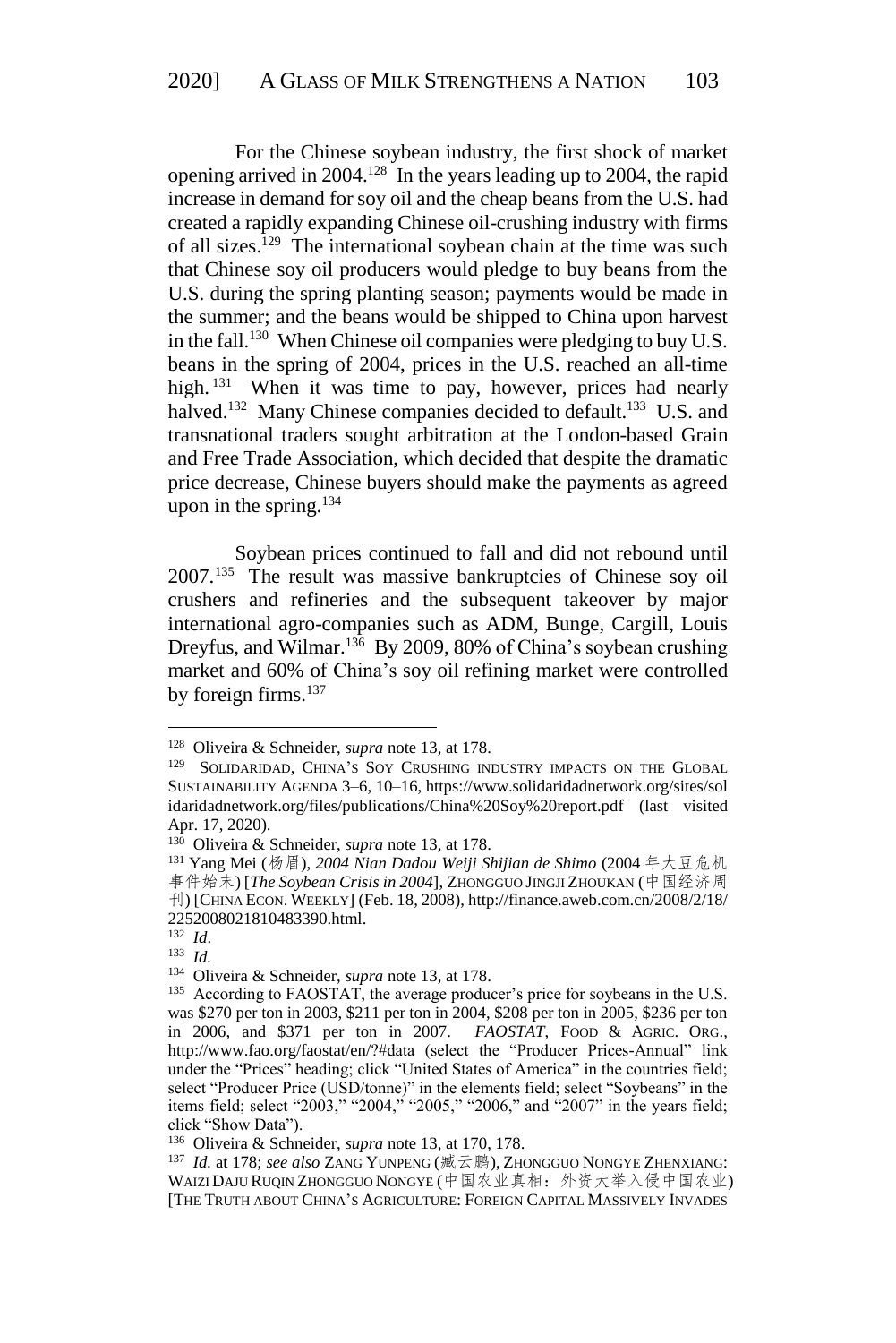For Chinese soybean farmers, market shock was a slower and longer process of being competed out of production. <sup>138</sup> With no entry barriers, the steep price differences prompted soy processing companies in China—many of which were foreign multinationals as a result of the 2004 soybean crisis—to import beans from the U.S. and Brazil.<sup>139</sup> In 2002, China produced 1.19 times as many soybeans as it imported. <sup>140</sup> In 2016, China imported approximately seven times more soybeans than it produced domestically.<sup>141</sup> Today, two thirds of the world's soybean exports go to China. <sup>142</sup> Domestically, however, soybean production shrank by approximately 20.4% between 2002 and 2017.<sup>143</sup> One study estimated that, between 2005 and 2010, 30% of soybean farmers from northeastern China (where River District is located) had been pushed out of business and became migrant workers in the city.<sup>144</sup>

Prior to the current U.S.-China trade war, soybeans were "the largest U.S. export of any type to China," contributing to roughly 10% of all U.S. exports to China.<sup>145</sup> While U.S. farmers

139 SOLIDARIDAD, *supra* note 129, at 6–8.

144 Oliveira & Schneider, *supra* note 13, at 181 (citation omitted).

CHINA'S AGRICULTURE] (Peking Univ. Press 2013) (providing an in-depth analysis of China's "2004 soybean crisis").

<sup>138</sup> *See infra* text accompanying notes 139−44; *see also supra* Section II.C.ii. (describing the lives of soybean farmers in River District); *see also infra* Section IV.C. (describing the lives of soybean farmers in River District).

<sup>&</sup>lt;sup>140</sup> FAOSTAT, FOOD & AGRIC. ORG., http://www.fao.org/faostat/en/?#data (select the "Crops" link under the "Production" heading; select "China" in the countries field; select "Production" in the elements field; select "Soybeans" in the items field; select "2002" in the year field; click "Show Data"); *Id.* (select the "Crops and livestock products" link under the "Trade" heading; select "China" in the countries field; select "Import Quantity" in the elements field; select "Soybeans" in the items field; select "2002" in the year field; click "Show Data").

<sup>&</sup>lt;sup>141</sup> *FAOSTAT*, FOOD & AGRIC. ORG., http://www.fao.org/faostat/en/?#data (select the "Crops" link under the "Production" heading; select "China" in the countries field; select "Production" in the elements field; select "Soybeans" in the items field; select "2016" in the year field; click "Show Data"); *Id.* (select the "Crops and livestock products" link under the "Trade" heading; select "China" in the countries field; select "Import Quantity" in the elements field; select "Soybeans" in the items field; select "2016" in the year field; click "Show Data").

<sup>&</sup>lt;sup>142</sup> Soybeans Accounted for the Majority of U.S. and Brazil Agricultural Exports to *China in 2017*, U.S. DEP'T OF AGRIC., https://www.ers.usda.gov/data-products/chart -gallery/gallery/chart-detail/?chartId=93573 (last updated July 25, 2019).

<sup>143</sup> *FAOSTAT*, FOOD & AGRIC. ORG., http://www.fao.org/faostat/en/?#data (select the "Crops" link under the "Production" heading; select "China" in the countries field; select "Production" in the elements field; select "Soybeans" in the items field; select "2002" and "2017" in the year field; click "Show Data").

<sup>145</sup> FRED GALE ET AL., U.S. DEP'T AGRIC., EIB-136,CHINA'S GROWING DEMAND FOR AGRICULTURAL IMPORTS 7 (Feb. 2015), https://www.ers.usda.gov/webdocs/publicat ions/43939/eib-136.pdf?v=42058; Justin Choe et al., *U.S. Soybean Exports to China Crushed Amid Rising Trade Tensions*, USITCEXECUTIVE BRIEFINGS ON TRADE, Aug. 2019, at 1–2, https://www.usitc.gov/publications/332/executive\_briefings/chinasoy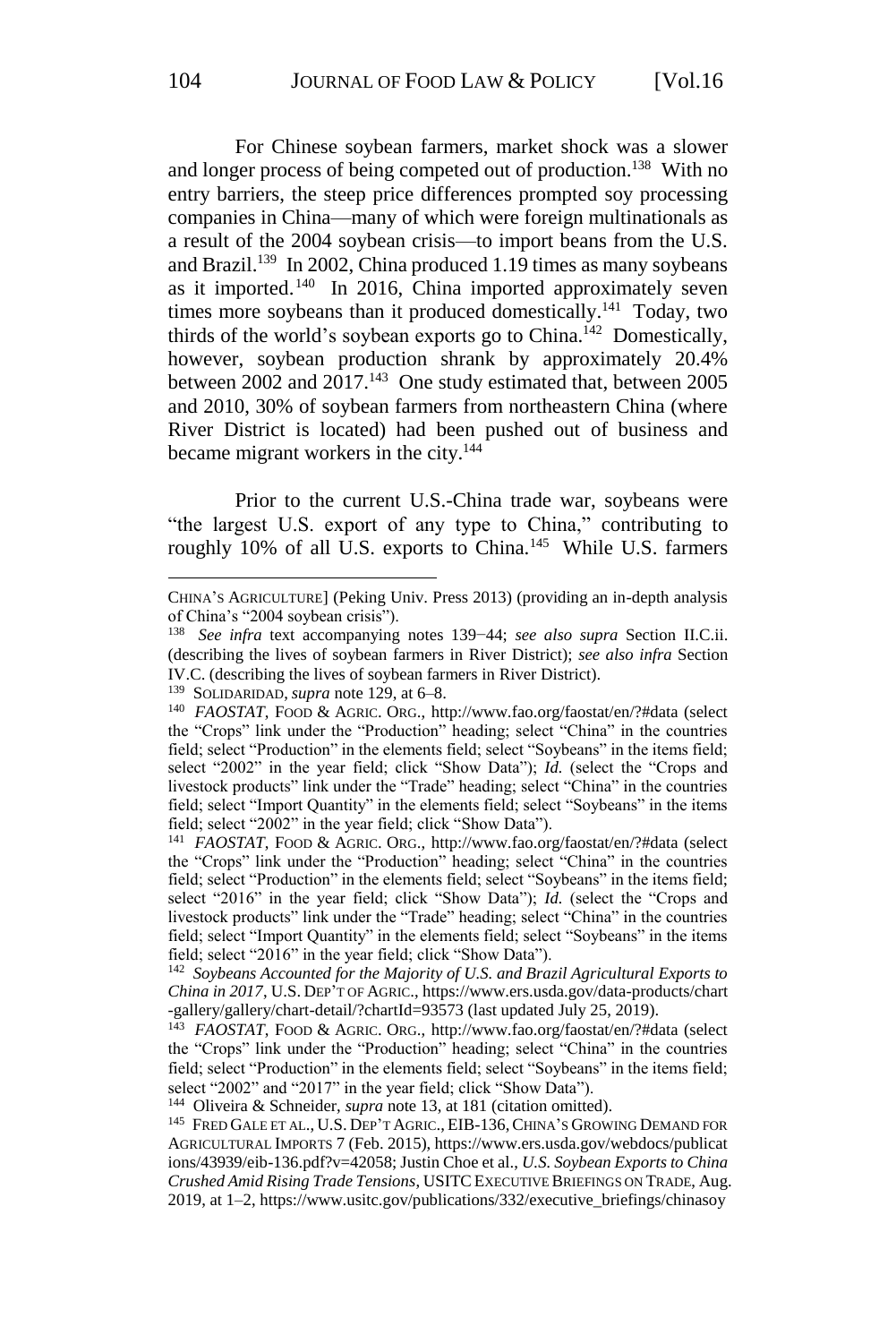worry that their "best customer" would turn to Latin America and they would lose  $300,000$  soybean jobs,<sup>146</sup> the life stories of tens of millions of Chinese soybean farmers have remained hidden and forgotten for the past two decades. This article makes some of their stories visible.

# *C. Market Shock for China's Dairy Industry: The 2008 Melamine Scandal*

At the time China joined the WTO, the average producer's price for milk was lower in China than in the U.S. and other developed countries; hence, trade opening had a limited impact in the initial years of the country's WTO accession.<sup>147</sup> Between 2001 and 2008, China's cow inventory more than doubled, and its milk production tripled.<sup>148</sup> Still, demand for dairy outpaced production, and dairy imports increased.<sup>149</sup>

China's dairy industry experienced dramatic market shock in 2008 on three fronts. First, rising income levels—in the context of China's family planning policy, which limits births—were concomitantly driving up the costs of agricultural labor.<sup>150</sup> Average income in agriculture more than doubled between 2001 and 2008. 151

ebot.pdf (data on yearly U.S. soybean exports to China between 2016 and 2018); *Trade in Goods with China*, U.S.CENSUS BUREAU, https://www.census.gov/foreigntrade/balance/c5700.html#2017 (last visited July 23, 2020) (data on trade with China between 1985 and 2020); *see also* Hallie Gu & Naveen Thukral, *Soy Source: Brazil's Share of Soybean Exports to China Hits Record*, REUTERS (Jan. 25, 2008), https://www.reuters.com/article/us-china-economy-trade-soybeans/soy-source-braz ils-share-of-soybean-exports-to-china-hits-record-idUSKBN1FE111.

<sup>146</sup> Nathaniel Meyersohn, *China Takes Aim at America's Soybean Farmers*, CNNMONEY (Apr. 5, 2018), http://money.cnn.com/2018/04/05/news/economy/soy beans-china-trade-us/index.html.

<sup>147</sup> Fred Gale & Michael Jewison, *China as Dairy Importer: Rising Milk Prices and Production Costs*, 19 INT'L FOOD & AGRIBUSINESS MGMT. REV. 189, 193 (2016).

<sup>&</sup>lt;sup>148</sup> 2009 Zhongguo Nai Ye Nianjian (2009 中国奶业年鉴) [2009 China Dairy INDUSTRY YEARBOOK] tbl. 1-10 (Ministry of Agric. ed., 2009) (end-of-the-year dairy cow inventories between 1975 and 2008); *China Statistical Yearbook 2009: 12-19 Output of Livestock Products*, NAT'L BUREAU OF STATISTICS OF CHINA, http://www.stats.gov.cn/tjsj/ndsj/2009/indexeh.htm (last visited Apr. 17, 2020) (providing China produced 10,255,000 tons of cow milk in 2001 and 35,558,000 in 2008).

<sup>149</sup> BRAD GEHRKE & LESLEY AHMED, U.S. INT'L TRADE COMM'N, AGRICULTURAL TRADE WITH CHINA: DAIRY IMPORT GIANT (2019).

<sup>150</sup> Xiaobing Wang et al., *Wage Growth, Landholding, and Mechanization in Chinese Agriculture*, 86 WORLD DEV. 30, 30 (2016).

<sup>151</sup> *China Statistical Yearbook 2002: 5-22 Average Wage of Staff and Workers by Sector*, NAT'L BUREAU OF STATISTICS OF CHINA, http://www.stats.gov.cn/english/sta tisticaldata/yearlydata/YB2002e/ml/indexE.htm (last visited Apr. 17, 2020) (providing that in 2001, the average wage of a worker in the "Farming, Forestry Animal Husbandry, and Fishery" sector was 5,741 Yuan); *China Statistical*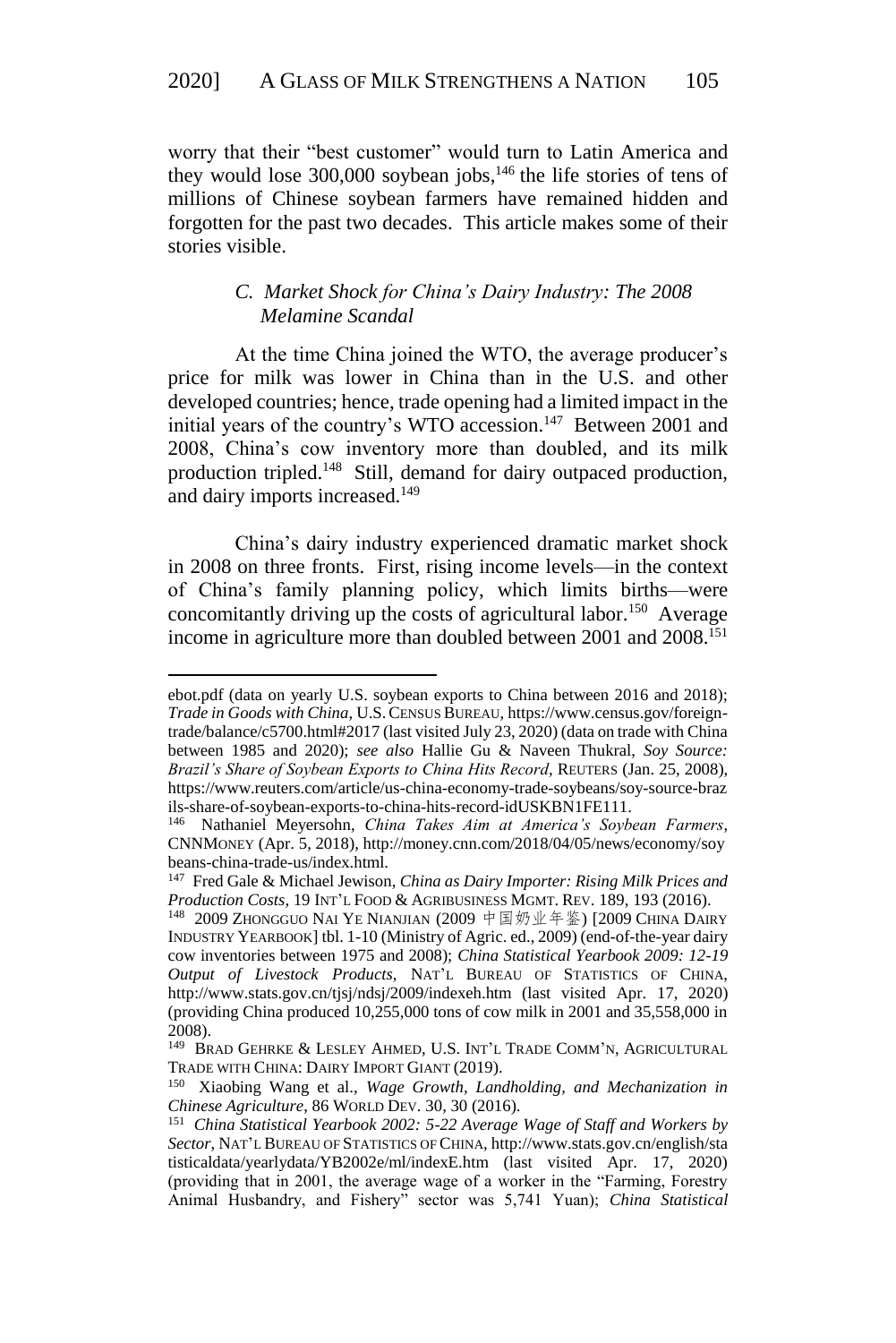This, in conjunction with rising input costs, resulted in small dairy farmers losing competitiveness to farmers in major dairy exporting countries such as the U.S. 152

Second, in April 2008, China signed a free trade agreement ("FTA") with New Zealand, the world's leading dairy exporter.<sup>153</sup> The FTA required China to eliminate tariffs on many dairy imports in 2012 and all dairy (and other) imports from New Zealand in 2019.<sup>154</sup> This FTA ushered in an era of massive dairy imports from New Zealand. Today, New Zealand is China's second largest dairy exporter, accounting for 21.5% of China's total dairy imports (the European Union as a block is China's largest dairy exporter, constituting 48.4% of China's total dairy imports). 155

Third, the biggest—and certainly the most widely reported—food safety disaster in contemporary China took place in late 2008, tanking China's rapidly growing dairy industry.<sup>156</sup> At the time the scandal broke out, China's inadequate dairy quality inspection system used nitrogen as a proxy for protein and tested milk quality by checking the nitrogen level in the milk.<sup>157</sup> Taking advantage of this rudimentary system, dairy merchants and farmers added water and melamine—a toxic, nitrogen-rich chemical compound—to raw milk to increase volume.<sup>158</sup> Nationally, it was found out that melamine-contaminated milk powder from twentytwo Chinese manufacturers poisoned over 290,000 people (primarily infants), caused tens of thousands of hospitalizations, and at least six

*Yearbook 2009: 4-26 Average Wage of Staff and Workers by Sector and Region*, NAT'L BUREAU OF STATISTICS OF CHINA, http://www.stats.gov.cn/tjsj/ndsj/2009/ind exeh.htm (last visited Apr. 17, 2020) (providing that in 2008, the average wage of a worker in the "Agriculture, Forestry, Animal Husbandry and Fishery" sector was 12,958 Yuan). *See also* Xiaobing Wang et al., *supra* note 150, at 33 (Figure 2 showing a similar trend of wage growth for on-farm labor in agricultural production in China).

<sup>152</sup> Gale & Jewison, *supra* note 147, at 193.

<sup>&</sup>lt;sup>153</sup> Free Trade Agreement Between the Government of the People's Republic of China and the Government of New Zealand, China-N.Z., annex 1, pt. A, Apr. 7, 2008.

<sup>154</sup> *Id.*

<sup>155</sup> These numbers are calculated based on the dairy import data in *2018 Nian 1-12 Yue Zhongguo Ruzhipin Jinchukou Tongji* (2018 年 1-12 月中国乳制品进出口统 计) [*China's Dairy Import and Export Statistics Between January and December of 2018*], AOZHOU CAIJING JIANWEN (澳洲财经见闻) [AUSTRALIAN FIN. NEWS] (Mar. 2, 2019), https://afndaily.com/36852.

<sup>156</sup> Xiu & Klein, *supra* note 65, at 464.

<sup>157</sup> *Id.*

<sup>158</sup> *Id*.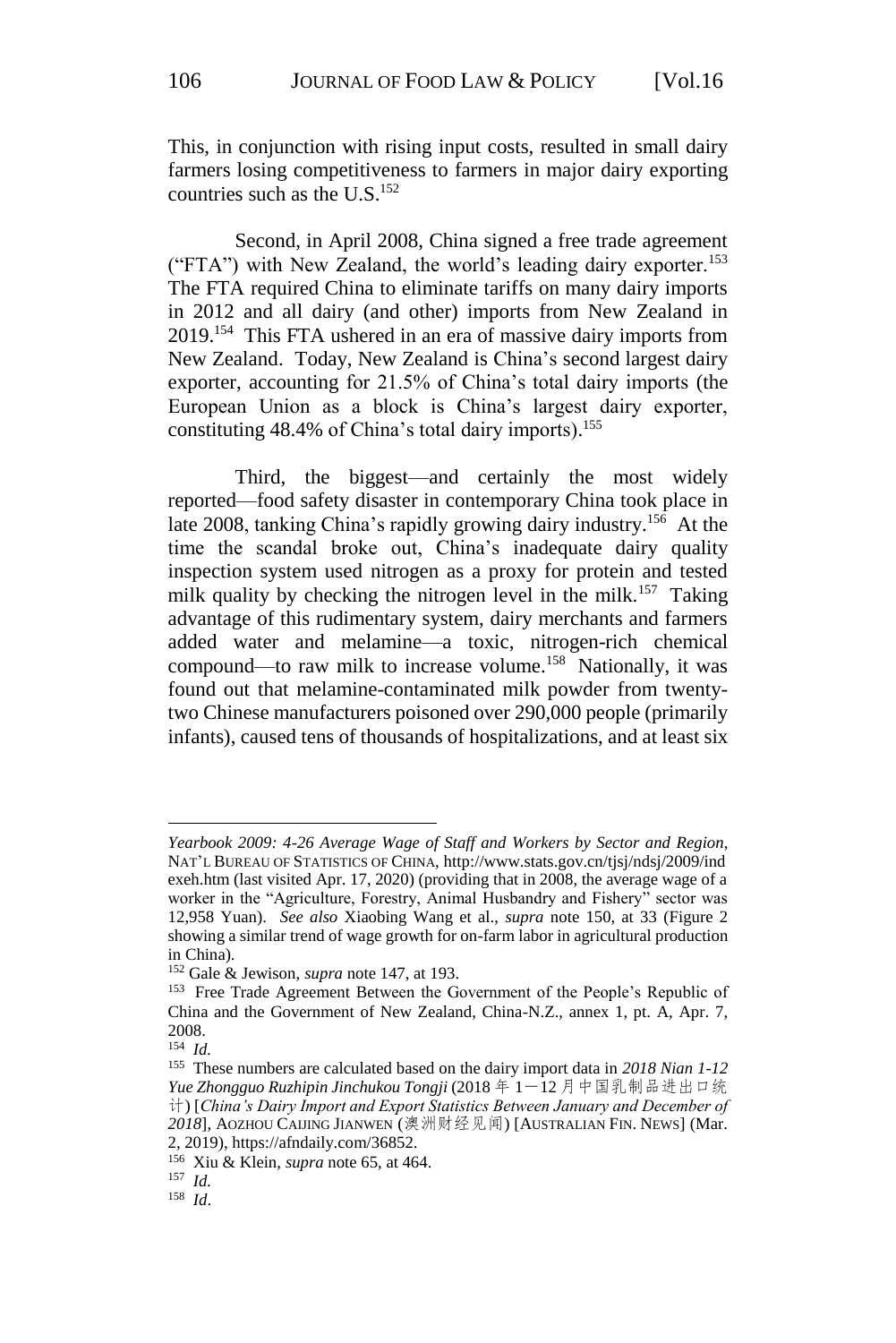infant deaths. <sup>159</sup> Sanlu, China's then largest milk powder processor, declared bankruptcy.<sup>160</sup> Two other dairy giants, Mengniu and Yili, saw their sales drop by 80% in a matter of days, and the two combined saw their 2008 revenue drop by half a billion dollars.<sup>161</sup> Scores of people, including the former CEO of Sanlu and six highranking government officials, received criminal punishments ranging from jail terms to the death penalty.<sup>162</sup>

Researchers and the Chinese government attribute this food disaster to the highly fragmented and grossly under-regulated nature of China's milk supply chain.<sup>163</sup> In 2008, 42.9% of China's dairy cows were raised on farms with fewer than ten cows and 64% of China's dairy cows were raised on farms with fewer than twenty cows. <sup>164</sup> 60% of the raw milk supply to Chinese dairy processing companies was collected from individual farms, and 25% of the supply was collected from scattered dairy plots and milk collecting stations.<sup>165</sup> Only 14% of the milking stations had a hygiene license.<sup>166</sup> There were no national quality standards for raw milk or derivative products, and the government had delegated inspection responsibilities to major dairy companies.<sup>167</sup> Hence, in a world with

<sup>159</sup> *Id.*; Andrew Jacobs, *China to Investigate French Company Over Claims of Tainted Formula*, N.Y. TIMES (Feb. 12, 2009), https://www.nytimes.com/2009/02/1 3/world/asia/13milk.html?\_r=1&ref=asia.

<sup>160</sup> Gao Xingxiang (高兴翔), *Sanlu Wangguo Fenbenglixi, Yijia Pochan Baozhu Quan Hangye* (三鹿王国分崩离析,一家破产保住全行业) [*Sanlu Kingdom Disintegrates, Bankruptcy of One Preserves an Entire Industry*], SHIDAI ZHOUBAO (时代周报) [THE TIME WEEKLY] (Jan. 1, 2009), http://news.sohu.com/20090101/n2 61527058.shtml.

<sup>161</sup> Xiu & Klein, *supra* note 65, at 464.

<sup>162</sup> *See* Wu Heng (吴恒), *Sanlu Sanjuqingan Du Naifen Shijian Zeren Ren Jin Hezai?* (三鹿三聚氰胺毒奶粉事件责任人今何在?) [*Where Are the Persons Responsible for the Sanlu Melamine Poison Milk Powder Incident?*], PENGPAI (澎湃) [SURGING] (Aug. 3, 2014), http://m.thepaper.cn/renmin\_prom.jsp?contid=1259370&from=ren min (providing a list of high-profile responsible parties for the melamine scandal).

<sup>163</sup> Guixia Qian et al., *China's Dairy Crisis: Impacts, Causes and Policy Implications for a Sustainable Dairy Industry*, 18 INT'L J. SUSTAINABLE DEV. & WORLD ECOLOGY 434, 438 (2011); Xiu & Klein, *supra* note 65, at 464; Guowuyuan (国务院) [State Council], *Nai Ye Zhengdun He Zhenxing Guihua Gangyao* (奶业整 顿和振兴规划纲要 ) [*Planning Guidelines for the Reorganization and Revitalization of the Dairy Industry*], ZHONGHUA RENMIN GONGHEGUO ZHONGYANG RENMIN ZHENGFU (中华人民共和国中央人民政府) [THE CENT. PEOPLE'S GOV'T OF THE PEOPLE'S REPUBLIC OF CHINA] (Nov. 19, 2008), http://www.gov.cn/jrzg/2008 -11/19/content\_1154518.htm.

<sup>164</sup> H. Ma et al., *The Evolution of Productivity Performance on China's Dairy Farms in the New Millennium*, 95 J. DAIRY SCI. 7074, 7076 (2012); 2014 ZHONGGUO NAI YE NIANJIAN (2014 中国奶业年鉴) [2014 CHINA DAIRY INDUSTRY YEARBOOK] 32 (Ministry of Agric. ed., 2014).

<sup>165</sup> Qian et al., *supra* note 163, at 438.

<sup>166</sup> *Id*. at 438, 439.

<sup>167</sup> Xiu & Klein, *supra* note 65, at 467.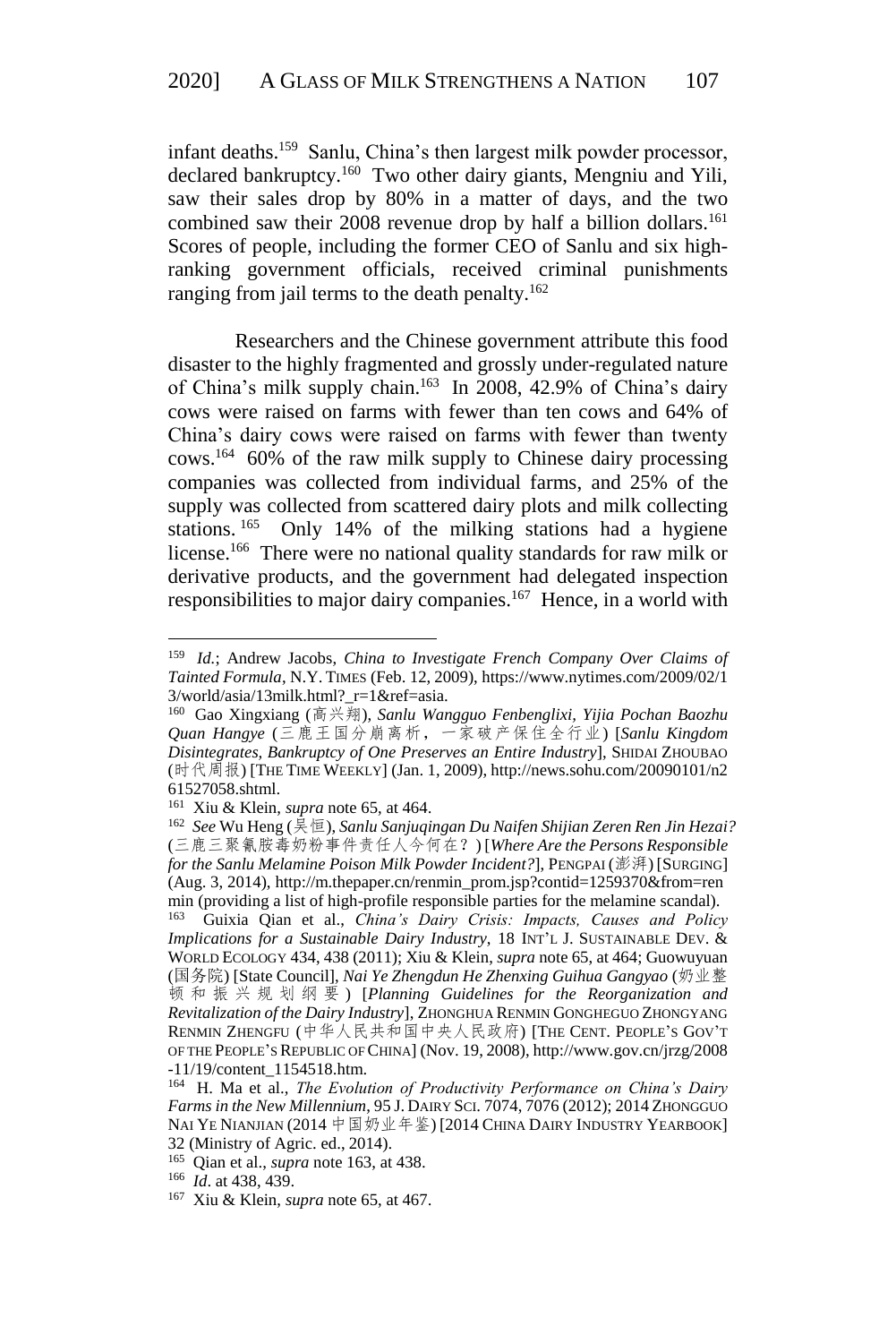no regulations, high fragmentation, rapidly rising demand, unlimited profit seeking, and easy availability of melamine in local stores, adulterating milk with water and melamine became a "latent rule" in China's burgeoning dairy industry. 168

True and revelatory as it is, the above analysis misses the influence of trade opening on China's dairy market structure. As China's raw milk prices exceeded the prices in the U.S. and New Zealand in 2008, Chinese dairy companies—many of which had major foreign investors—supplemented and even substituted raw domestic milk with cheap imported milk powder to make liquid milk and yogurt. <sup>169</sup> The Chinese state's failure to enact labeling laws or dairy regulations gave these companies free rein to engage in such activities.<sup>170</sup> Liquid milk aside, China almost doubled its imports of milk powder between 2001 and 2008.<sup>171</sup> The rapid increase of imports limited the room for the expansion of domestically produced milk powder, which in turn limited demand for raw milk.

Foreign competition and investments also led to a steady restructuring of China's dairy processing industry.<sup>172</sup> Small firms were being pushed out, large firms were becoming even larger, and in 2007, the top four dairy companies produced and sold nearly half of all of the milk products in China.<sup>173</sup>

High concentration of the dairy processing sector combined with high fragmentation of the dairy producing sector resulted in an extremely uneven distribution of bargaining power and, hence, of

<sup>168</sup> *Id*.; Qian et al., *supra* note 163, at 436.

<sup>169</sup> Wang Yongkang (王永康), *Woguo Yuanliao Nai de Dingjia Ying Naru Shichang Jingji he Fazhi Guanli de Guidao—Dui Dangqian Woguo Yuanliao Nai Shougou Wenti de Yixie Sikao* (我国原料奶的定价应纳入市场经济和法制管理的轨道— —对当前我国原料奶收购问题的一些思考) [*The Pricing of Domestic Raw Milk Should Be Incorporated in the Track of the Market Economy and Legal Regulation*], in DI QI JIE ZHONGGUO NAIYE DAHUI LUNWEN JI (第七届中国奶业大会论文集) [A COLLECTION OF PAPERS FROM THE SEVENTH CHINA DAIRY CONFERENCE] 31−2 (2016). Between 2002 and June 2008, eight Chinese dairy processing companies had received over 576 million US dollars of capital investment from multinational dairy producers and investment corporations. Qian Guixia (钱贵霞) & Xie Jing (解 晶), *Zhongguo Yuanliao Nai Gongqiu Maodun Ji Qi Yingxiang Jiexi* (中国原料奶 供求矛盾及其影响解析) [*Analysis on the Contradiction of Supply and Demand of Raw Milk in China and its Influence*], 42 NEIMENGGU DAXUE XUEBAO (ZHEXUE SHEHUI KEXUE BAN) (内蒙古大学学报(哲学社会科学版)) [J. INNER MONG. U. (PHIL. & SOC. SCI.)] 58, 62 (2010).

<sup>170</sup> Wang Yongkang, *supra* note 169, at 32.

<sup>171</sup> Qingbin Wang et al., *China's Dairy Markets: Trends, Disparities, and Implications for Trade*, 2 CHINA AGRIC. ECON. REV. 356, 366 (2010).

<sup>172</sup> Xiu & Klein, *supra* note 65, at 465.

<sup>173</sup> *Id*.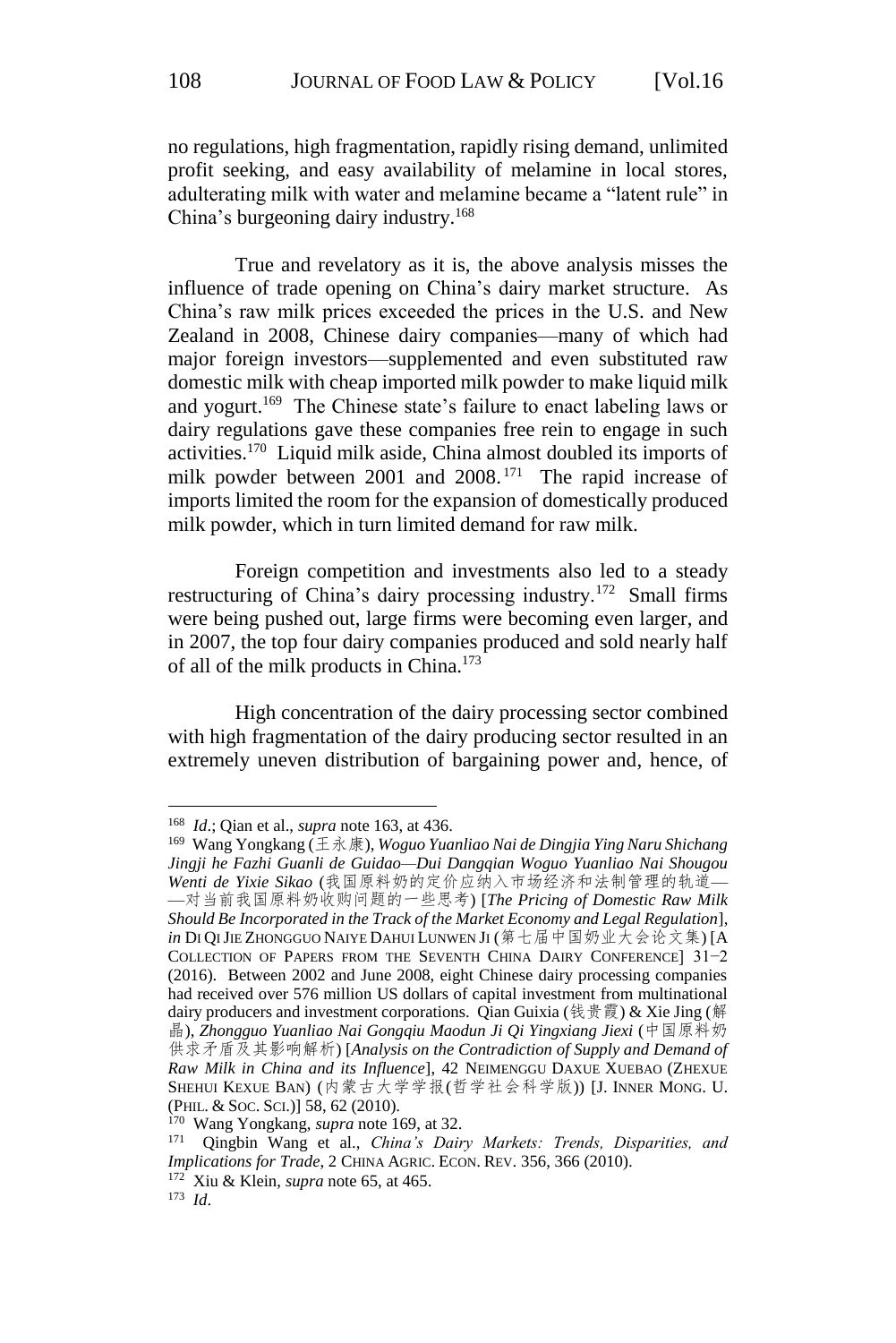profits between dairy farmers and processing companies. While the ratios of investments in dairy production, processing, and retailing sectors were 7.5 to 1.5 to 1 (respectively), the ratios of profits were 1 to 3.5 to 5.5 (respectively). <sup>174</sup> The disproportionate market power allowed major dairy processing companies to suppress the price of raw milk as a way to prolong their competitiveness vis-à-vis imported milk powder.<sup>175</sup> Two scholars observed that on the eve of the 2008 melamine milk scandal:

> Economies of scale combined with marketing power in both input and output markets have allowed the major dairy companies to pursue aggressive growth strategies. Their size has given them a level of economic importance such that small dairy farmers, milk collection stations and even governments (particularly provincial and local) have developed a state of dependency on their continued profitability and growth.<sup>176</sup>

The suppressed producers' price, rising costs of inputs, and inherently high risks of dairy production pushed many small dairy farmers out of business.<sup>177</sup> In 2002, 45% of China's dairy cows were raised on farms with fewer than five cows.<sup>178</sup> In 2008, only 32% of China's cows were raised on farms with fewer than five cows. <sup>179</sup> For those who struggled to remain in the dairy production business, melamine became the easiest available means of cost reduction. Melamine was their attempt to modify the existing scheme of profit sharing, even if that attempt would lead to the collapse of China's dairy industry, themselves included.

For post-WTO China, milk and soybeans embody both the benefits and the costs of globalization. China has become a world leading milk producer, consumer, and importer. Most of the world's soybeans are now produced outside China, and most of the world's soybean exports are for Chinese consumption. As the historically "barbarian" milk becomes more Chinese and the historically "Chinese" soybean becomes more global (more American and Latin

\*\*\*

<sup>174</sup> Qian Guixia & Xie Jing, *supra* note 169, at 63.

<sup>175</sup> *Id*. at 62–64.

<sup>176</sup> Xiu & Klein, *supra* note 65, at 465.

<sup>177</sup> *Id.* at 466.

<sup>178</sup> 2014 CHINA DAIRY INDUSTRY YEARBOOK, *supra* note 164, at 32 tbl. 2-1.

<sup>179</sup> *Id*.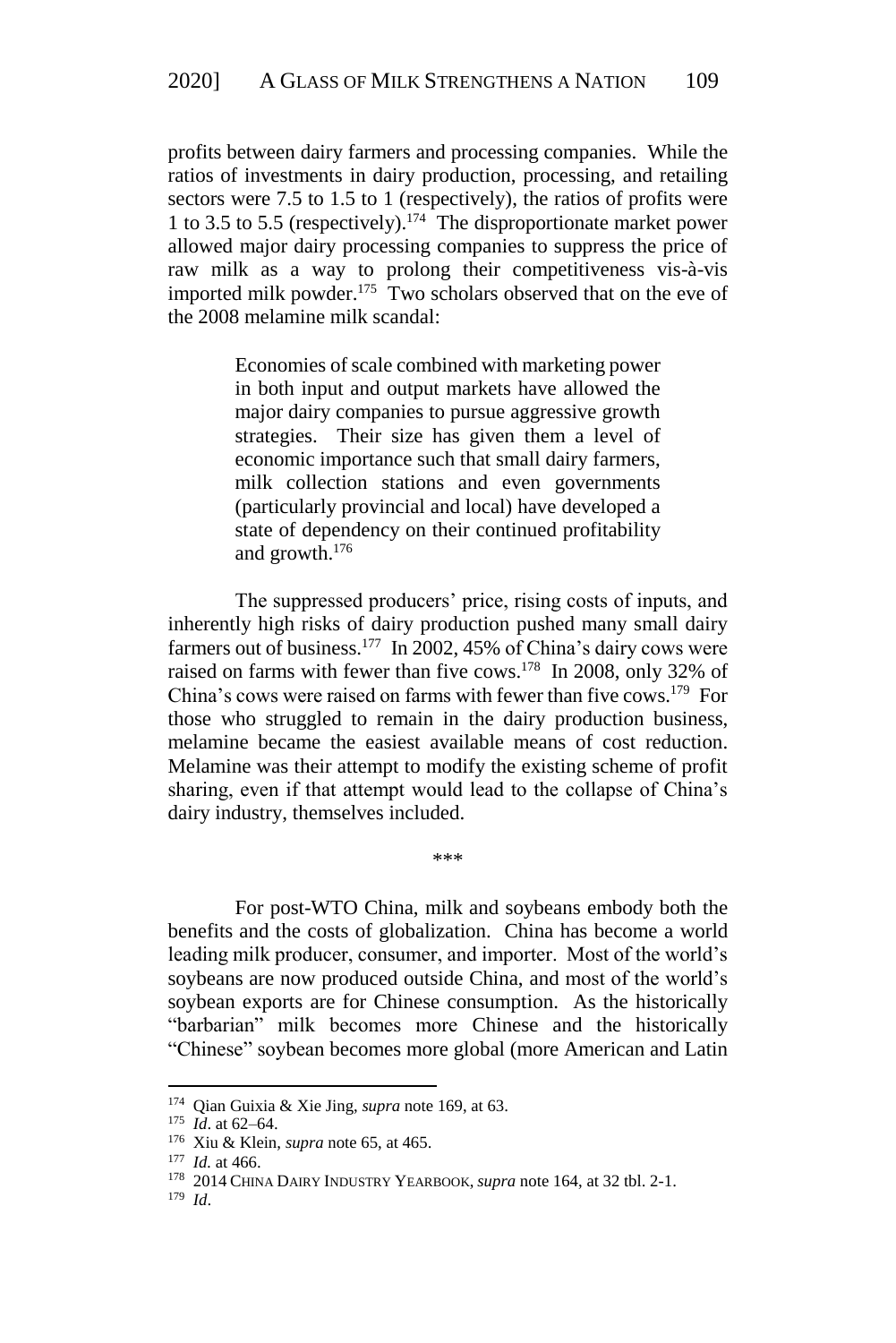American, to be precise), globalization is also pitting the people who produce or process milk and soybeans against each other. On the one hand, soybean farmers in the U.S. and Brazil and dairy farmers and companies in the U.S., Europe, and New Zealand rejoice in the vast newfound Chinese market and pump up their production. On the other hand, Chinese soybean and dairy farmers and companies agonize over newly arrived foreign competition, scramble to cut costs, or else are pushed out of business.

#### **IV. Government Response: State-Led Industrial Policy**

## *A. Central State Response: Agricultural Industrialization Through Property Reform*

The Chinese government's agricultural reports and policies suggest that it attributes Chinese farmers' lack of competitiveness to the small farm size created by HRS; that the small size prevents the realization of economies of scale and in particular, mechanization.<sup>180</sup> The average farm size in China is 0.52 hectare (or 1.3 acres).<sup>181</sup> The average farm size in the U.S. is about 176 hectares (or 434 acres).<sup>182</sup> Dairy operations have also been small. In 2008, less than one fifth of China's dairy cows were raised on farms with more than 100 head of cattle. <sup>183</sup> The diseconomy of small scale is further exacerbated by the rising cost of labor. Since 2009, the cost of labor has risen exponentially more than the costs of other agricultural inputs in

<sup>180</sup> *See* Quanguo Nongye Kechixu Fazhan Guihua (2015-2030 Nian) (全国农业可 持续发展规划(2015-2030 年)) [National Agricultural Sustainable Development Plan (2015-2030)] (promulgated by the Ministry of Agric. et al., May 20, 2015, effective May 20, 2015) ST. COUNCIL GAZ., Oct. 10, 2015, at 28 [hereinafter National Agricultural Development Plan] (promoting larger-scale operations for all agricultural activities, including crop cultivation, animal husbandry, and fisheries; giving special treatment to operations 10-15 times the size of an average household farm under HRS).

<sup>&</sup>lt;sup>181</sup> According to Vice Minister of Ministry of Agricultural and Rural Affairs, the average size of family farms in China in 2019 was 7.8 mu, or 0.52 hectare, and 210 million out of the 230 rural families in China were operating a farm smaller than 10 *mu* (or 0.67 hectare) of land. Yu Wenjing (于文静) and Dong Jun (董峻), *Quanguo 98% Yishang de Nongye Jingying Zhuti Rengshi Xiao Nonghu* (全国 98%以上的农 业经营主体仍是小农户) [*98% of China's Agricultural Operators Are Still Small Rural Families*], XINHUA WANG ( 新华网 ) [XINHUA NEWS] (Mar. 1, 2019), http://www.xinhuanet.com/politics/2019-03/01/c\_1210071071.htm. Given China's highly egalitarian landholding created by HRS, the average size of family farms is the best available approximate for the average farm size in China.

<sup>&</sup>lt;sup>182</sup> NAT'L AGRIC. STATISTICS SERV., U.S. DEP'T OF AGRIC., VOL. 1, GEOGRAPHIC AREA SERIES, PT. 51, 2012 CENSUS OF AGRICULTURE 92 tbl.65 (2012).

<sup>183</sup> 2014 CHINA DAIRY INDUSTRY YEARBOOK, *supra* note 164, at 32.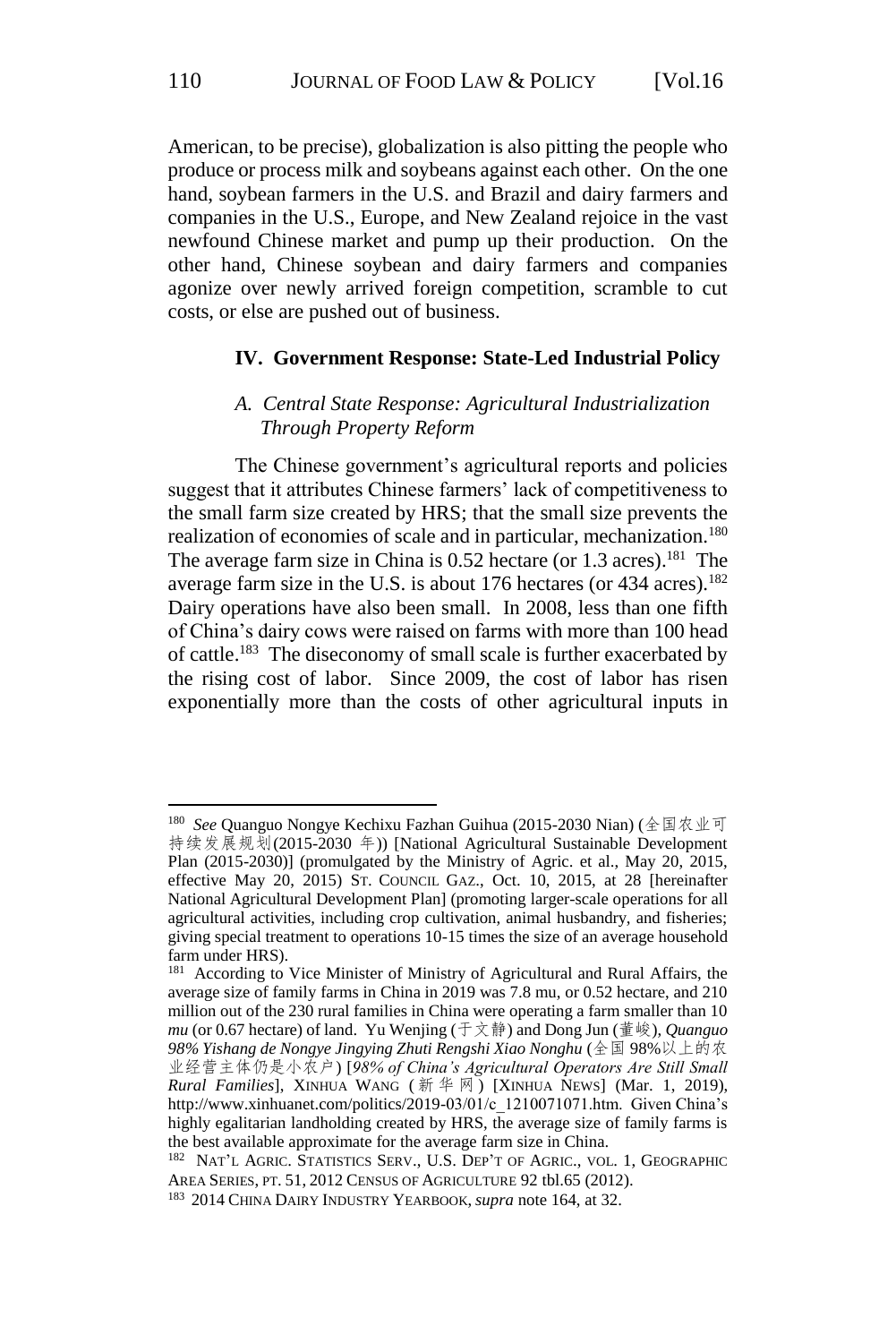|                                                 | 2010  |           | 2015  |           |
|-------------------------------------------------|-------|-----------|-------|-----------|
|                                                 | China | <b>US</b> | China | <b>US</b> |
| <b>Total Production Costs</b>                   | ¥301  | 4201      | ¥488  | 4227      |
| <b>Cost of Labor</b>                            | ¥81   | ¥10       | ¥156  | ¥11       |
| <b>Costs of Other</b><br><b>Variable Inputs</b> | ¥112  | ¥70       | ¥146  | ¥82       |

China. <sup>184</sup> Table 1 illustrates the competitiveness of U.S. soybeans over Chinese soybeans.<sup>185</sup>

Table 1. "Average Costs of Producing 100 kg of Soybeans"

It is in this context that the Chinese government views scaling up and mechanization as necessary for Chinese farmers to regain competitiveness.<sup>186</sup> Once again, the Chinese state is relying on property reform to accomplish these goals.

## i. Property Reform

This new round of property reform consists of three steps. The first step is legalizing and simplifying for-profit agricultural land transfers. Although the CCP lengthened agricultural land tenure to thirty years per redistribution and allowed for-profit land transfers in as early as 1993, that decision was made in a policy document rather than in legislation.<sup>187</sup> In 2002, a year after China's WTO entry, the National People's Congress (China's national legislature) enacted the Rural Land Contract Law to legalize the 1993 policy.<sup>188</sup> Under the law, rural households can assign or sublet their thirty-year agricultural land tenure to other growers, including enterprises, or

<sup>184</sup> *See* Gale & Jewison, *supra* note 147, at 194 fig. 3.

<sup>&</sup>lt;sup>185</sup> NAT'L DEV. AND REFORM COMM'N OF CHINA, CHINA YEARBOOK ON COSTS AND PROFITS OF AGRICULTURAL PRODUCTS 27, 626 (2016).

<sup>186</sup> National Agricultural Development Plan, *supra* note 180; *see* Xinhua She (新华 社) [Xinhua News Agency], *Quanguo Nongzuowu Geng Zhong Shou Zonghe Jixiehua lü Chaoguo 67%* (全国农作物耕种收综合机械化率超过 67%) [The *Comprehensive Mechanization Rate of Crop Cultivation and Harvesting Nationwide Exceeds 67%*], ZHONGHUA RENMIN GONGHEGUO ZHONGYANG RENMIN ZHENGFU (中华人民共和国中央人民政府) [THE CENT. PEOPLE'S GOV'T OF THE PEOPLE'S REPUBLIC OF CHINA] (Jan. 19, 2019), http://www.gov.cn/guowuyuan/2019 -01/19/content\_5359371.htm.

<sup>&</sup>lt;sup>187</sup> See Thomas Vendryes, Land Rights in Rural China Since 1978, 4 CHINA PERSPECTIVES 87, 89 (2010).

<sup>188</sup> *Id.* at 89–90.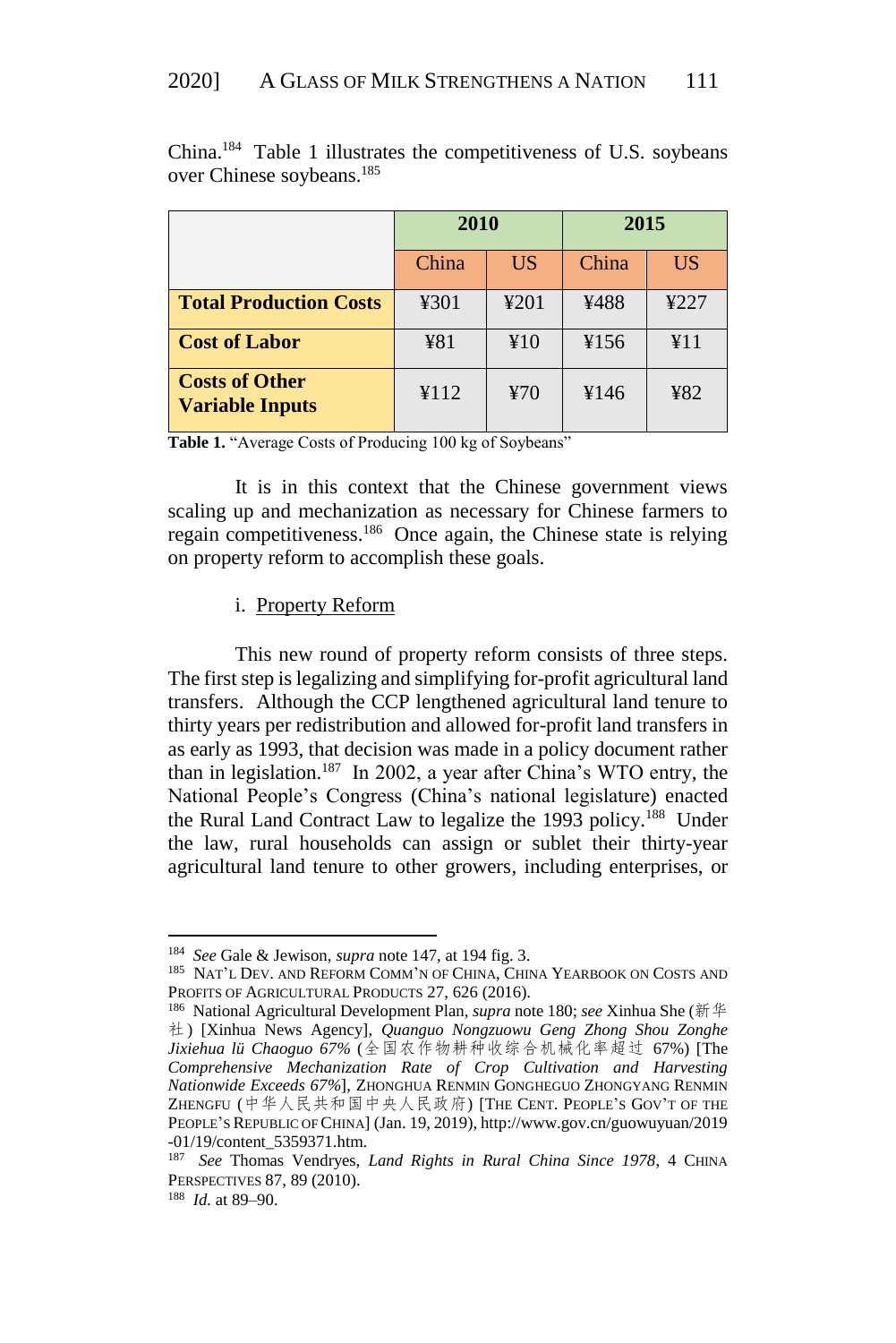use it as capital to join a corporate grower and become a shareholder. $189$ 

In China, intellectuals hotly debate rural land reform. Some argue that private and freely alienable property rights can enhance efficiency and encourage investment. <sup>190</sup> Others fear that privatization and alienability (including the ability to serve as security) would lead to rural dispossession and unemployment and threaten social stability.<sup>191</sup> The Chinese state seems to have taken a middle road approach. On the one hand, the 2002 Rural Land Contract Law (and subsequent legislation) lets the market allocate agricultural land on a non-permanent basis.<sup>192</sup> On the other hand, the refusal to recognize private land ownership, sales, and mortgages is designed to prevent systemic landlessness and social dislocation.<sup>193</sup>

The second step of the reform continues to reflect the Chinese state's middle-ground stance. Despite various changes to increase the alienability of rural land tenure, Chinese law forbids household farmers to secure bank loans with their land rights, out of fear that banks will dispossess them of land.<sup>194</sup> On the other hand, the CCP-ruled government now allows agricultural co-ops and other

<u>.</u>

<sup>189</sup> *See* Rural Land Contract Law, *supra* note 83, arts. 10, 32, 36, 42.

<sup>&</sup>lt;sup>190</sup> See generally WEN GUANZHONG (文贯中), WUMIN WUDI: CHENGSHIHUA, TUDI ZHIDU, YU HUJI ZHIDU DE NEIZAI LUOJI (吾民无地: 城镇化、土地制度和户籍制 度的内在逻辑) [WE HAVE NO LAND: THE INTERNAL LOGIC OF URBANIZATION LAND SYSTEM AND HOUSEHOLD REGISTRATION SYSTEM] (2014); *see* James Wen & Jinwu Xiong, *The Hukou and Land Tenure Systems as Two Middle Income Traps – The Case of Modern China*, 9 FRONTIERS OF ECON. IN CHINA 438, 441 (2014); *see generally* ZHOU QIREN (周其仁), CHENGXIANG ZHONGGUO: XIUDING BAN (城乡中 国:修订版) [RURAL-URBAN CHINA: REVISED EDITION] (2013); Yu Jianrong (于建 嵘) & Chen Zhiwu (陈志武), *Ba Diquan Huangei Nongmin: see generally Yu Jianrong Duihua Chen Zhiwu* (把地权还给农民:于建嵘对话陈志武) [*Return Land Rights to Farmers: Yu Jianrong in Dialog with Chen Zhiwu*], 2 DONGNAN XUESHU (东南学术) [SOUTHEAST ACAD. RES.] 12 (2008).

<sup>191</sup> *See generally* CHINA'S PEASANT AGRICULTURE AND RURAL SOCIETY, *supra* note 87; HO, *supra* note 81, at 11; Tiejun Wen (温铁军), *Woguo Weishenme Buneng Shixing Nongcun Tudi Siyouhua* (我国为什么不能实行农村土地私有化) [*Why Can't China Implement Private Landownership*], 7 CAIJING JIE (财经界) [MONEY CHINA] 43–46 (2015); *see generally* XUEFENG HE (贺雪峰), DI QUAN DE LUOJI: ZHONGGUO NONGCUN TUDI ZHIDU QUXIANG HECHU? (地权的逻辑:中国农村土 地制度去向何处) [THE LOGIC OF LAND RIGHTS: WHICH DIRECTION FOR CHINESE RURAL LAND POLICY?] (2013); *see generally* HUA SHENG (华生), CHENGSHIHUA ZHUANXING HE TUDI XIANJING ( 城 市 化 转 型 和 土 地 陷 阱 ) [URBANIZATION TRANSITION AND LAND TRAP] (2013)*.*

<sup>192</sup> *See* Vendryes, *supra* note 187, at 90.

<sup>193</sup> *See* Tiejun Wen, *supra* note 191.

<sup>&</sup>lt;sup>194</sup> Wuquanfa (物权法) [Property Law] (promulgated by Nat'l People's Cong., Mar.

<sup>16, 2007,</sup> effective Oct. 1, 2007), art. 184 (2).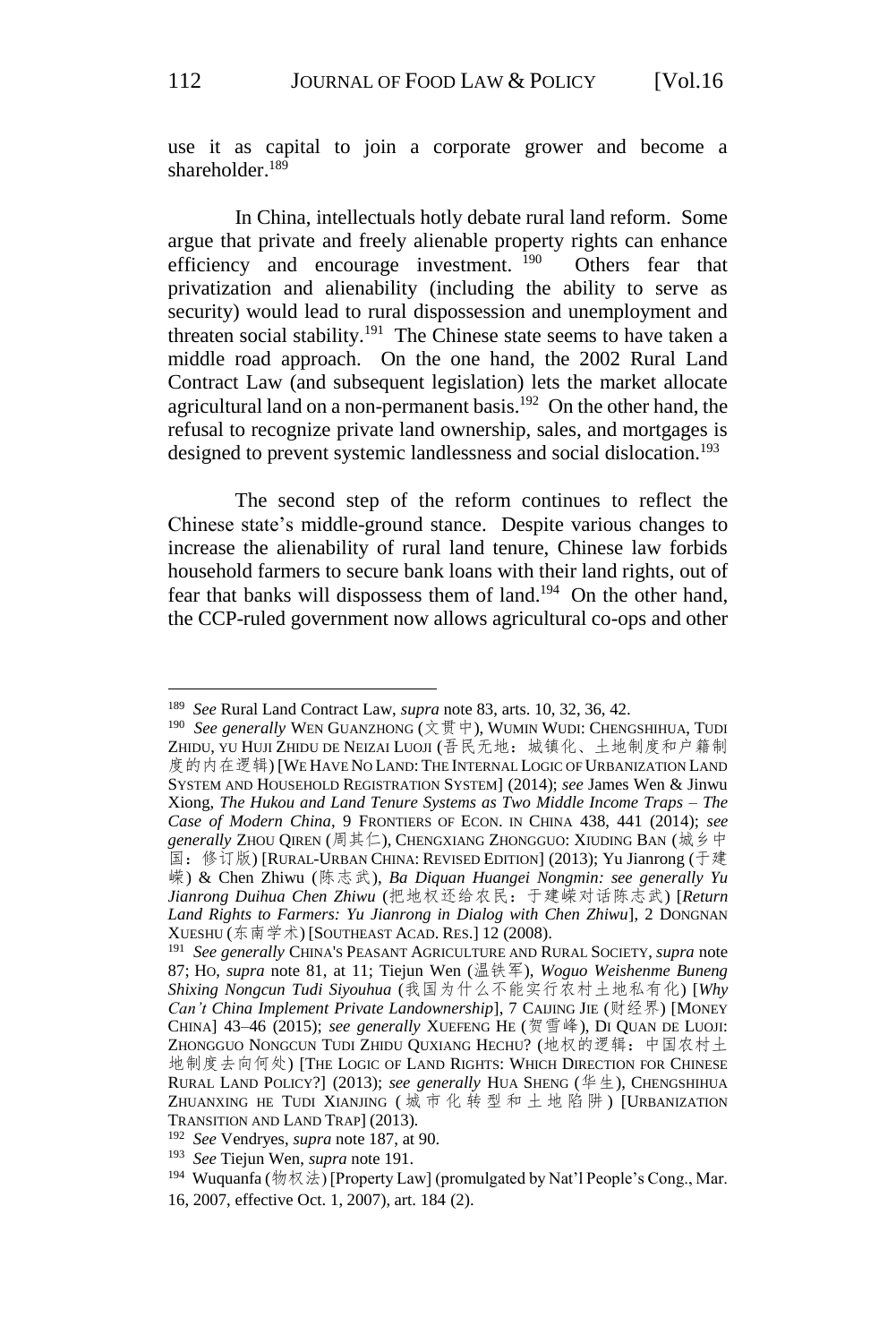agricultural companies that sublet land from household farmers to secure bank loans with these commercial subleases.<sup>195</sup>

This arrangement may appear to violate the time-honored property principle, *nemo potest plus juris ad alium transferre quam ipse habet* ("[n]o one can transfer to another a greater right than he himself (actually) has").<sup>196</sup> The Chinese state explains this anomaly with a three-tier land right structure: ownership (*suoyouquan*, 所有 权), the right to contract land (*chengbaoquan*, 承包权), and the right to farm/manage land (*jingyingquan*, 经营权).<sup>197</sup> Ownership belongs to the state or a rural collective as a fundamental principle of socialism. <sup>198</sup> The right to contract land is an inalienable socioeconomic entitlement for members of the collective (or workers of State Farms) and is designed to protect them from permanent land dispossession and community dislocation. <sup>199</sup> The right to farm/manage land is an alienable property right that any agricultural actor can acquire at a price.<sup>200</sup> It is this management right that can be transferred, used as capital for joining a co-op, or used as security for obtaining a loan.<sup>201</sup> It is this right that the Chinese state hopes will transform China's agriculture from small-scale, nonmechanized household farming to large-scale, mechanized corporate farming. $202$ 

A third major reconfiguration of property rights is the enactment of the 2006 Law on Specialized Farmers' Cooperatives, which allows and encourages household farmers to scale up agriculture by using land rights as capital to set up corporate co-

1

199 *Id*.

200 *Id*.

<sup>195</sup> *See Zhonggong Zhongyang Guanyu Quanmian Shenhua Gaige Ruogan Zhongda Wenti de Jueding* (中共中央关于全面深化改革若干重大问题的决定) [*Decision on Certain Major Issues Concerning the Comprehensive Deepening of Reforms*] (adopted at the Third Plenary Session of the Eighteenth Central Committee of the Communist Party of China on Nov. 12, 2013).

<sup>&</sup>lt;sup>196</sup> Nemo Potest Plus Juris Ad Alienum Transferre Quam Ipse Habet, BLACK'S LAW DICTIONARY (11th ed. 2019). It is called *nemo dat quod non habet* in common law. *Nemo Dat Quod Non Habet*, BLACK'S LAW DICTIONARY (11th ed. 2019).

<sup>197</sup> Xinhua She (新华社) [Xinhua News Agency], *Guanyu Wanshan Nongcun Tudi Suoyouquan Chengbaoquan Jingyingquan Fenzhi Banfa de Yijian* (关于完善农村 土地所有权承包权经营权分置办法的意见) [*General Office of the CPC Central Committee About Perfecting the Management Right of Rural Land Ownership Contracting Right: Opinions on the Division Method*], ZHONGHUA RENMIN GONGHEGUO ZHONG YANG RENMIN ZHENG FU (中华人民共和国中央人民政府) [THE CENT. PEOPLE'S GOV'T OF THE PEOPLE'S REPUBLIC OF CHINA] (Oct. 30, 2016), http://www.gov.cn/gongbao/content/2016/content\_5133019.htm.

<sup>198</sup> *Id*.

<sup>201</sup> *Id*.

<sup>202</sup> *Id*.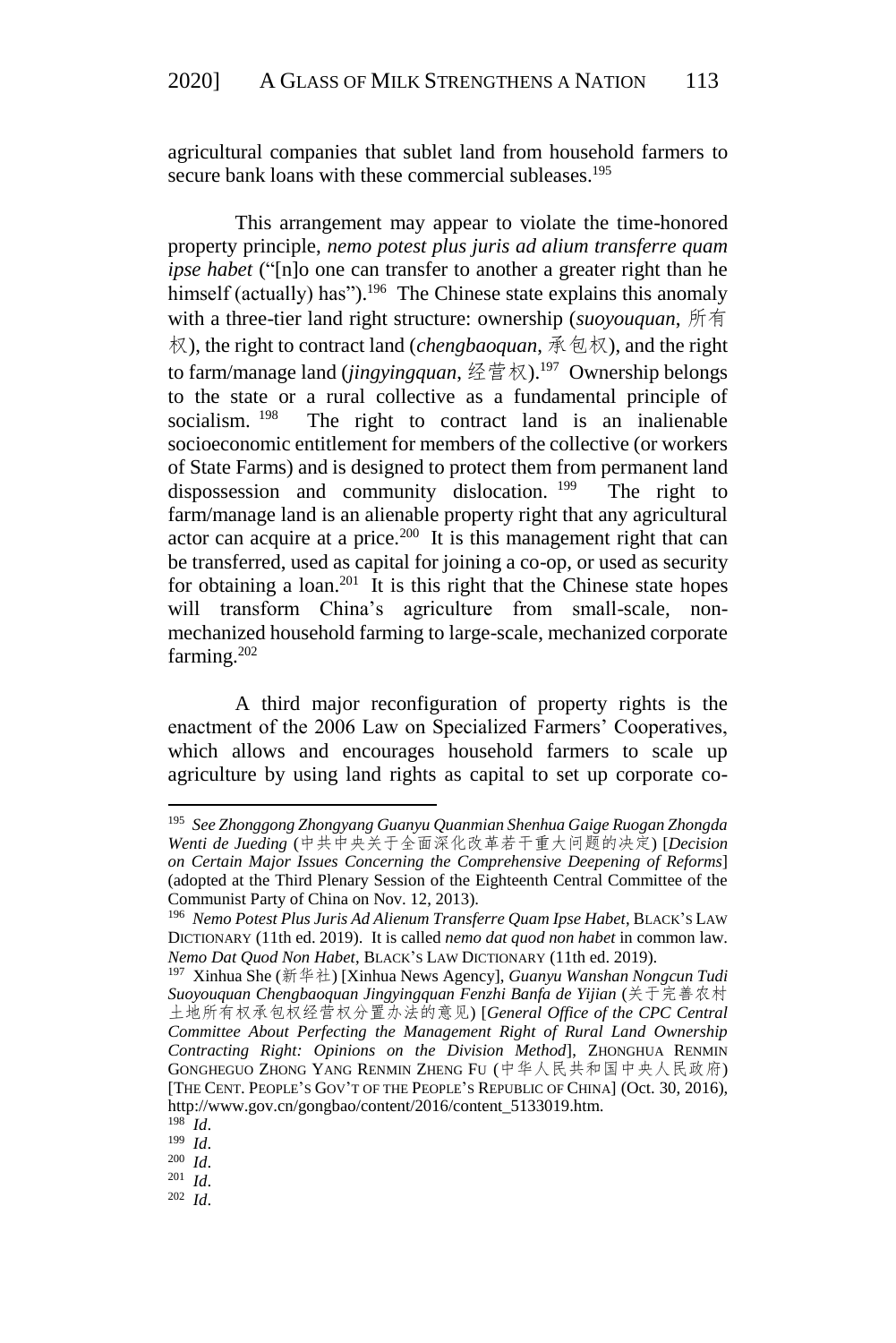ops. <sup>203</sup> The hoped-for advantage of the co-op is that household farmers can reap the benefits of mechanization and economies of scale without being dispossessed.<sup>204</sup> They can leave their land to the co-op, seek a second source of income, and receive annual profits from the co-op.<sup>205</sup>

To complement the property reform, the Chinese government also gives financial support to agricultural producers to help them scale up and mechanize.<sup>206</sup> The Chinese government subsidizes many aspects of agricultural production, including machine purchases, improved seeds, irrigation, plot leveling and combination, price support for selected grains, and special awards for larger-scale farms.<sup>207</sup> A few numbers are illustrative. Since the Chinese government began to subsidize farm equipment purchases in 2004, by the end of 2017 it had increased this subsidy 266-fold, with a total accumulation of ¥187 billion (\$26 billion) over the fourteen years. <sup>208</sup> The Chinese government also vows to transform more than half of the country's protected farmland into large, irrigated plots suitable for machine operation by 2020.<sup>209</sup>

To encourage the scaling up of dairy farms, the Chinese government subsidizes the construction of larger dairy farms, cooperatives, and compounds.<sup>210</sup> Between 2008 and 2016, billions

<sup>203</sup> *See* Chen Yuqing, *Issues on Standardization of Farmers' Cooperatives in China*, 9 ASIAN AGRIC. RES. 34, 34 (2017).

<sup>204</sup> *Id.*

<sup>205</sup> *See* Zhonghua Renmin Gongheguo Nongmin Zhuanye Hezuoshe Fa (中华人民 共和国农民专业合作社法) [Law of the People's Republic of China on Farmers' Professional Cooperatives] (promulgated by the Standing Comm. of the Nat'l People's Cong., Oct. 31, 2006, effective July 1, 2007) ST. COUNCIL GAZ., Dec. 20, 2006, at 35, arts. 3–5, 14, 16.

<sup>206</sup> Soumaya Bermouna & Junrong Li, *China's Agricultural Project Finance and Support Policies: The Framework of China's Major Agricultural Subsidies*, 9 EUR. FOOD & FEED L. REV. 171, 173 (2014); *see also* National Agricultural Development Plan, *supra* note 180.

<sup>207</sup> Bermouna & Li, *supra* note 206, at 173.

<sup>208</sup> Wang Xuqin (王许沁) et al., *Nongji Gouzhi Butie Zhengce: Xiaoguo yu Xiaolü―Jiyu Jili Xiaoying yu Jichu Xiaoying Shijiao* (农机购置补贴政策:效果 与效率——基于激励效应与挤出效应视角) [*The Policy of Farm Equipment Purchase Subsidy: Effects and Efficiency―From the Perspectives of the Incentive Effect and the Crowding Out Effect*], ZHONGGUO NONGCUN GUANCHA (中国农村观 察) [CHINA RURAL SURV.], no. 2, 2018, at 1, 2.

<sup>209</sup> Yangshi Wang (央视网) [CCTV], *Guotu Ziyuan Bu: Touzi 6000 Yi Yuan Jian Gao Biaozhun Jiben Nongtian* (国土资源部:投资 6000 亿元建高标准基本农田) [*Ministry of Land and Resource: Invest 600 Billion Yuan to Build High-Standard Basic Farmland*], ZHONGHUA RENMIN GONGHEGUO ZIRAN ZIYUAN BU (中华人民共 和国自然资源部) [MINISTRY OF NAT. RES. OF THE PEOPLE'S REPUBLIC OF CHINA] (June 26, 2012), http://vod.mnr.gov.cn/spxw/201206/t20120626\_1114028.htm. 210 2014 CHINA DAIRY INDUSTRY YEARBOOK, *supra* note 164, at 47.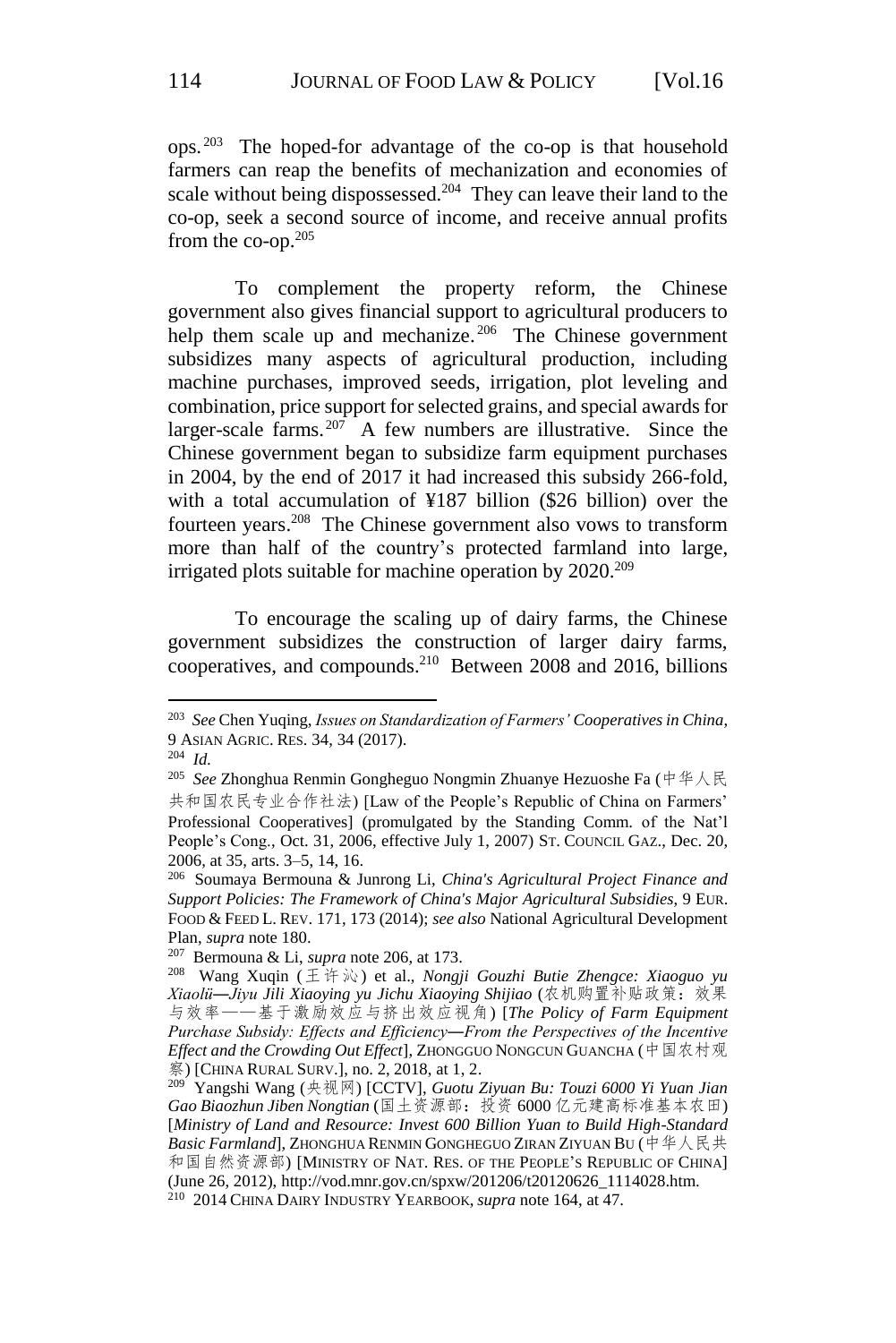of Yuan of subsidies were disbursed to thousands of the country's largest dairy farms. $211$ 

#### ii. Results

In 2002, only 20.6% of China's rice and 1.7% of China's corn were harvested by machines.<sup>212</sup> In 2018, over 80% of all major grains and over 67% of all agricultural crops were planted, plowed, and harvested by machines.  $2^{13}$  In 1996, only 2.6% of China's agricultural land changed hands from the original household farm under HRS to another farm.<sup>214</sup> In 2018, 39% of China's agricultural land was transferred by the original household farm to another farming entity.<sup>215</sup> In other words, two fifths of China's family farms have exited agricultural production. The small, non-mechanized, highly egalitarian, "every rural family is a farm" model created by HRS is falling apart.

The changes in China's dairy industry are all the more profound. In 2008, 69% of China's dairy cows were raised on farms with fewer than twenty cows.<sup>216</sup> By the end of 2018, 62% of China's dairy cows were raised on farms with more than one hundred  $cows<sup>217</sup>$ 

<sup>&</sup>lt;sup>211</sup> 2013 Zhongguo Nai Ye Nianjian (2013 中国奶业年鉴) [2013 China Dairy INDUSTRY YEARBOOK] 41 (Ministry of Agric. ed., 2013); 2014 CHINA DAIRY INDUSTRY YEARBOOK, *supra* note 164, at 47; CHINA AGRICULTURE YEARBOOK 117 (2016); CHINA AGRICULTURE YEARBOOK 138 (2017) [hereinafter 2017 CHINA AGRICULTURE YEARBOOK].

<sup>&</sup>lt;sup>212</sup> NAT'L DEV. AND REFORM COMM'N OF CHINA, QUANGUO GAO BIAOZHUN NONGTIAN JIANSHE ZONGTI GUIHUA (全国高标准农田建设总体规划) [NATIONAL COMPREHENSIVE PLAN ON THE CONSTRUCTION OF HIGH STANDARD AGRICULTURAL LAND] 4 (2013).

<sup>213</sup> Xinhua She, *supra* note 186.

<sup>&</sup>lt;sup>214</sup> Lanpishu: Quanguo Nongdi Liuzhuan Tisu Jingti "Feilianghua" Jiaju (蓝皮书: 全国农地流转提速警惕"非粮化"加剧) [*Blue Paper: National Agricultural Land Transfers Accelerate, Caution for Exacerbating "Non-Grainification"*], DIYI CAIJING (第一财经)[FIRST FIN.] (May 9, 2016), https://www.yicai.com/news/50108 52.html.

<sup>215</sup> *Wanzi Changwen Jiedu Nongcun Tudi Liuzhuan Ruhe Tuidong San Si Xian Chengshi Loushi Fazhan* (万字长文解读农村土地流转如何推动三四线城市楼 市 发 展 ) [*Ten-Thousand-Word-Long Article Explains How Agricultural Land Transfers Propel Real Estate Development in Third-and-Fourth-Tier Cities*], TENGXUN (腾讯)[TENCENT] (Aug. 11, 2019), https://new.qq.com/omn/20190811/20 190811A038WD00.html.

<sup>216</sup> 2014 CHINA DAIRY INDUSTRY YEARBOOK, *supra* note 164, at 32.

<sup>217</sup> *Zhonguo Naiye 70 Nian Faxhan Huihuang Chengjiu* (中国奶业 70 年发展辉煌 成 就 ) [*Major Accomplishments of China's Dairy Industry in 70 Years of Development*], ZHONGGUO NAIYE XIEHUI (中国奶业协会) [CHINA DAIRY ASS'N] (June 6, 2019), http://www.dac.com.cn/read/newztyj-19060620001110210561.jhtm.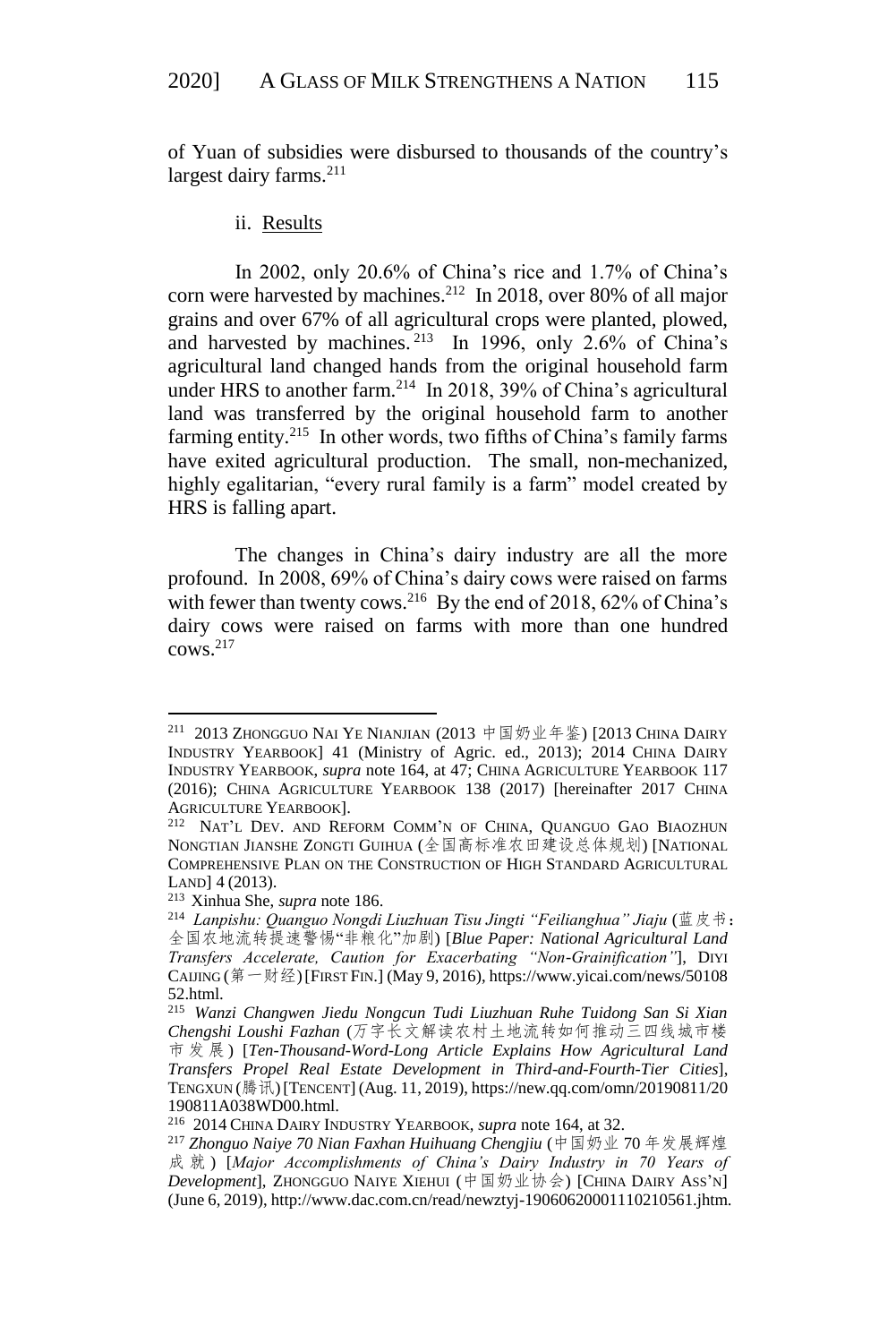Despite these changes, the trade and market dynamics that characterized the soybean and dairy industries in the 2000s continued. Between 2000 and 2016, China's soybean imports increased by nearly seven-fold.<sup>218</sup> With drastically lowered tariff rates,<sup>219</sup> China's dairy imports increased in weight by thirteen-fold and in value by fifty-fold between 2000 and 2018.<sup>220</sup> According to a 2019 study of global dairy competitiveness, the evaluations for China are negative across the board. 221

Foreign competition on the one hand and foreign investment on the other continue to push for higher concentrations of ever-larger players in China's dairy processing industry. In 2016 in China, eight out of the nine most popular milk powder products were foreign brands,<sup>222</sup> and five out of the ten largest dairy processing companies were foreign-owned.<sup>223</sup> China's top eight dairy companies process over 70% of the domestically produced raw milk.  $224$  The disproportionate power continues to allow dairy companies to set their own milk standards, decide the prices at which they purchase milk from farmers, and discriminate against small dairy farmers just as they did prior to 2008.<sup>225</sup>

<sup>218</sup> *FAOSTAT*, FOOD & AGRIC. ORG., http://www.fao.org/faostat/en/?#data (select the "Crops and livestock products" link under the "Trade" heading; select "China" in the countries field; select "Import Quantity" in the elements field; select "Soybeans" in the items field; select "2000" and "2016" in the year field; click "Show Data").

<sup>&</sup>lt;sup>219</sup> In 2015, for example, China's average applied tariff rate for dairy was less than one eighth Japan's rate and less than one fifth the average world rate. Wang Guang (王广) & Feng Qi (冯启), *Zhongguo Ruye de Xianshi Yali Yu Zhanlue Jiyu* (中国乳 业的现实压力与战略机遇) [*Practical Pressures and Strategic Opportunities of the Chinese Dairy Industry*], 4 RUPIN YU RENLEI (乳品与人类) [DAIRY AND HUMANITY] 4, 10 (2017).

<sup>220</sup> Liu Lin (刘琳), *Zhongguo de Naiye* (中国的奶业) [*China's Dairy*], 18 ZHONGGUO XUMUYE (中国畜牧业) [CHINESE ANIMAL HUSBANDRY] 17, 25 (2019). 221 Jiang Bing et al. (姜冰等), *Shijie Ruye Shengchan ji Maoyi Geju Fenxi—Jianlun Zhongguo Ruye Guoji Jingzhengli* (世界乳业生产及贸易格局分析——兼论中国 乳业国际竞争力) [*World Dairy Production and Trade Situation Analysis—Also a Discussion on the International Competitiveness of the Chinese Dairy Industry*], 47 ZHONGGUO RUPIN GONGYE (中国乳品工业) [CHINA DAIRY INDUSTRY] 36, 39–41 (2019).

<sup>222</sup> Wang Guang & Feng Qi, *supra* note 219, at 8.

<sup>&</sup>lt;sup>223</sup> Zhongguo Naiye Xiehui (中国奶业协会) [China Dairy Ass'n], 2014-2015 NIAN RU ZHIPIN HANGYE FAZHAN ZHUANGKUANG YANJIU (2014-2015 年乳制品行 业发展状况研究) [2014-2015 DAIRY INDUSTRY DEVELOPMENT STUDY] 10, 12, 16 (2016) [hereinafter 2014-2015 DAIRY INDUSTRY DEVELOPMENT STUDY].

<sup>&</sup>lt;sup>224</sup> U.S. DEP'T OF AGRIC., CHINA'S DAIRY IMPORTS INCREASE TO MEET GROWING DEMAND, BUT U.S.-ORIGIN PRODUCTS FACE STRONG HEADWINDS 3 (2018), https://apps.fas.usda.gov/newgainapi/api/report/downloadreportbyfilename?filena me=Dairy%20and%20Products%20Annual\_Beijing\_China%20-%20Peoples%20 Republic%20of\_10-17-2018.pdf.

<sup>225</sup> Wang Yongkang, *supra* note 169, at 32; Qian et al., *supra* note 163, at 437.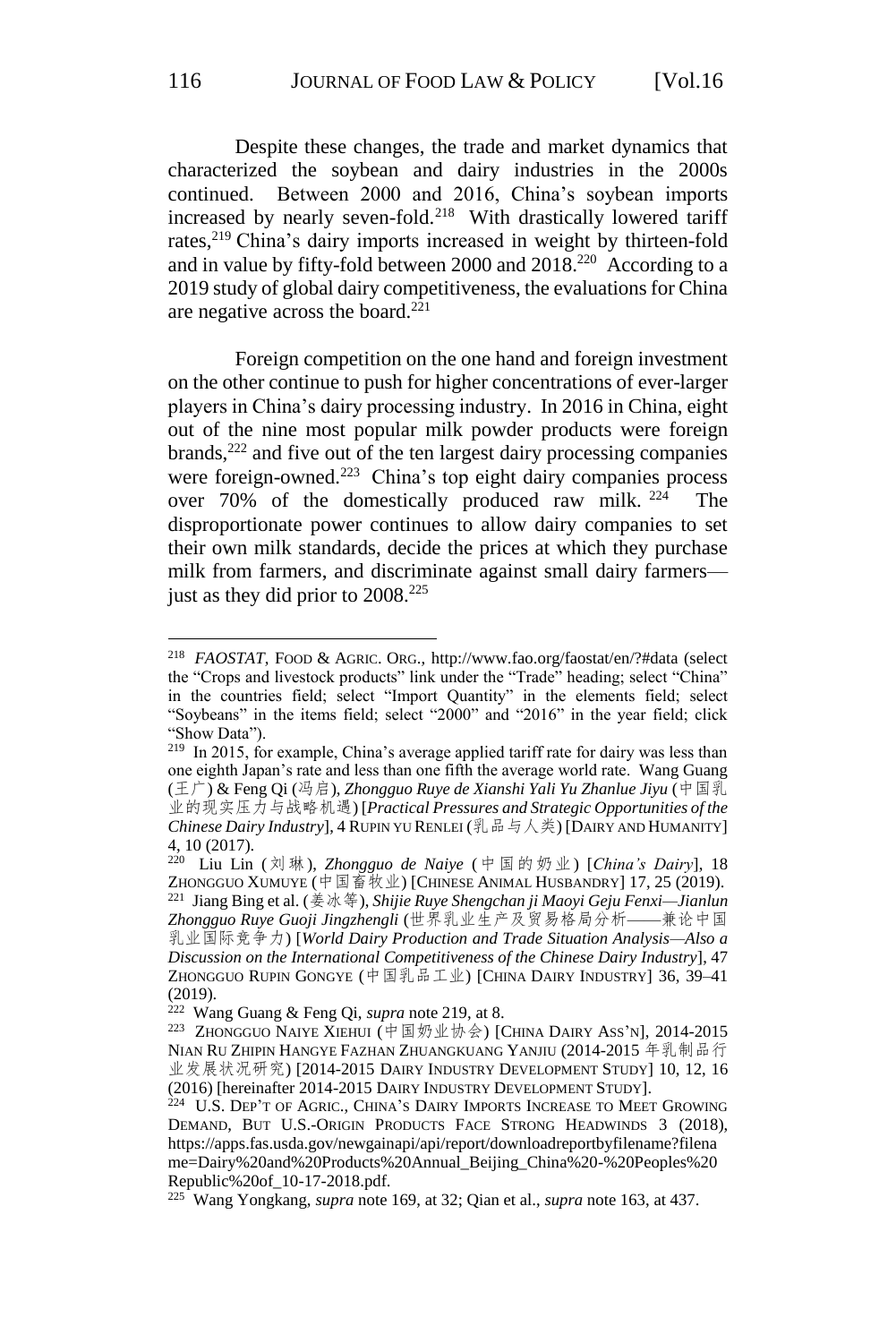Global competition, high concentration in the processing industry, rising costs of labor and animal feed, and, in recent years, heightened environmental regulations continue to push small dairy farmers out of business and pressure existing farms to relocate, expand, or consolidate.<sup>226</sup> According to the USDA, half of the dairy farms near Beijing, Tianjin, and Shanghai were closed down in 2019.<sup>227</sup>

#### *B. Agricultural Industrialization in Mountain County*<sup>228</sup>

Due to land scarcity, isolation from the outside world, and a lack of industry and commerce, Mountain County was historically poor and agrarian. County chronicles record that in 1985, 92% of the local workforce was in agriculture, and more than 60% of rural households lived below the national poverty line. Farming was small-scale, subsistent, and used very little modern technology.

Beginning in the mid-1990s, poverty drove many young men and women to work as migrant workers in factories on the east coast. In the years that followed, the decline of agriculture and the rise of industry, both in Mountain County and in China at large, continued to push rural young people away from the farm. Today, about 50% of the rural labor force works outside of the county. For those who remain in the county, most engage in off-farm work. Full-time farmers are now a small minority. They tend to be older, often in their late fifties, sixties, or early seventies, and they take up the land left by their non-farming family members and relatives.

Not surprisingly, Mountain County's agricultural workforce is increasingly comprised of elderly people. In the eleven villages where I did fieldwork, of a total population of over thirty thousand, there were almost no farmers under the age of forty. Many families had handed the land to older relatives to farm. Some families had deserted the land altogether, often because their land was high up on the hillside and harder to farm with machines. My interlocutors ranging from farmers to migrant workers, and from village cadres to county officials—all realized that as traditional household farming is unable to sustain basic living, as rural youths aspire to live an urban

<sup>226</sup> U.S. DEP'T OF AGRIC.*, supra* note 224, at 2; U.S. DEP'T OF AGRIC., GAIN REPORT NO. CH19042, HIGHER PROFITS SUPPORT INCREASED FLUID MILK PRODUCTION 1–3 (2019) [hereinafter HIGHER PROFITS SUPPORT INCREASED FLUID MILK PRODUCTION] 227 HIGHER PROFITS SUPPORT INCREASED FLUID MILK PRODUCTION, *supra* note 226, at 2.

<sup>&</sup>lt;sup>228</sup> The statements made in this section rely on the Author's own fieldwork and historical research in Mountain County.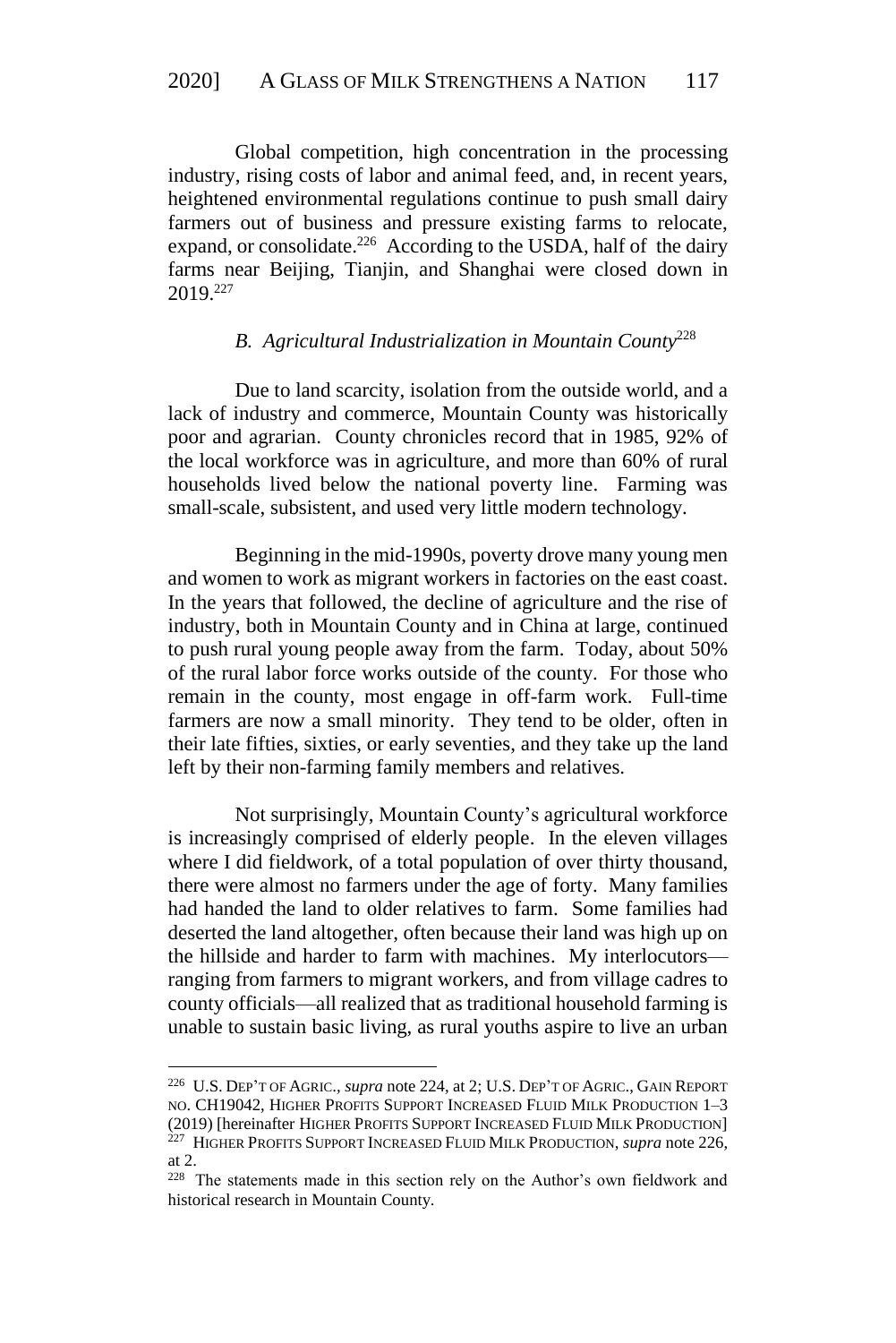life, and as today's farmers are about to become too old to farm, agriculture in Mountain County will soon face an existential crisis. Who will farm the land tomorrow?

Facing this impending crisis, agricultural industrialization came to be viewed by the county government as a potential solution. Starting in the early-2000s, the county government promoted commercial vegetable farming in several highly mountainous townships: disseminating farming knowledge; supplying seeds, chemicals, and basic technology support; and soliciting urban market avenues. Starting around 2010, the government also pushed for "scale farming" ("规模经营") projects in or near flat areas. Officials were appointed to seek agricultural companies and cooperatives to sublet land from local villagers and start a commercial farm. The government hoped that by scaling up, commercializing, and corporatizing agricultural production, profits would rise to a level that would attract some entrepreneurs to invest in farming.

Because of the mountainous terrain, entrepreneurial farms in Mountain County mostly specialized in fruits, teas, tree nuts, mushrooms, vegetables, and organic rice. Mountain County now has a lively industry specializing in high-altitude mountain vegetables, tea, and fungi. Soybean production has been phased out in the county. So have wheat and corn. On the other hand, dairy has entered most rural and urban households in the forms of baby formula, milk powder, ultra-pasteurized milk packages, refrigerated milk, or yogurt.

## *C. Agricultural Industrialization in River District*<sup>229</sup>

Before 2009, land in River District was leased to individual household farmers or farming teams for specific durations; the latter would pay rent to the Farm administration, farm the land, and keep the remaining profits. Between 2009 and 2012, without consulting or compensating the local residents, the District administration terminated or refused to renew leases to individual farmers or farming teams. In their place, the administration established specialized agricultural producers' co-ops to farm the land. Exfarmers were entitled to buy a small guaranteed number of "land shares" in the co-op at prices set by the Farm administration as well as any remaining shares at the market rate, and they were entitled to receive dividends based on their shares. The co-op was managed by

<sup>&</sup>lt;sup>229</sup> The statements made in this section rely on the Author's own fieldwork and historical research in River District.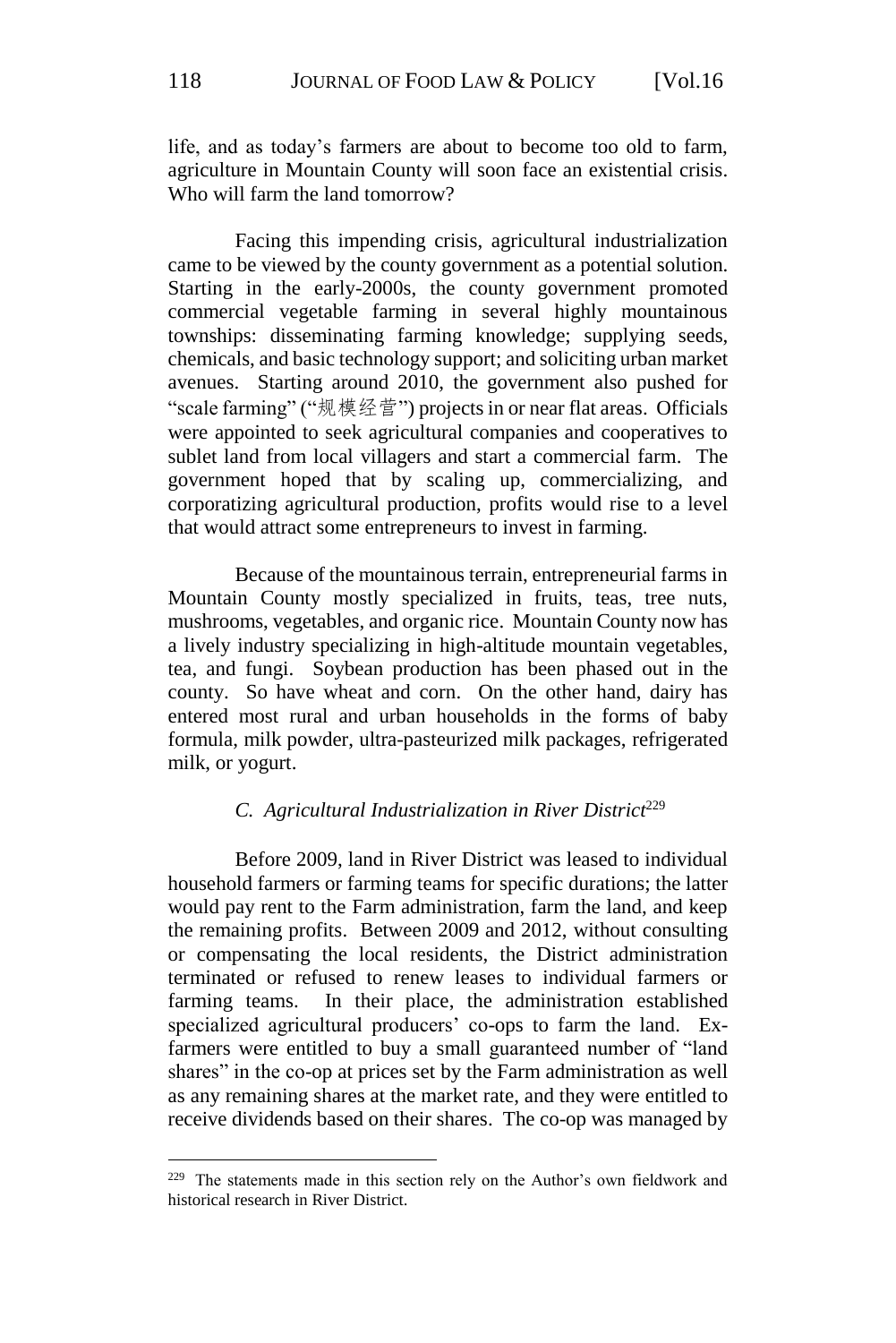Unit officials and technicians appointed or recruited by the Farm administration. Unit officials hired individual machine owners and temporary laborers to work the land.

To accompany the vastly larger scale of production, the District administration ordered large agricultural machines from both domestic manufacturers and manufacturers in the U.S. and Europe. These machines were then sold to private individuals with government subsidies.

In the past, most residents lived in single-story brick houses in their Unit near the land. Between 2009 and 2013, almost all rural neighborhoods in the District were demolished, the land was reclaimed for farming, and all of the residents were required to buy and move into newly built apartments in the Farm's urban center. Just as with compulsory cooperatization, the District administration did not consult the local residents. On the one hand, compulsory urbanization pushed ex-farmers physically and psychologically away from the land, thus making it harder for them to resist cooperatization. On the other hand, it created more convenient living spaces and urban job opportunities for ex-farmers, making it easier for them to adjust to non-farming life.

Compulsory cooperatization and urbanization changed the lives of River District residents in fundamental ways. It forced the overwhelming majority of farmers off of the land and into the city. It eliminated their rural, semi-subsistent way of life and subjected them to an urban, exclusively market-based way of living. Residents who were able to find jobs welcomed or accepted the changes. Those who could not find reliable jobs resented higher costs of living, heightened wealth inequality, and uncertainties of life revolving around the market. For the few of those who strongly resisted the changes and who were brave enough to stage a petition or protest in Beijing during major national political events, the District administration required each State Farm to send officials to Beijing to catch them at train stations and long-distance bus stations and send them back. These officials used a variety of methods—from calculated negotiation and compromise, to threats of violence, detention, and criminal punishment, to actual violence, detention, and court-sentenced punishment.

Alongside these changes was a big push to expand the local dairy industry. Although the 2008 melamine scandal devastated China's dairy giants, it also catapulted two dairy processing companies in Heilongjiang—Wonderson and Feihe—from being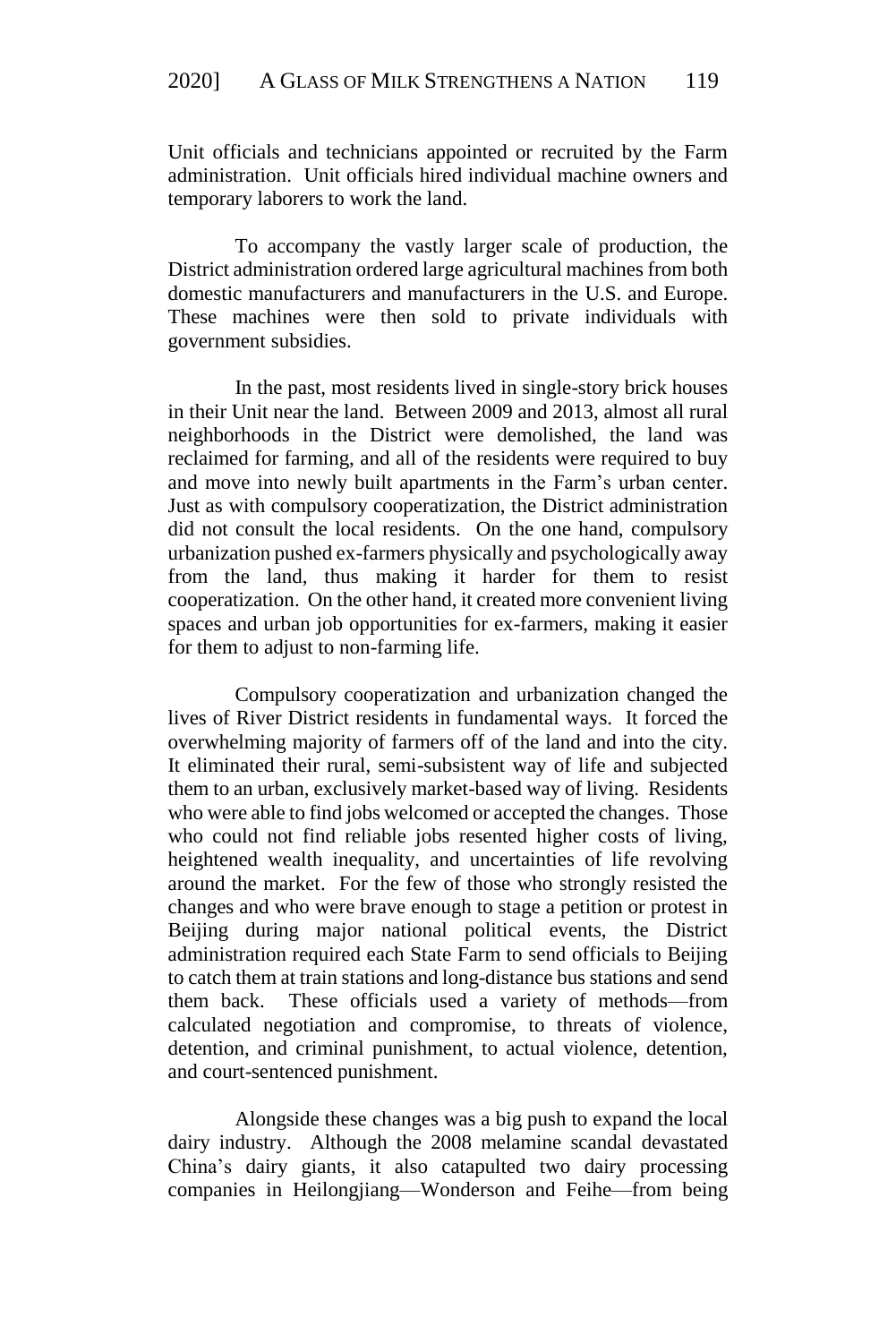obscure local players to being national champions. <sup>230</sup> When government inspections did not find melamine in their products, panicked consumers switched from national brands to them. <sup>231</sup> Seizing this opportunity, the Heilongjiang provincial government sought to turn the province into a leading dairy producer and processor. <sup>232</sup> The rest of this section explains how this development strategy was implemented in River District.

#### i. Forced Concentration and Scaling Up

In the past, dairy farmers in River District kept cows in a shed in their yard. The cows grazed on state-owned land during the summer and were fed corn and soybean stalks collected from farmers' own fields during colder seasons. Milking was done either at a milking station miles away or manually by the farmers themselves, and the milk was sold to a middleman at the milking station or in a market center.

Following the central government's policy, the District administration constructed dairy compounds equipped with mechanized milking stations, running water, and staff members to organize feed provision and manage veterinary affairs. Both carrots and sticks were used to push farmers to move their cows to the compounds. Farmers could use the sheds for free. Milking was done by machines right in the compound, and Wonderson's milk truck would come every day to buy the milk. If the purchasing price fell

<sup>230</sup> Lousie Moon, *Foreign Brands Still Dominate as Parents Do Not Trust China's Home-grown Baby Milk Formula Makers 12 Years on From Melamine Milk Scandal*, SOUTH CHINA MORNING POST (Feb. 22, 2020), https://www.scmp.com/business/com panies/article/3051808/foreign-brands-still-dominate-parents-do-not-trust-chinas-h ome.

<sup>231</sup> Wang Chunyu (王春雨), "*Wan Da Shan" Ying You Er Peifang Naifen Wei Jian Chu Sanjuqingan* ("完达山"婴幼儿配方奶粉未检出三聚氰胺) [*Melamine Not Found in "Wandashan" Baby Formula*], FAZHI RIBAO (法制日报) [LEGAL DAILY], (Sept. 26, 2008), http://health.sohu.com/20080926/n259756850.shtml; Zhongguo Jingying Wang (中国经营网) [China Business Network], *Sanjuqingan 10 Nian Naiye Xipai He Jiannan de Xinxin Chongjian* (三聚氰胺 10 年奶业洗牌和艰难的 信心重建) [*10 Years After Melamine Dairy Industry Reshuffled and Confidence Reconstruction Difficult*], XINGLANG CAIJING (新浪财经) [SINA FIN.] (May 20, 2018), http://finance.sina.com.cn/china/gncj/2018-05-20/doc-ihaturft0803202.shtm l.

<sup>232</sup> *See Heilongjiang Sheng Renmin Zhengfu Guanyu Jiakuai Xiandai Xumu Chanye Fazhan de Yijian* (黑龙江省人民政府关于加快现代畜牧产业发展的意见) [*Opinions of the People's Government of Heilongjiang Province on Accelerating the Development of Modern Livestock Industry*], HEILONGJIANG SHENG RENMIN ZHENGFU (黑龙江省人民政府) [HEILONGJIANG PROVINCE PEOPLE'S GOVERNMENT] (Oct. 21, 2015), http://www.hlj.gov.cn/wjfg/system/2015/10/21/010745457.shtml (providing the provincial government's dairy strategy in Heilongjiang Provincial People's Government).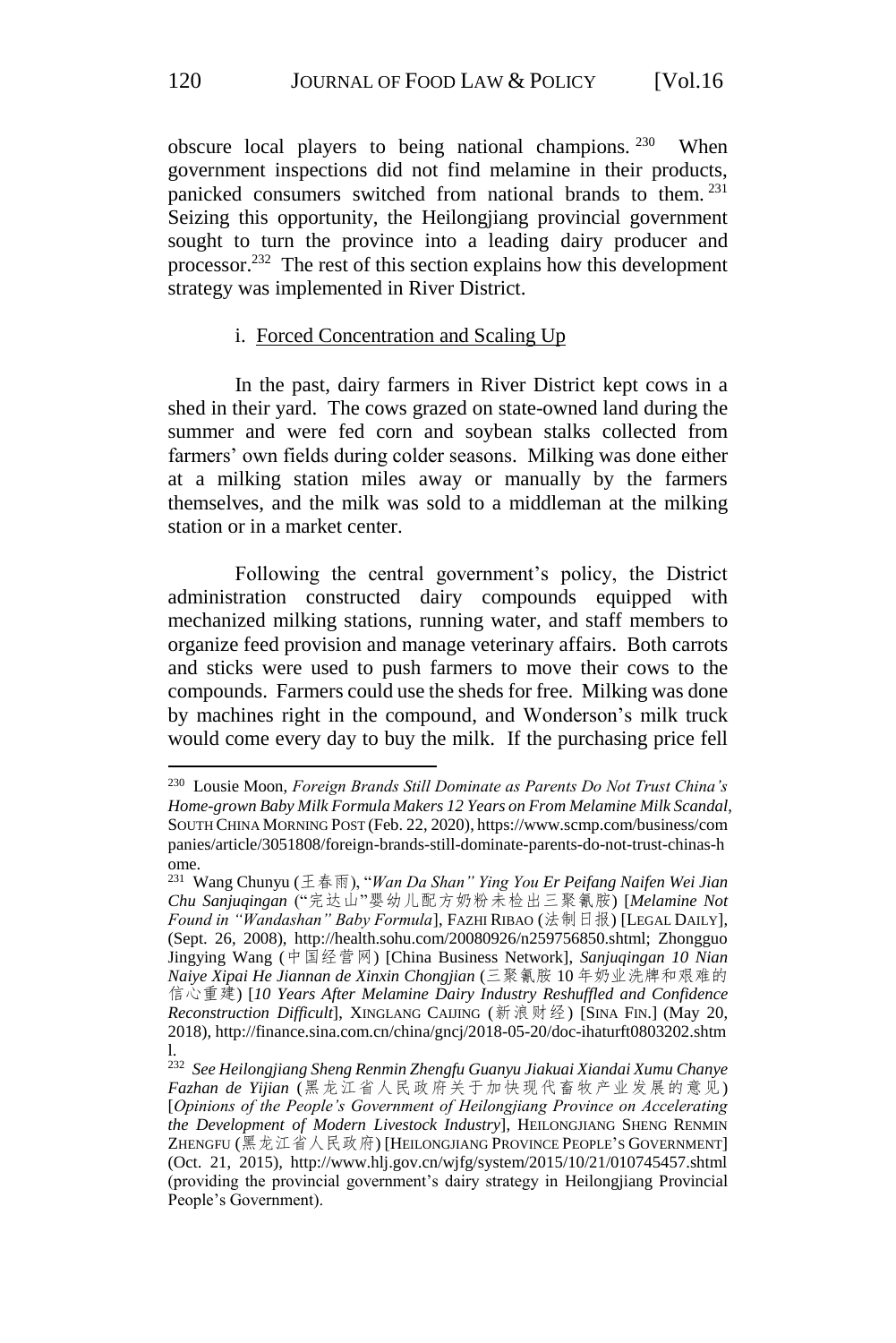below a certain level, farmers would also receive a small subsidy from the administration. In addition, farmers could get easy access to veterinary services and free immunizations for their cows. On the other hand, the District administration prohibited free grazing (purportedly to protect wetlands and mitigate soil erosion) and made it virtually impossible for farmers who refused to move their cows to a compound to sell their milk.<sup>233</sup> By April 2015, 90% of the cows in River District had been moved to these compounds.

Dairy farmers had mixed feelings about joining the compounds. Farmers, most of whom were in their late forties or fifties, welcomed the 50% reduction of labor in cow raising and the disappearance of filth and stench from their own yards. They also welcomed the easy access to medicine and veterinary services. However, they had mixed views about disease outbreaks and drug use. Some farmers complained that concentrated raising facilitated the spread of viruses and illnesses, and, as a result, more drugs had to be used on the cows. This not only increased the costs of production but also gave Wonderson an excuse to reject their milk. On the other hand, some farmers pointed out that before compound raising, irresponsible farmers would secretly give excessive doses of drugs to the cows, causing companies to reject an entire truckload of milk and leaving other farmers unpaid. Concentrated raising prevented such pernicious practices, as drugs were now administered by the compound staff.

The biggest complaint, however, was the exponentially higher cost of feed. The compound management constantly pressured farmers to adopt a total mixed ration ("TMR") feed plan, alleging that it could maximize milk production.<sup>234</sup> Yet, adopting a TMR plan would mean that farmers had to buy feed from other sources, such as alfalfa from the U.S. or cornmeal from Kuwait. Since such large purchases were made by State Farms, many farmers suspected that State Farms had "jacked up the prices" of imported feed and "taken all the profits" from dairy farming.

ii. Establish Corporate Dairy Farms

A precondition for Wonderson to build a dairy processing plant in River District was a reliable, easily adjustable raw milk

<u>.</u>

<sup>233</sup> *See infra* Section IV.C.iv.

<sup>&</sup>lt;sup>234</sup> TMR is the acronym for "total mixed ration." It is the most common method in the U.S. for feeding cows that cannot freely graze on pasturelands. David J. Schingoethe, *A 100-Year Review: Total Mixed Ration Feeding of Dairy Cows*, 100 J. DAIRY SCI. 10143, 10143 (2017).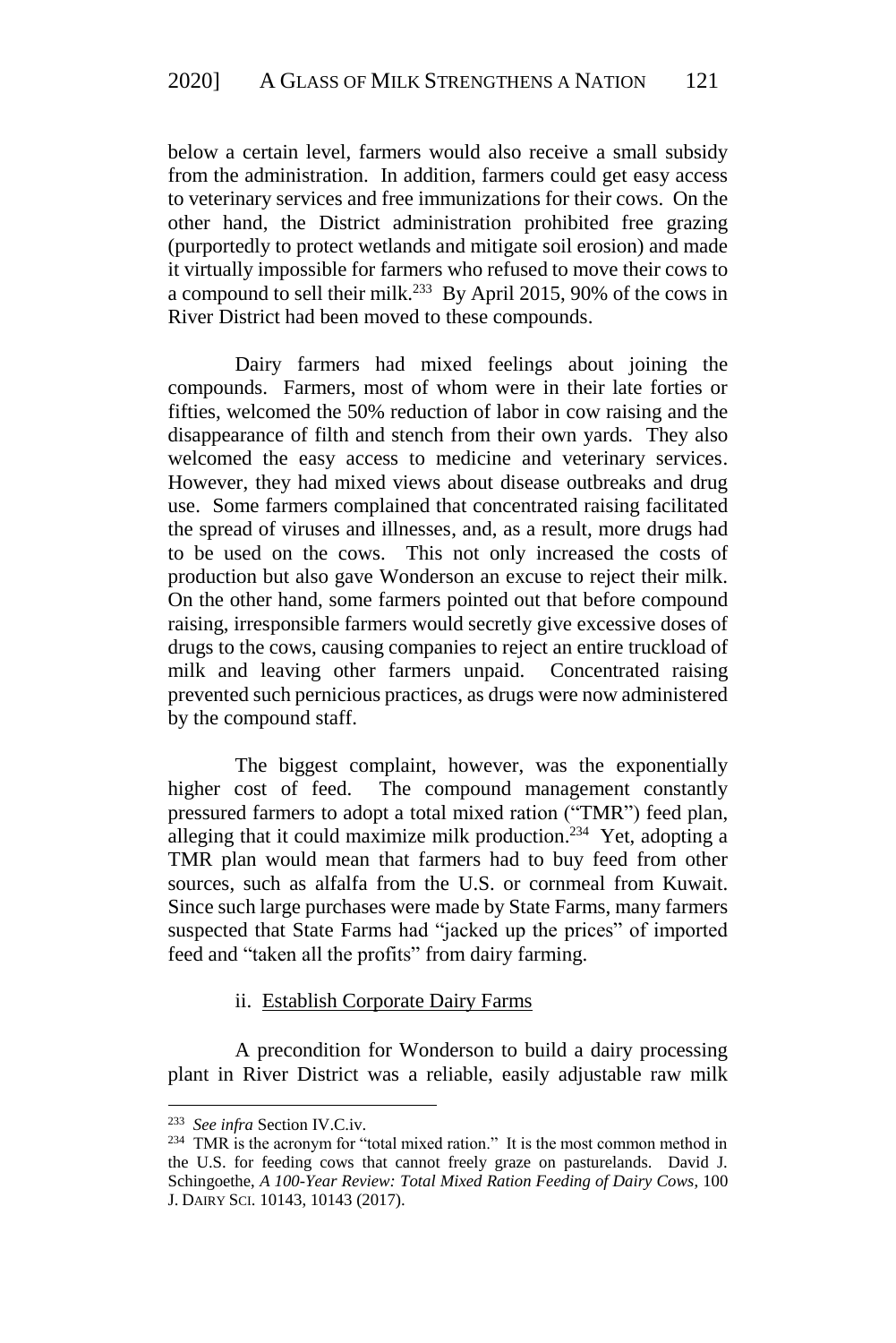supply. However, River District's remote location makes it an unattractive place for private investors. Realizing this difficulty, the District chief—an ambitious politician known for his "dictatorial" manner of governance (and later for convicted corruption)—forced Farm administrations to establish corporate dairy farms and required all Farm employees to invest in these companies as shareholders.

The particular way in which these corporate farms were established determined their ownership and governance structures. The farms were managed by people who had been officials of the State Farm system and who, if circumstances required or permitted, could return to the administration as officials again. In that regard, these farms were de-facto state-run enterprises. However, the shareholders were not the state but State Farm employees. Hence, in terms of property rights, these farms were privately owned companies.

Visually, corporate dairy farms looked impressive. They had large, new buildings, highly mechanized operations, and professional management. However, both the shareholders and the management personnel I talked to expressed concerns about the farms' economic viability. Shareholders complained about a classic principal-agent problem. The managers were experts in dairying, but they owned no shares in the company and had weak financial incentives to run the farms efficiently. The shareholders had a direct financial stake in the company, but they knew nothing about dairying and, as a result, could not exert real supervision over the managers.

Managers blamed the lack of profitability on the FTAs that China signed with dairy-exporting countries and on China's WTO trade concessions. Given that River District is far away from cities with vibrant economies, milk produced in River District was used predominantly to produce milk powder—a product facing the toughest competition from foreign producers due to its easy transportability and long shelf life.<sup>235</sup> Technicians of corporate dairy farms complained that the administration invested too little in technology. Farms lacked expertise in maintaining mechanized milking stations, young corn fermentation, and manure treatment.

Many practices were inhumane to the cows. Many sheds lacked dry beds for the cows to rest or sleep on. The shed floors were bare concrete with no soft padding and were wet from the water hose

<sup>&</sup>lt;sup>235</sup> According to the Chinese government's statistics, the average price of raw milk in 2015 in major exporting countries was 60% that in China. 2014-2015 DAIRY INDUSTRY DEVELOPMENT STUDY, *supra* note 223, at 12.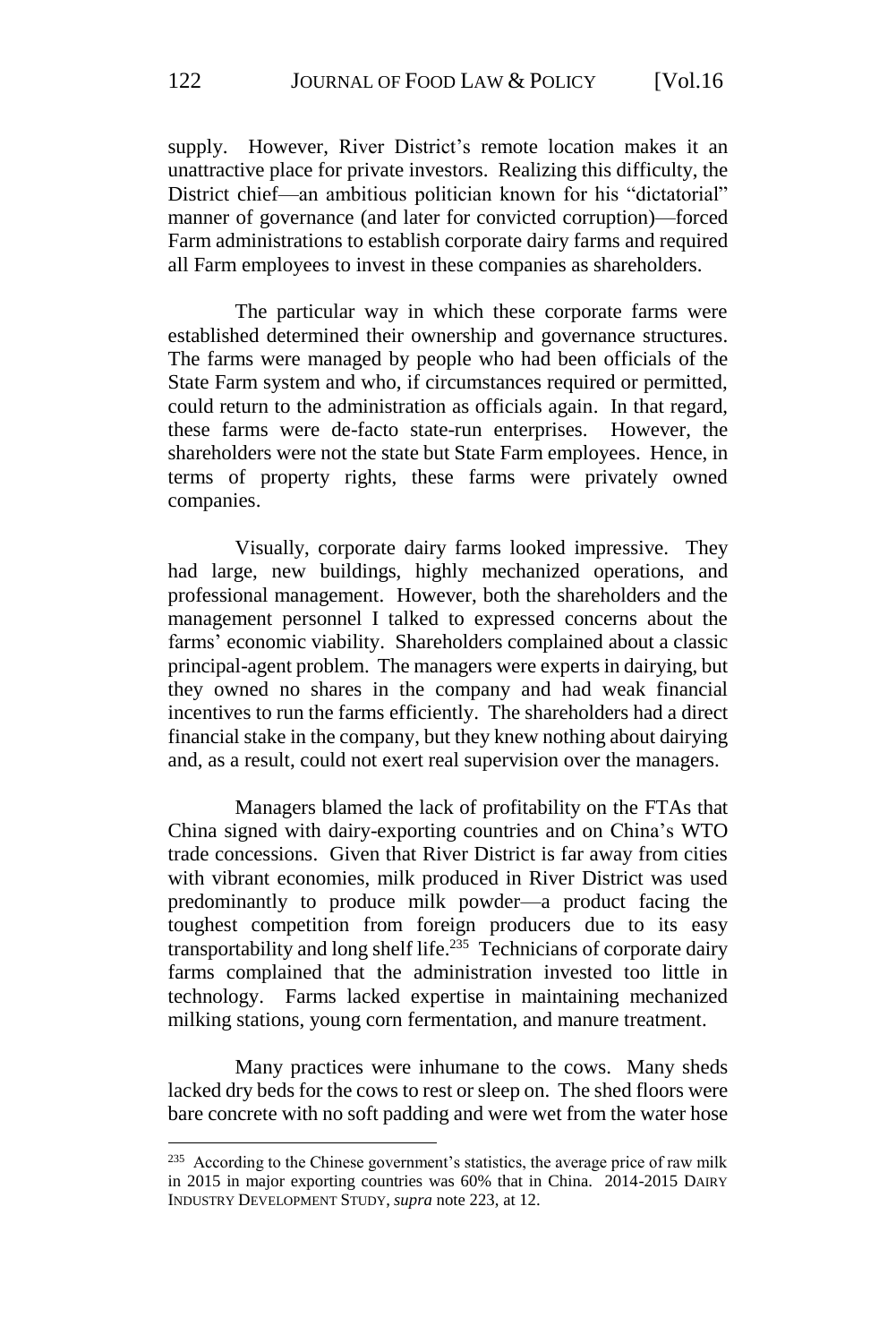(for getting rid of urine and mature). During the long winter months, cows were not allowed to go outside. Staff members told me that when they opened the gates in the morning, the stench was so overpowering that it made them sick.

# iii. Subsidize Breed Improvement, Dairy Insurance, and Feed Crop Production

In the wake of the Sino-New Zealand FTA, the District administration ventured to New Zealand and bought nearly twenty thousand high-productivity calves.<sup>236</sup> The calves were then sold at a subsidized rate, mostly to members of newly established dairy corporations (on one State Farm, the subsidy rate was 67%). New Zealand cows aside, the District administration also subsidized purchases of domestically-produced Holstein cows (on one State Farm, the subsidy rate was 50%). These subsidies seemed to have ended by the time I began fieldwork in River District in May 2015 and were replaced with guaranteed bank loans. Dairy farmers were also guaranteed a certain acreage of land for growing young corn and alfalfa.

The project of increasing the size and quality of cow stock in River District was far from smooth. Initially, New Zealand cows were placed in the same sheds as local cows. The mixing of the breeds led to an outbreak of brucellosis—a highly contagious bacterial infection—among New Zealand cows. Hundreds of cows had to be slaughtered and buried deep underground. Insurance covered part of the losses; the rest was borne by dairy farmers and shareholders of corporate farms. I was also told anecdotally that not all cows infected with brucellosis were slaughtered and that in some cases, dairy farmers sold them to slaughterhouses to be finally sold as cheap beef to unknowing consumers. After the epidemic ended, dairy farms separated New Zealand cows from local cows. By the time I arrived in River District in 2015, all New Zealand cows were raised on corporate dairy farms in enclosed sheds and fenced-in, open-air grounds.

<sup>&</sup>lt;sup>236</sup> I was told by a District official anecdotally that Chinese buyers (both state and private) had exhausted the local calf supply and their partners could deliver only ten thousand calves after the signing of the contract.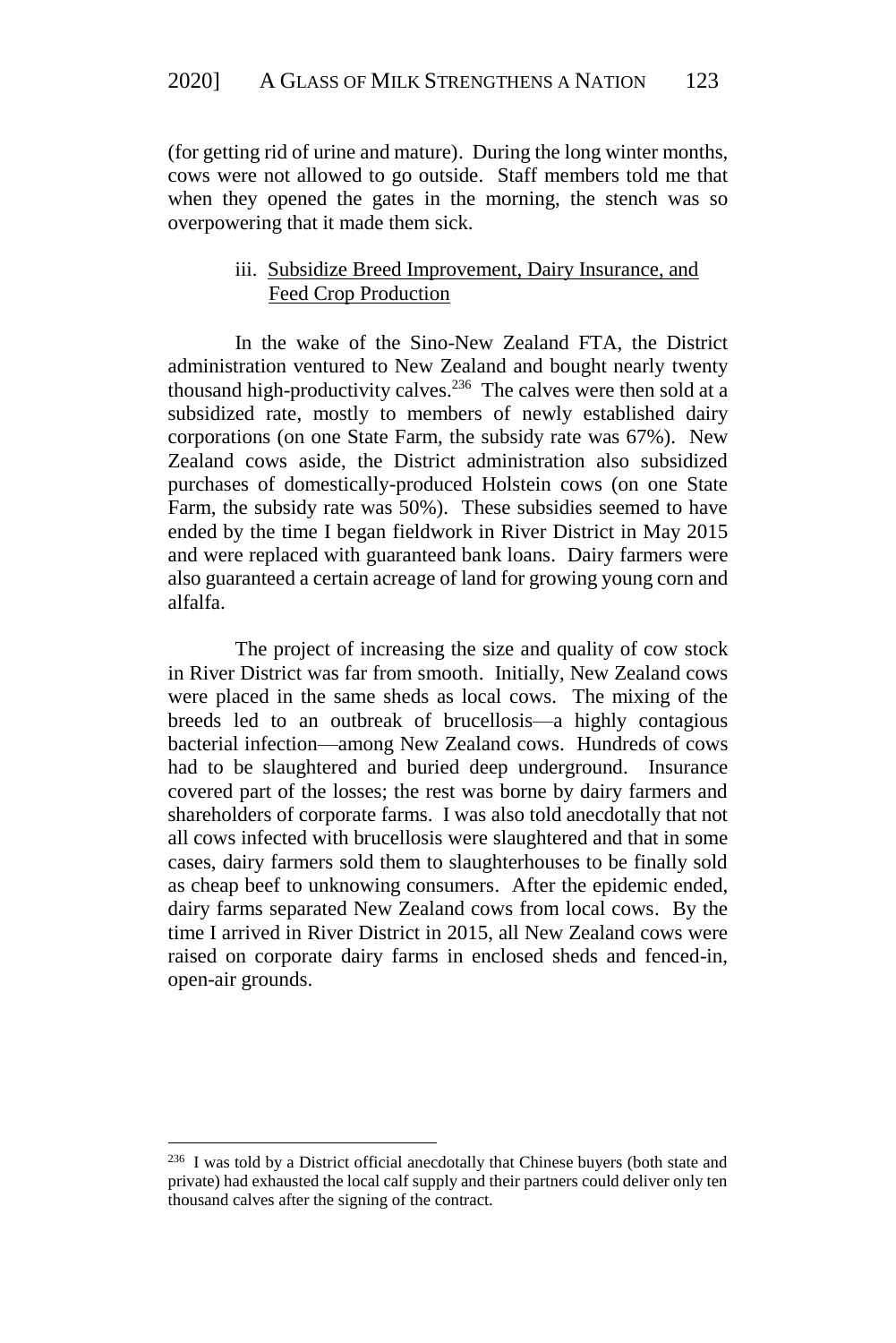# iv. Induce Wonderson to Build a Plant by Granting It Subsidy and Monopsony to Buy Local Milk

The District administration negotiated a development agreement with the Wonderson Group. Wonderson would build a baby formula manufacturing plant in River District that, according to the District administration, would "provide jobs for 10,000 dairy farmers, diversify the local economy, and be a major taxpayer to the District." The Provincial and District administrations would subsidize part of the construction. To guarantee a steady supply of safe milk for the plant, the District administration also granted Wonderson a monopsony to purchase local milk.

The plant was built in 2013, but it did not open until late 2015 due to fierce competition and weak sales nationally. In the interim, Wonderson purchased milk from River District to be processed by its plants in other parts of Heilongjiang.

The magnitude of Wonderson's market power was astonishing. To reduce transportation costs, Wonderson decided to send milk trucks only to stations with a specific minimum production volume. The District administration capitulated and closed down nearly half of its newly constructed compounds, forcing farmers to move to larger compounds.

As a monopsony, Wonderson could reject or suppress the price of a particular truckload of milk based on "excessive levels of antibiotics or other drugs." Talking with managers from large corporate dairy farms and a medium-sized, privately-owned-and-run dairy processing company, I learned that there would almost always be some level of antibiotics in a truckload of raw milk. Given that the test was conducted by Wonderson, it had the power to decide whether to reject a truckload of milk or lower the price. In the context of national competition and local monopsony, raw milk prices plummeted from ¥5-6/kg in 2013 to ¥3/kg in 2015.

#### v. Push Out Small Dairy Farmers

Whether by design or by disaster, River District's dairy strategy—in the global and national market contexts—pushed out River District's small dairy farmers. The displacement took ten years and multiple steps to complete.

The first wave of exits took place when farmers were pressured to enter the newly constructed dairy compounds. Rural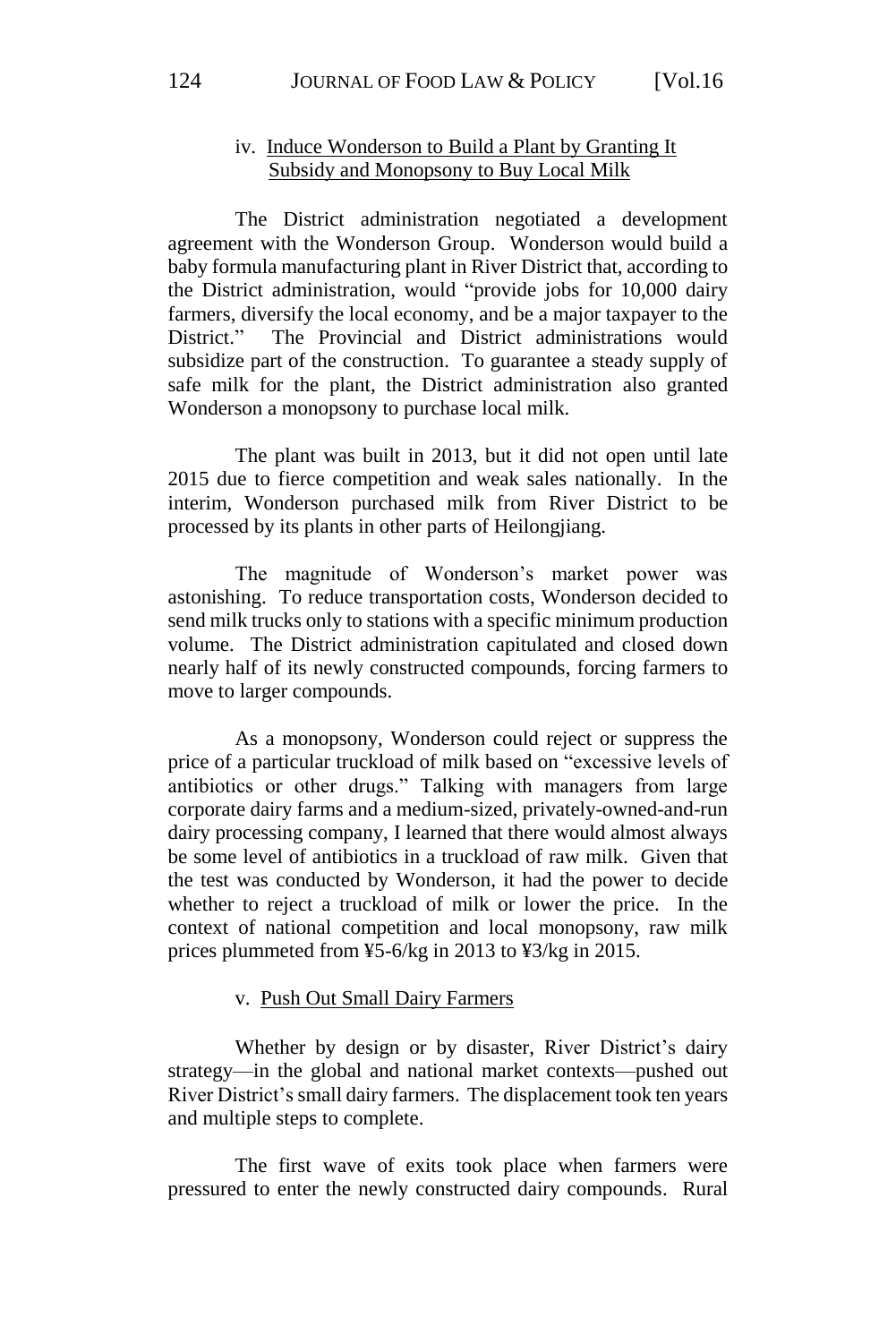neighborhoods in River District were tens of kilometers apart from each other. The District administration did not build compounds in neighborhoods with a small cow stock. Farmers from these neighborhoods had to move their cows to neighborhoods that had a compound. The move was impractical for many and inconvenient for most dairy farmers. Many of them were not full-time dairy farmers. Instead, the husband and wife team raised cows *and* grew soybeans and corn; the wife did most of the cow rearing, and the husband did most of the crop cultivation. Moving to a cow compound in another neighborhood would mean husband-wife separation and an inability to help each other with housework or with dairy or crop production during busy times of the day or year. Facing these difficulties, some farmers sold their cows and exited dairy production. The same happened again when Wonderson refused to collect milk from small compounds, and the administration had to shut them down.

A significant number of farmers exited dairy production between 2013 and 2015, before Wonderson opened its processing plant in River District. The rising costs of feed, the declining prices of raw milk, Wonderson's monopsony, and the uncertainty as to when Wonderson would open its plant in River District pressured dairy farmers to mitigate losses. Some farmers reduced the number of lactating cows or the food supply for non-lactating cows (which, needlessly to say, was an inhumane practice). Some sold part of their stock to other farmers or to slaughterhouses. Some switched to calf breeding. When farmers could no longer hold out, they sold all of their stock and exited dairy production.

Contrary to local expectations, Wonderson's opening of the dairy processing plant provided little relief to small dairy farmers in River District. In a conversation with a key interlocutor in 2019, I learned that Wonderson could not compete with other infant formula brands on the national market, and due to poor sales, $237$  the plant in River District only accepted the "best" milk—milk produced by New Zealand cows owned by large-scale corporate farms.

Recalling the "10,000 dairy jobs" promised by Wonderson and the River District administration, I asked my interlocutor what had happened to farmers who were raising cows in the compounds. He replied that most of them had sold their cows, left home, and were

<sup>&</sup>lt;sup>237</sup> For example, in 2016 Wyeth sold three times and Danone sold four times as much baby formula as Wonderson by revenue in China. Wang Guang & Feng Qi, *supra* note 219, at 8.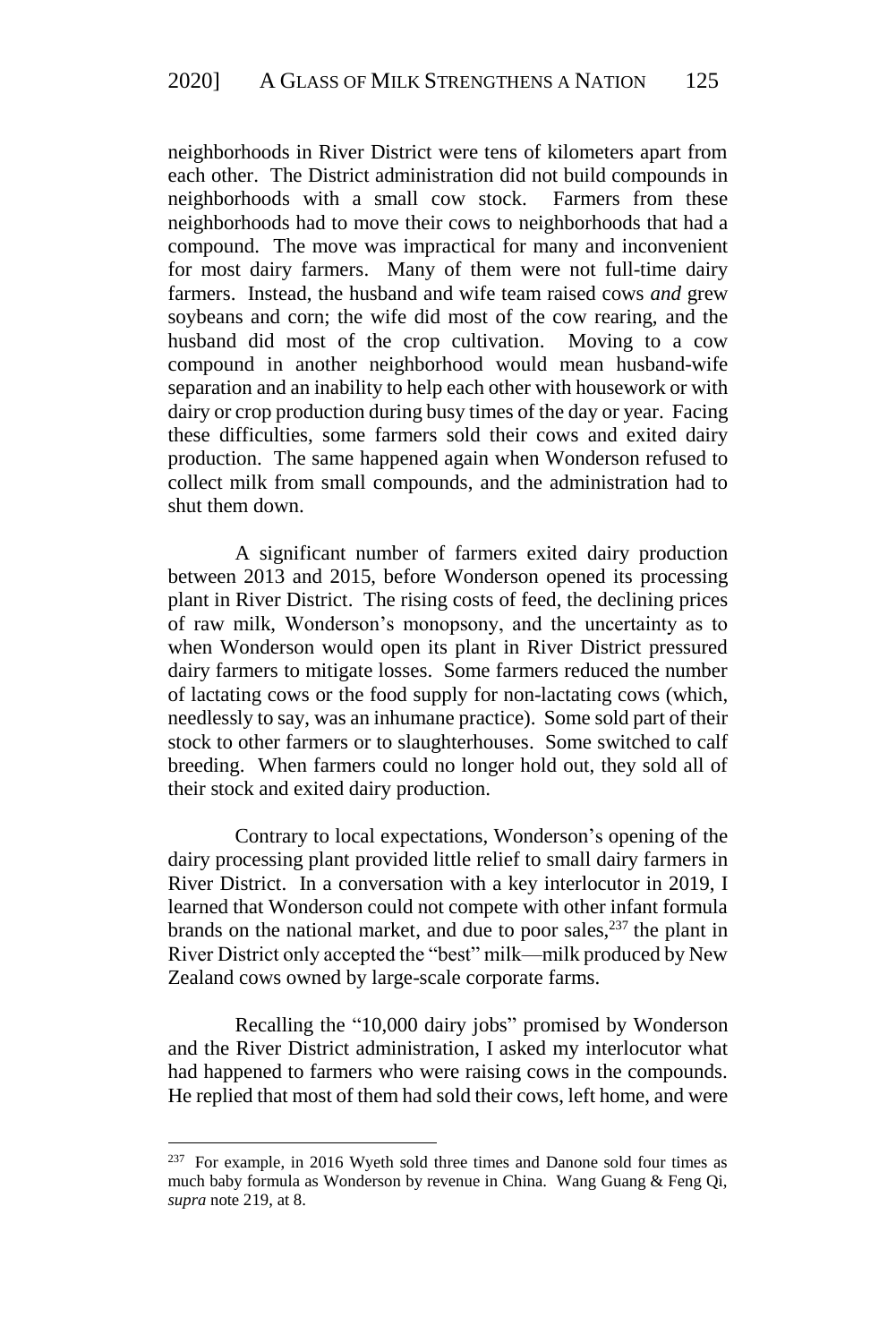working in big cities as migrant workers, and that others had switched to raising beef cattle or hogs. "No one raises [dairy cows] any more. It's all mechanized  $(3\xi)(\vec{x}) \times (\vec{x})^2$   $(3\xi)(\vec{x})$   $(4\xi)(\vec{x})$   $(5\xi)(\vec{x})$   $(6\xi)(\vec{x})$ remarked. 238

\*\*\*

From a strictly legal perspective, the fate of dairy and soybean farmers in post-WTO China is a combined result of international economic law and domestic property law. China joined the WTO in pursuit of economic betterment. However, the international economic regime also exposed Chinese farmers to unmitigated competition from larger-scale, well subsidized, and predominantly Western producers. China's HRS, which had created and benefited hundreds of millions of independent farmers decades earlier, also created dooming structural disadvantages for these very same farmers: the diseconomy of small scale and no access to landbased financing. Just as it redesigned the Maoist property system to increase farm productivity in the early reform era, the Chinese state is redesigning HRS to increase farm productivity in the age of global competition. This time, however, the goal is to get big again, by eliminating (rather than creating) hundreds of millions of small farmers.

As Chinese property law evolves, the backbone agricultural producer shifts from a public farming bureaucracy (the Mao era), to a private farming family (1980-), and now increasingly to a corporate farming enterprise. It would be a mistake to think that the transition from the farming family to the farming enterprise naturally flows from a change in property law. The Chinese government is adopting an active, paternalistic, and at times outright coercive industrial policy to facilitate this transition. To the extent the fieldwork is illustrative, the local iterations of this policy in Mountain County and River District reveal a clear if blunt contrast: Where there are more trade-inflicted agricultural job losses, there is more drastic, statist, and paternalistic industrial policy.

# **V. The Social Costs of Globalization and the Hardening of Chinese Authoritarianism**

The current international economic system was created at a time of high optimism about market-centered economic development. The beliefs of the day were that competition can make

<sup>&</sup>lt;sup>238</sup> Xiaoqian Hu, Fieldwork Journal 2019-005 (on file with author).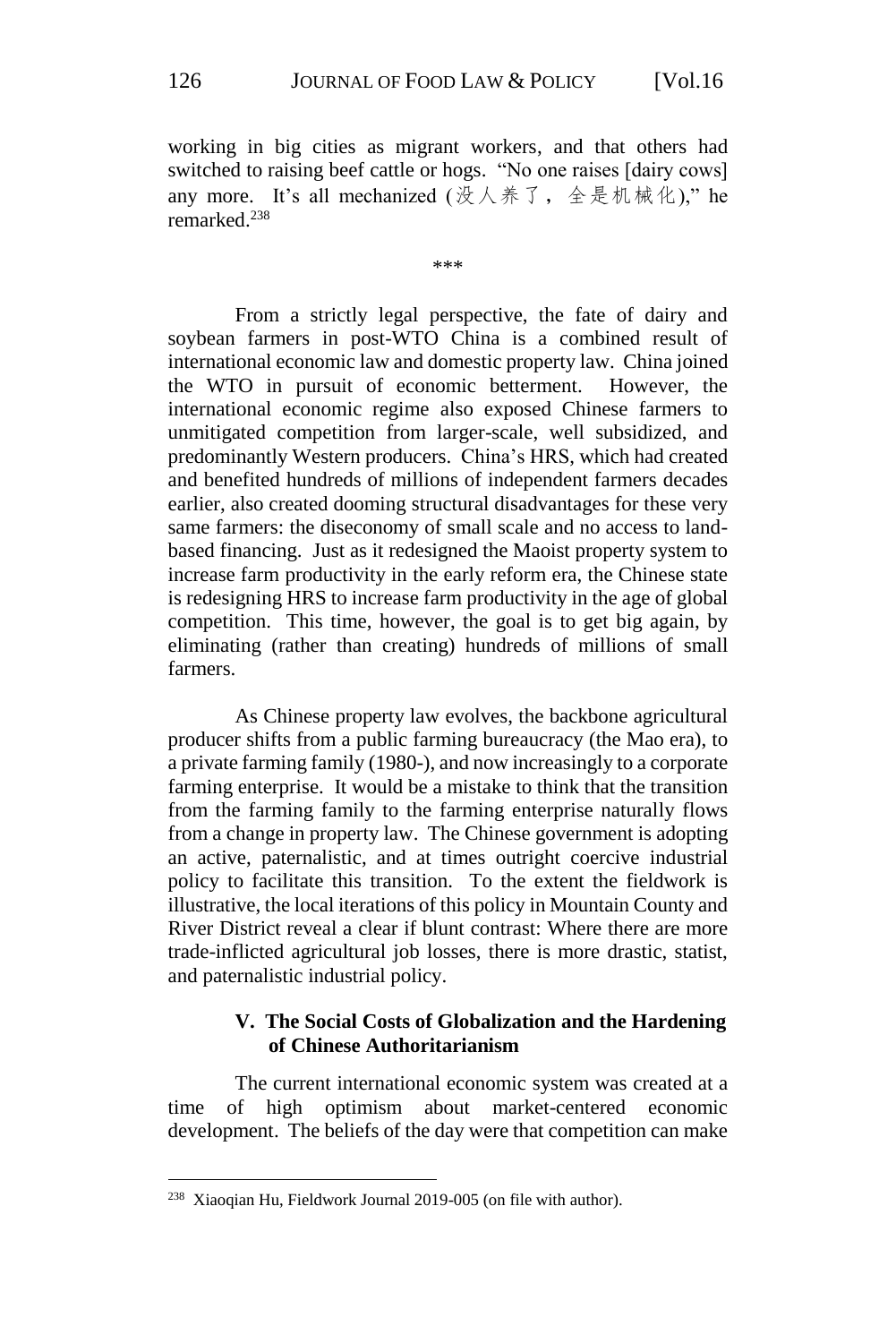the economic pie bigger,  $239$  trade-inflicted job losses are "transitional," <sup>240</sup> and "the poor *as a class* will improve" from the cheaper goods and new jobs brought by free (or freer) trade.<sup>241</sup> Meanwhile, critics have argued that this system traps workers and developing countries in "a race to the bottom"; <sup>242</sup> brews discontents across the globe;<sup>243</sup> benefits corporate elites at the expense of the working and middle classes;<sup>244</sup> and, in Western liberal democracies, violates the government-citizen compact that increased trade opening should be accompanied with increased social protection of domestic constituencies from trade-inflicted disruptions.<sup>245</sup> Since 2016, scholars have revealed how flawed political representation and uneven distribution of costs and benefits under the current economic system have contributed to the global rise of authoritarianism, protectionism, and populism. 246

China is experiencing a rise in authoritarianism too, despite being an authoritarian regime at the outset of the change. Since taking office in 2012, Xi Jinping has radically expanded his power as General Secretary of the CCP and has tightened the CCP's grip on the country's political, economic, and cultural institutions. <sup>247</sup> More

<sup>239</sup> Geoffrey J. Bannister & Kamau Thugge, *International Trade and Poverty Alleviation* (Int'l Monetary Fund, Working Paper 01/54, 2001); DEEPAK LAL, REVIVING THE INVISIBLE HAND: THE CASE FOR CLASSICAL LIBERALISM IN THE TWENTY-FIRST CENTURY 84, 86 (Princeton Univ. Press 2006).

<sup>240</sup> LAL, *supra* note 239, at 86.

<sup>&</sup>lt;sup>241</sup> LOREN E. LOMASKY & FERNANDO R. TESÓN, JUSTICE AT A DISTANCE: EXTENDING FREEDOM GLOBALLY 158 (Cambridge Univ. Press 2015).

<sup>&</sup>lt;sup>242</sup> JOSEPH STIGLITZ, GLOBALIZATION AND ITS DISCONTENT 158 (W.W. Norton & Co. Inc. 2002); RAPHAEL KAPLINSKY, GLOBALIZATION, POVERTY AND INEQUALITY: BETWEEN A ROCK AND A HARD PLACE 55–85 (Polity 2005).

<sup>243</sup> STIGLITZ, *supra* note 242, at 248.

<sup>&</sup>lt;sup>244</sup> ALICE AMSDEN, ESCAPE FROM EMPIRE: THE DEVELOPING WORLD'S JOURNEY THROUGH HEAVEN AND HELL 50 (MIT Press 2007); STIGLITZ,*supra* note 242, at 84. 245 John Gerard Ruggie, *International Regimes, Transactions, and Change: Embedded Liberalism in the Postwar Economic Order*, 36 INT'L ORG. 379 (1982); John Gerard Ruggie, *Trade, Protectionism and the Future of Welfare Capitalism*, 48 J. INT'L AFF. 4–11 (1994).

<sup>246</sup> *See generally* PAUL J.J. WELFENS, THE GLOBAL TRUMP: STRUCTURAL US POPULISM AND ECONOMIC CONFLICTS WITH EUROPE AND ASIA (Palgrave Macmillan 2019); *see generally* WORLD TRADE & INVESTMENT LAW REIMAGINED, *supra* note 15; DANI RODRIK, STRAIGHT TALK ON TRADE: IDEAS FOR A SANE WORLD ECONOMY 1–8 (Princeton Univ. Press 2018); STIGLITZ, *supra* note 15, at xvii–xxxiii; LOKA ASHWOOD, FOR-PROFIT DEMOCRACY: WHY THE GOVERNMENT IS LOSING THE TRUST OF RURAL AMERICA 18-25, 33-36 (Yale Univ. Press 2018); ROBERT WUTHNOW, THE LEFT BEHIND: DECLINE AND RAGE IN RURAL AMERICA 95–115, 140−158 (Princeton Univ. Press 2018); Duncan Kennedy, *A Left of Liberal Interpretation of Trump's "Big" Win, Part One: Neoliberalism*, 1 NEV. L. J. FORUM 98, 103–07 (2017).

<sup>247</sup> *See generally* MINZNER, *supra* note 14 (tightening political, economic, and religious control); Carl Minzner, *Intelligentsia in the Crosshairs: Xi Jinping's Ideological Rectification of Higher Education in China*, CHINA LEADERSHIP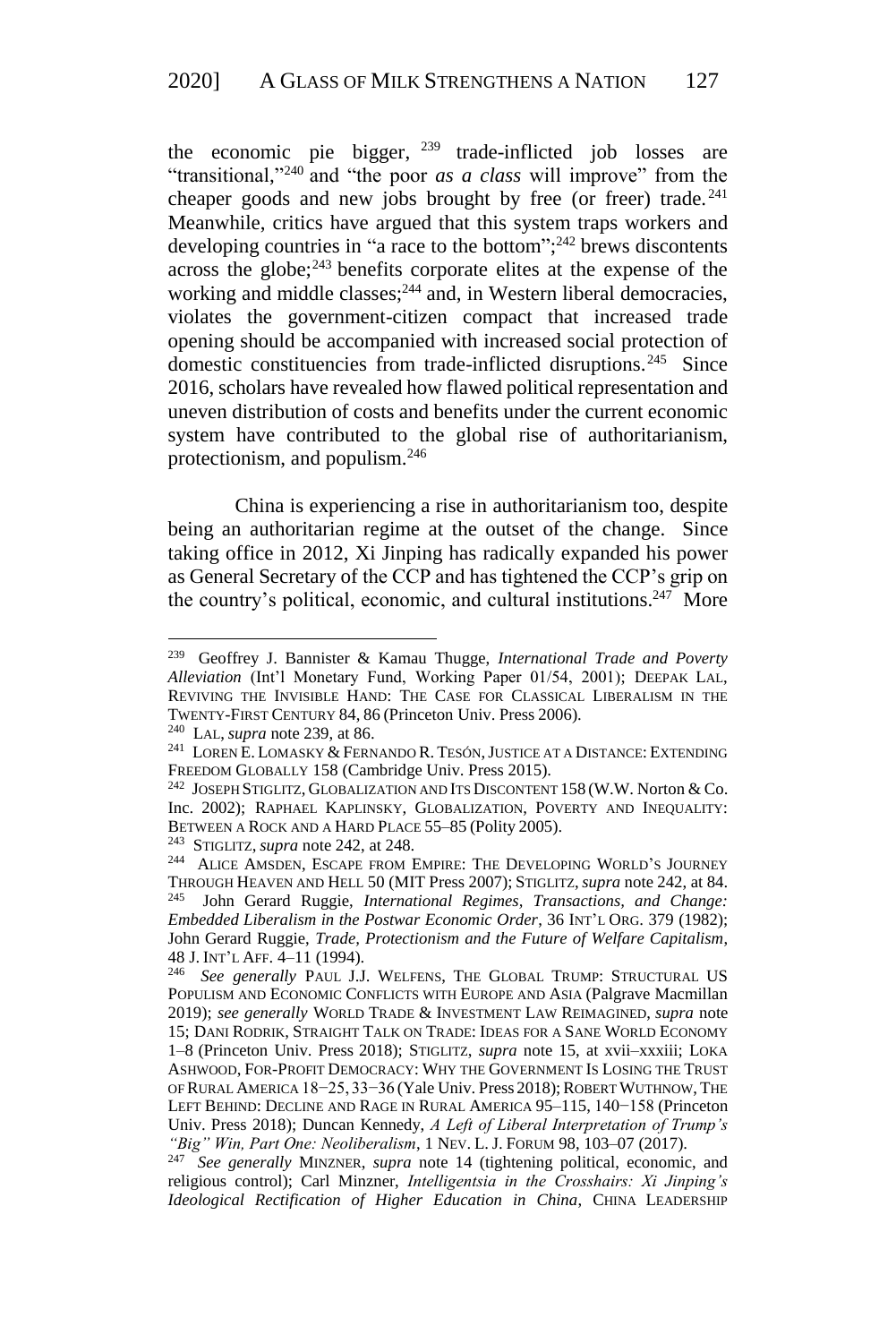specifically, Xi launched an anti-corruption campaign, which allegedly had investigated 2.7 million officials and punished 1.5 million by late 2018.<sup>248</sup> Xi expanded state control and regulation over market activities and heightened government support of SOEs and other Chinese enterprises in an effort to promote "national champions" (globally competitive Chinese firms). <sup>249</sup> In 2018, the National People's Congress amended the Constitution to enshrine "Xi Jinping thought" (*Xi Jinping sixiang*, "习近平思想"), further solidify the Party's leadership, abolish presidential and vice presidential term limits, and create the National Supervision Commission as the sixth branch of government.<sup>250</sup> Analyses outside China have largely interpreted these events as political and legal moves by an authoritarian party-state to control increasingly uncontrollable factionalism and diverse social problems. 251

When globalization is discussed, China is portrayed as a big winner from the current international economic system and as using its economic prowess to assert stronger global influence.<sup>252</sup> While globalization has indeed brought enormous benefits to the Chinese

MONITOR (Dec. 1, 2019), https://www.prcleader.org/carl-minzner (tightening intellectual and educational control); *see also* Austin Ramzy, *President Xi Jinping's Rise in China, as Covered by The Times*, THE N.Y. TIMES (Feb. 26, 2018), https://www.nytimes.com/2018/02/26/world/asia/xi-jinping-career-highlights.html (providing a comprehensive summary).

<sup>&</sup>lt;sup>248</sup> Gerry Shih, *In China, Investigations and Purges Become the New Normal*, THE WASHINGTON POST (Oct. 22, 2018), https://www.washingtonpost.com/world/asia\_p acific/in-china-investigations-and-purges-become-the-new-normal/2018/10/21/077 fa736-d39c-11e8-a275-81c671a50422\_story.html. Western observers interpret Xi's anti-corruption campaign as at least in part Xi's pretext to purge his political enemies. *See, e.g.*, *id*; *Charting China's 'Great Purge' Under Xi*, BBC NEWS (Oct. 23, 2017), https://www.bbc.com/news/world-asia-china-41670162. Pretext or not, the anti-corruption campaign did lead to the further concentration of power in Xi's hands.

<sup>&</sup>lt;sup>249</sup> RAN LI & KEE CHEOK CHEONG, CHINA'S STATE ENTERPRISES: CHANGING ROLE IN A RAPIDLY TRANSFORMING ECONOMY 1–5, 52–57 (Palgrave Macmillan 2019); ELIZABETH C. ECONOMY, THE THIRD REVOLUTION: XI JINPING AND THE NEW CHINESE STATE 4–5 (Oxford Univ. Press 2018); Mark Wu, *The 'China, Inc.' Challenge to Global Trade Governance*, 57 HARV. INT'L L. J. 261, 281–82 (2016). 250 XIANFA arts.36–37, 41–50, 123–27 (2018).

<sup>251</sup> *Compare* MINZNER, *supra* note 14, at 8, 36, 86 (describing the CCP as a frozen regime undergoing internal decay), *with* Taisu Zhang & Tom Ginsburg, *China's Turn Toward Law*, 59 VA. J. INT'L L. 279, 281–82 (2019) (describing the CCP as actively using law to enhance its governance effectiveness), *and* Donald Clarke, *China's Legal Non-Construction Project*, paper presented at China's Legal Construction Program at 40 years: Towards an Autonomous Legal System?, Michigan Law School, (Oct. 11-13, 2019) (on file with author) (interpreting China's institutional changes in the past forty years as consistent and reflective of a belief in order maintenance institutions rather than in liberal notions of rights and the law).

<sup>252</sup> CHINA:CHAMPION OF (WHICH) GLOBALISATION?,*supra* note 15, at 13; Milanovic, *supra* note 15.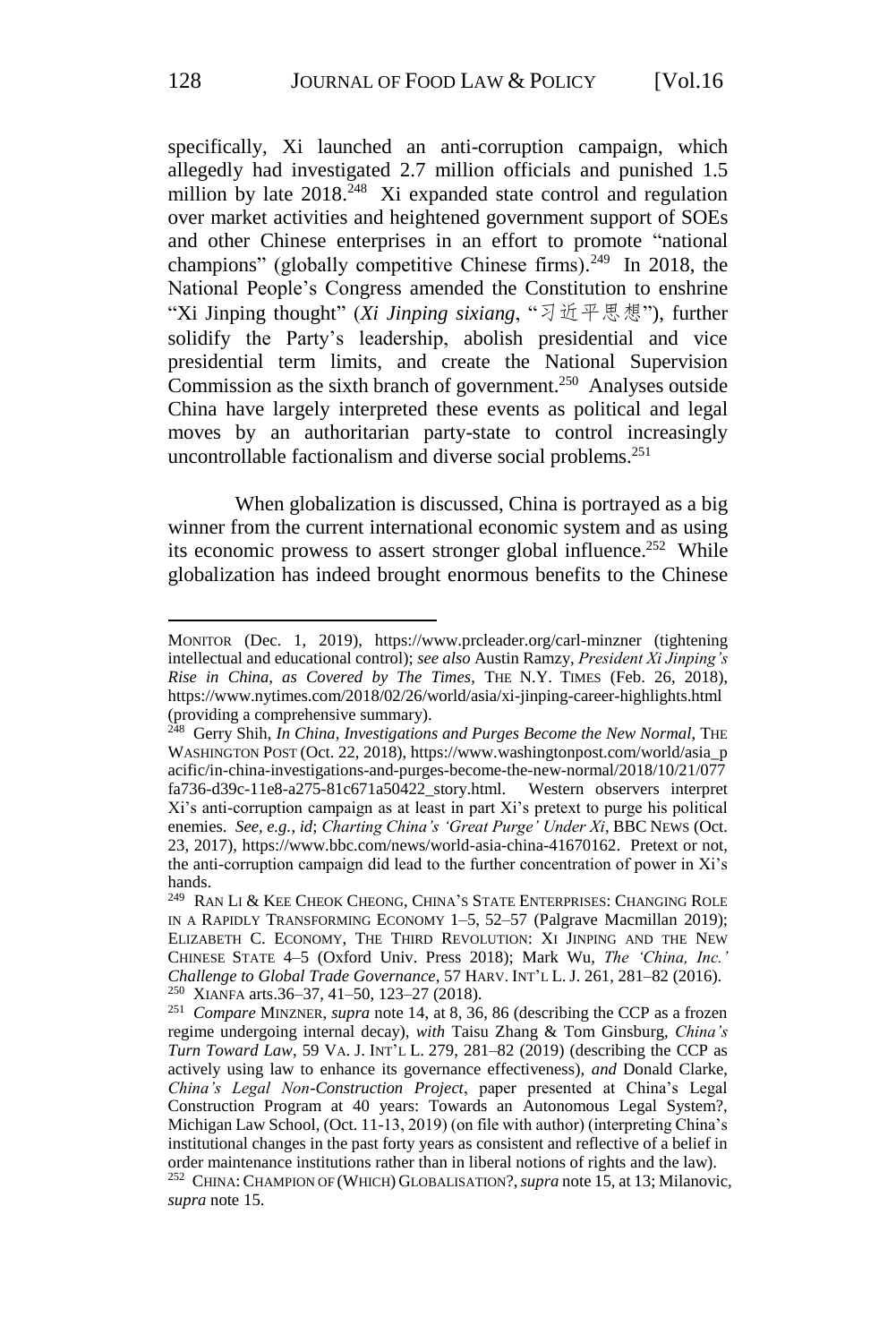population as a whole, it has also caused agricultural job losses and systemic social dislocation in rural China. The magnitude of the social costs of globalization connects China's recent political changes with the recent political changes around the world, and compels us to scrutinize China's changes in a global light.

## *A. The Social Costs of Globalization*

Milk and soybeans are microcosms of China's agriculture. At the time that China joined the WTO, Long Yongtu—the official who led China's accession negotiations—admitted that "agriculture would be the most vulnerable and therefore the most exposed to massive import competition"; and that "more than 9 million to 20 million farmers would lose their jobs."<sup>253</sup> Hindsight suggests that Long's estimate was overly optimistic. In 2001, 364 million Chinese people worked in agriculture. <sup>254</sup> In 2017, only 209 million worked in agriculture—a decrease of 155 million jobs. <sup>255</sup> The Chinese government interprets these numbers as success stories of industrialization and urbanization.  $256$  Yet, such interpretation glosses over the hardships of the dislocation and adjustment of those undergoing the "transition."<sup>257</sup>

Between 2001 and 2015, the share of agricultural exports in China's total exports declined by nearly 50%, while the share of

<sup>253</sup> Long Yongtu, *China: The Implications and Key Lessons Learned Through WTO Accession*, *in* EAST ASIAN VISIONS: PERSPECTIVES ON ECONOMIC DEVELOPMENT 178, 183–84 (Indermit Gill et al. eds., 2002).

<sup>254</sup> *China Statistical Yearbook 2018: 4-2 Number of Employed Persons at Year-End by Three Strata of Industry*, NAT'L BUREAU OF STATISTICS OF CHINA, http://www.stats.gov.cn/tjsj/ndsj/2018/indexeh.htm (last visited Apr. 17, 2020). 255 *Id*.

<sup>256</sup> *See e.g., 2018 Nian Guomin Jingji he Shehui Fazhan Tongji Gongbao* (2018 年 国民经济和社会发展统计公报 ) [*2018 Annual Public Report on China's Economic and Social Development Statistics*], ZHONGGUO GUOJIA TONGJI JU (中国 国 家 统 计 局 ) [NAT'L BUREAU OF STATISTICS OF CHINA] (Feb. 28, 2019), http://www.stats.gov.cn/tjsj/zaxfb/201902/t20190228\_1651265.html.

 $257$  Literature on hardships of migrant workers and their families and on community disintegration in rural China abounds. *See, e.g.*, ARIANNE M. GAETANO, OUT TO WORK: MIGRATION, GENDER, AND THE CHANGING LIVES OF RURAL WOMEN IN CONTEMPORARY CHINA 3–6 (Univ. of Haw. Press 2015); Hongsong Liang et al., *Liushou Women's Happiness and Its Influencing Factors in Rural China*, 117 SOC. INDICATORS RES. 907, 914–15 (2014); Yuying Tong et al., *The Association Between Parental Migration and Childhood Illness in Rural China*, 31 EUROPEAN J. POPULATION 561, 562 (2015); Ye Jingzhong, *Left-Behind Children: The Social Practice of China's Economic Boom*, 38 J. PEASANT STUD. 613, 613 (2011); Ye Jingzhong & Pan Lu, *Differentiated Childhoods: Impacts of Rural Labor Migration on Left-Behind Children in China*, 38 J. PEASANT STUD. 355, 355 (2011); DOROTHY J. SOLINGER, CONTESTING CITIZENSHIP IN URBAN CHINA: PEASANT MIGRANTS, THE STATE, AND THE LOGIC OF THE MARKET 1–4 (Univ. of Ca. Press 1999).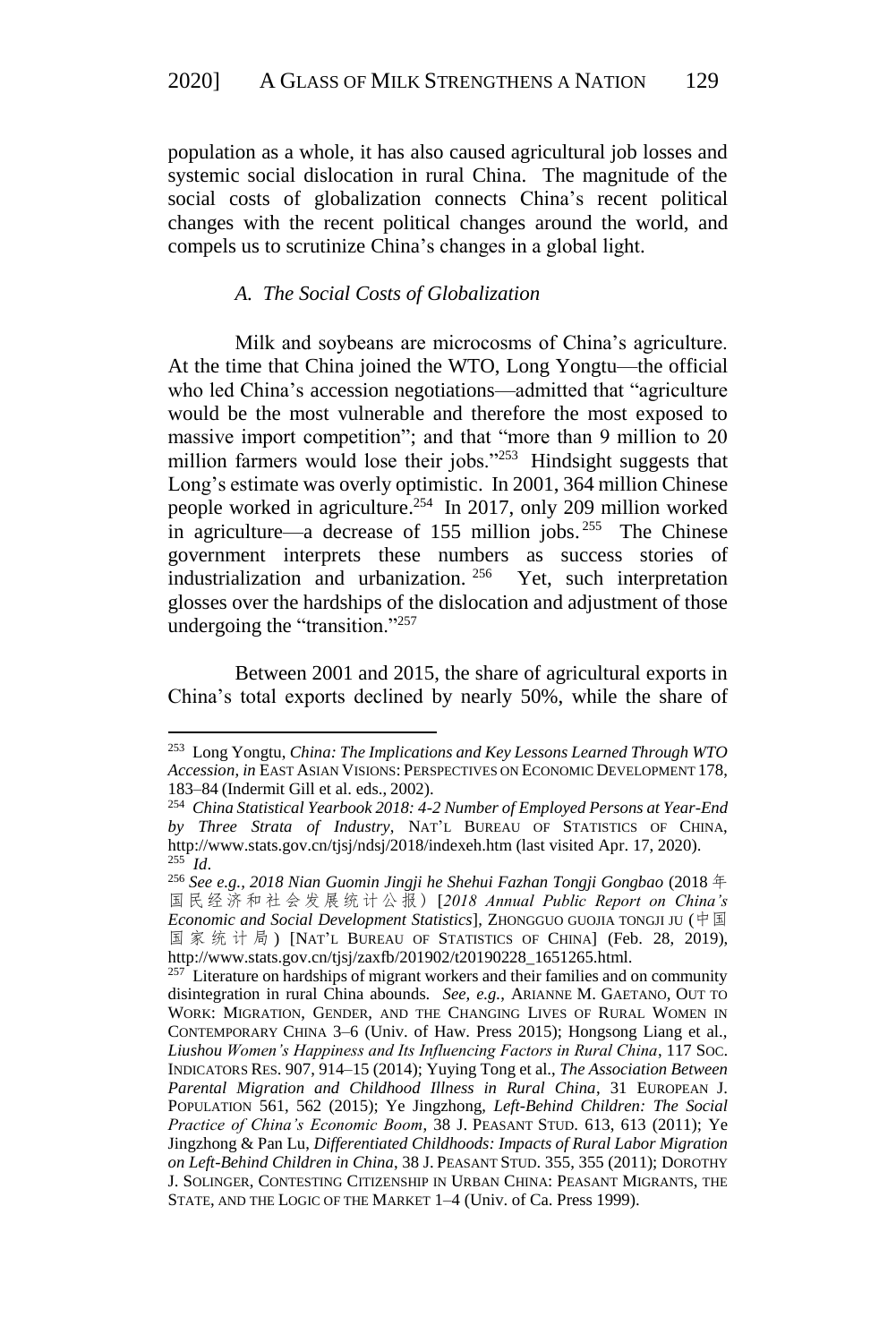agricultural imports increased by over 50%. <sup>258</sup> During the same period, China's agricultural trade balance changed from a small surplus of \$1.7 billion to a large deficit of \$52.6 billion.<sup>259</sup> Today, despite the U.S.-China trade war, for every dollar China gains from agricultural exports, it loses 1.7 dollars from agricultural imports.<sup>260</sup>

The soybean and dairy sectors epitomize trade-inflicted market competition, job losses, and social disruptions in rural China. Despite a surge (and, in the case of soybeans, a dramatic surge) in demand, domestic production of both products decreased.<sup>261</sup> Small Chinese farmers lost the competition to larger foreign producers and were forced to exit from production.<sup>262</sup> The Chinese state's strategy of scaling up, mechanizing, and corporatizing the agricultural sector accelerates the process of dislocation and displacement.<sup>263</sup> If China had between thirty-one million and fifty-four million soybean farmers, market forces and government policy have pushed the vast majority of them off of the land and into the cities. If the estimate is correct that for every ten thousand tons of milk powder imported, thirty-four thousand Chinese dairy jobs are displaced, then in 2018, China's imports of milk powder alone had a replacement effect of 3.8 million dairy jobs. $264$ 

<sup>258</sup> Lenka Fojtikova, *China's Trade Competitiveness in the Area of Agricultural Products After the Implementation of the World Trade Organization Commitments*, 64 AGRIC. ECON–CZECH 379, 384 (2018).

<sup>259</sup> *Id*. at 383.

<sup>260</sup> *See 2018 Nian Woguo Nongchanpin Jinchukou Qingkuang* (2018 年我国农产 品进出口情况) [*Information Regarding China's Agricultural Imports and Exports for the Year 2018*], ZHONGUA RENMIN GONGHEGUO NONGYE NONGCUN BU (中华人 民共和国农业农村部) [MINISTRY OF AGRIC. AND RURAL AFFAIRS OF THE PEOPLE'S REPUBLIC OF CHINA] (Feb. 2, 2019), http://www.moa.gov.cn/ztzl/nybrl/rlxx/201902/ t20190201\_6171079.htm.

<sup>261</sup> Hallie Gu & Shivani Singh, *China's December Soybean Imports Surge On Year as Cargoes Clear Customs*, REUTERS (Jan. 13, 2020), https://www.reuters.com/articl e/us-china-economy-trade-soybeans/chinas-december-soybean-imports-surge-on-y ear-as-cargoes-clear-customs-idUSKBN1ZD0C2.

<sup>262</sup> *See supra* Section III. *See also* John Vidal, *Corporate Stranglehold of Farmland a Risk to World Food Security, Study Says*, GUARDIAN (May 28, 2014), https://www.theguardian.com/environment/2014/may/28/farmland-food-security-s mall-farmers.

<sup>263</sup> *See supra* Section IV.C. *See also* Qian Forrest Zhang, *Class Differentiation in Rural China: Dynamics of Accumulation, Commodification, and State Intervention*, 15 AGRARIAN CHANGE 338, 339 (2015).

<sup>264</sup> Wang Yuting (王玉庭) & Du Xinwei (杜欣蔚), *Ruzhipin Jinkou Dui Zhongguo Naiye de Yingxiang ji Fazhan Silu* (乳制品进口对中国奶业的影响及发展思路) [*The Impact of Dairy Imports on China's Dairy and Thoughts on Pathways for Development*], 11 NONGYE ZHANWANG (农业展望) [AGRIC. OUTLOOK] 96, 99 (2018) (citation omitted); Aozhou Caijing Jianwen (澳洲财经见闻) [Australian Finance News], *2018 Nian Zhongguo Jinkou Ganru Zhipin Baochi Zengzhang* (2018 年中 国进口干乳制品保持增长) [*China's Imports of Dry Dairy Products Maintained Growth in 2018*], ZHONGHUA RENMIN GONGHEGUO SHANGWU BU (中华人民共和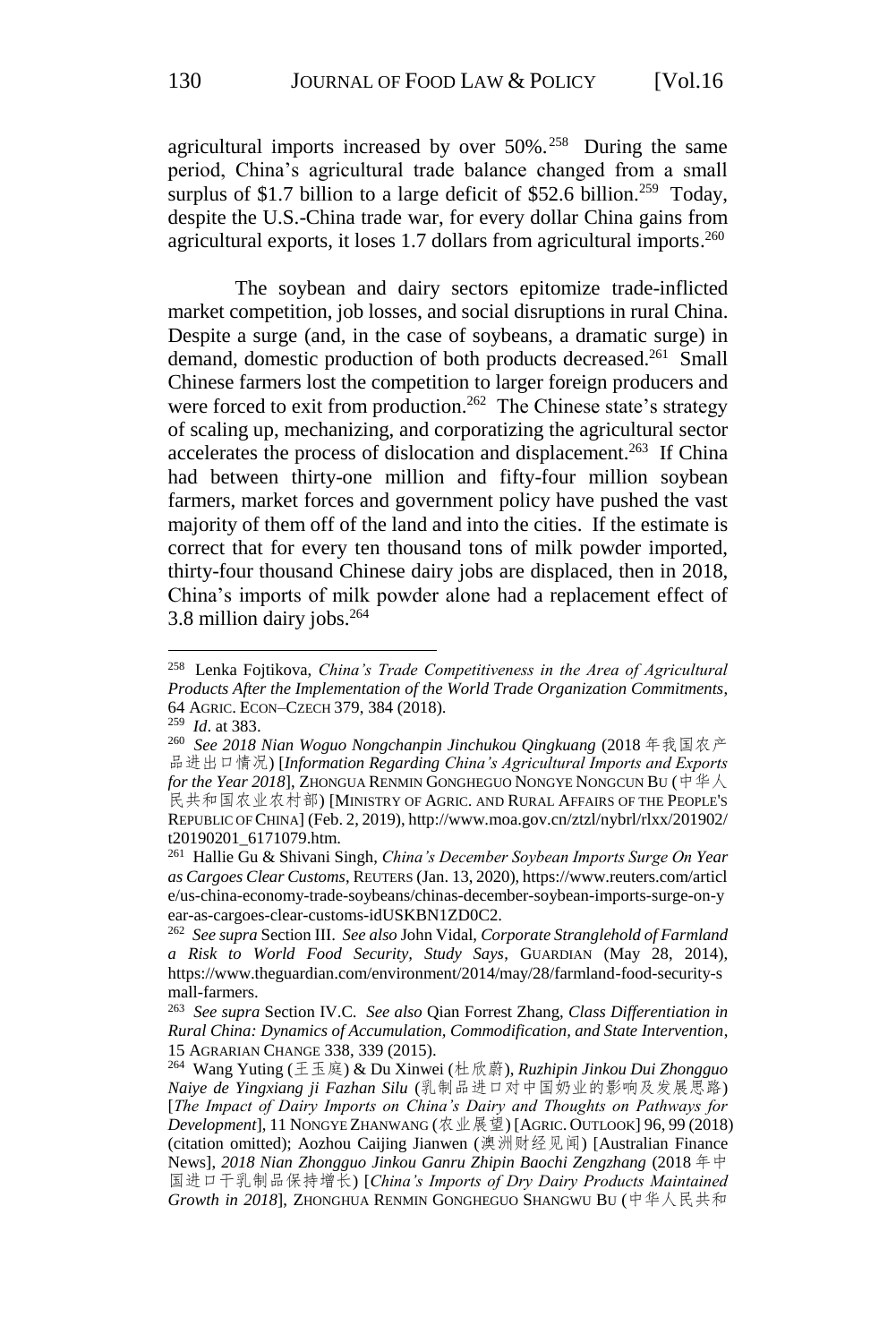Mountain County and River District illustrate these profound socioeconomic changes. Mountain County has switched from a predominantly agricultural economy to a labor exporter for Chinese cities. River District has seen its agriculture completely scaled up and the overwhelming majority of the labor force pushed out of agriculture, and it, too, has become a labor exporter for Chinese cities.

The rural-to-urban migration has been interpreted in China as a successful implementation of a Lewisian model of development (transferring excess rural labor to urban industries to achieve economic takeoff). <sup>265</sup> However, not all ex-farmers are able to transition from farming to an urban or industrial job. Many exfarmers in River District cannot find jobs in the city due to older age, poor health, lack of education, or care responsibilities at home. Their lives are precarious and heavily depend on access to poverty relief, free or subsidized healthcare, and educational support for their children. Given China's size, nationally, the population of farmers who cannot make this transition can be large.

# *B. The Hardening of Chinese Authoritarianism*

While doing fieldwork, I observed a counterintuitive phenomenon in both Mountain County and River District. The central Chinese government enjoyed higher and more unequivocal approval among the less well-off residents than among the more resourceful and politically more connected residents. The former group expressed stronger support for Xi's anti-corruption and antipoverty campaigns, and for the government's construction of rural infrastructure and establishment of rural social programs. The latter group—despite being the bigger beneficiary of China's economic growth—was much more skeptical, and cynical, of these government initiatives. They were much more likely to view these initiatives as bureaucratic squandering of public resources, or as breeding grounds for corruption and favoritism (even if they were beneficiaries of corruption and favoritism in these and other contexts). On average, the former group consisted of the vast majority of farmers and exfarmers, while the latter group was made up of the emerging urban middle class and the lucky few ex-farmers who managed to become non-farming entrepreneurs.

<u>.</u>

国商务部) [MINISTRY OF COMMERCE OF THE PEOPLE'S REPUBLIC OF CHINA] (Mar. 6, 2019), http://www.mofcom.gov.cn/article/i/jyjl/l/201903/20190302840591.shtml. 265 JUSTIN YIFU LIN, DEMYSTIFYING THE CHINESE ECONOMY 166–68 (2012);*see, e.g.*, W.A. LEWIS, ECONOMIC DEVELOPMENT WITH UNLIMITED SUPPLIES OF LABOUR (1954).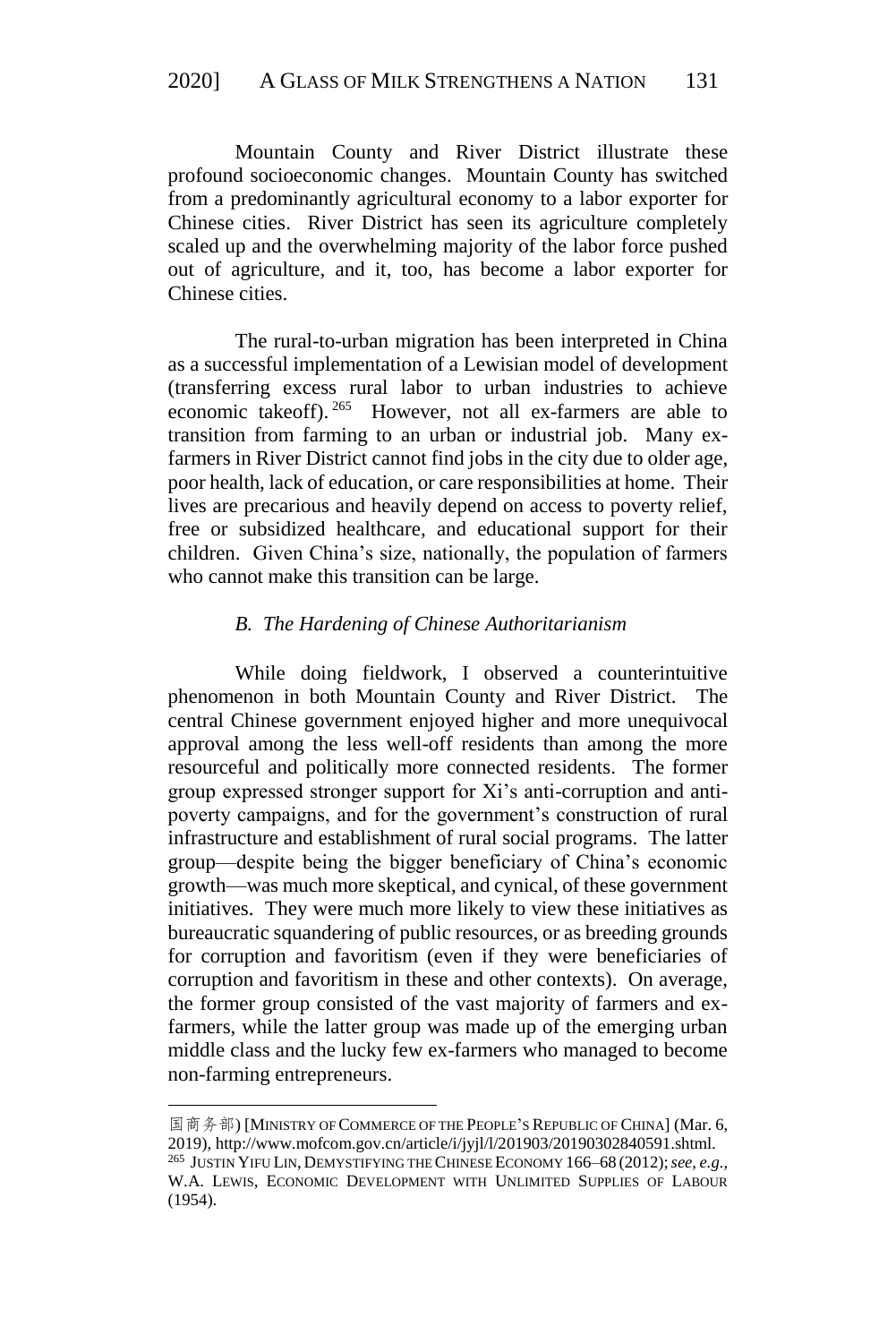I interpret the former group's higher respect for Xi Jinping's government to three potential factors. First, a more pro-rural governance policy. 266 Prior to the mid-2000s the Chinese government had been extracting wealth and resources from rural areas to fund urban industrialization; starting from the mid-2000s, the policy has been that "industry recompenses agriculture, cities support villages."  $267$ The shift is reflected in the Chinese government's abolition of agricultural taxes, <sup>268</sup> construction of rural

<sup>266</sup> Readers may ask: Why would an authoritarian government care about the hardships of people who are economically precarious and politically unrepresented and unorganized? A few factors may shed some light on this question. First, even an authoritarian government has to address acute social problems as problems of governance. *See* TO GOVERN CHINA: EVOLVING PRACTICES OF POWER 1–3 (Vivienne Shue & Patricia M. Thornton eds., 2017) (providing a recent, excellent collection of studies analyzing China's governance challenges and practices). Second, greater power comes with greater responsibility and citizen expectations. Failing to address acute social problems might provide a fertile ground for political dissents to mobilize discontented rural citizens and eventually overthrow the CCP, which was exactly how the CCP—an informal group of thirteen men in 1921—managed to overthrow the Nationalist government in a matter of twenty-eight years. Even if the CCP had the wherewithal to suppress all insurgencies, it might be cheaper, and certainly would make the CCP look more benevolent, to address social problems in the first place. Third, the CCP's goal of national rejuvenation rises and falls on the fate of the rural population. Failure to address rural suffering undermines the CCP's stated goal as well as its governing competence in the eyes of the urban middle class, who have family ties with rural China. Lastly, there is a body of scholarship that affirms and seeks to explain the existence of, and the CCP's support for, *some* form of government accountability or responsiveness in China. Elizabeth J. Perry, *Chinese Conceptions of "Rights": From Mencius to Mao – and Now*, 6 PERSP. POL. 37, 37– 38 (2008) (traditional Chinese moral and political economy); Elizabeth J. Perry, *The Populist Dream of Chinese Democracy*, 74 J. ASIAN STUD. 903, 904 (2015) (populist Party and public conceptions of "Chinese democracy"); LILY L. TSAI, ACCOUNTABILITY WITHOUT DEMOCRACY: SOLIDARY GROUPS AND PUBLIC GOODS PROVISION IN RURAL CHINA 288–89 (Cambridge Univ. Press 2007) (socially embedded, local mechanisms of accountability); Alex L. Wang, *The Search for Sustainable Legitimacy: Environmental Law and Bureaucracy in China*, 37 HARV. ENVTL. L. REV. 365, 382–85 (2013) (institutionalized, administrative structures); CHRISTOPHER HEURLIN, RESPONSIVE AUTHORITARIANISM IN CHINA: LAND, PROTESTS, AND POLICY MAKING 56–57, 61, 78–83 (Cambridge Univ. Press 2016) (society-

propelled legal changes). 267 Han Jun (韩俊), *Gongye Fanbu Nongye Chengshi Zhichi Nongcun—Ruhe Zai Xin Xingshi Xia Geng Duo Di Zhichi Nongye He Nongcun Fazhan* (工业反哺农业, 城市支持农村-如何在新形势下更多地支持农业和农村发展) [*Industry Feeds Agriculture Cities Support Rural Areas—How to Support Agricultural and Rural Development More in the New Situation*], RENMIN WANG ( $\land \not\in \mathbb{R}$ ) [PEOPLE'S DAILY] (Nov. 18, 2005), http://finance.people.com.cn/GB/1037/3867779.html. *See also* the increase in China's annual budget for agricultural and rural affairs from 2001 to 2016, 2017 CHINA AGRICULTURE YEARBOOK,*supra* note 211, at 137; CHINA AGRICULTURE YEARBOOK 100 (2002).

<sup>268</sup> Quanguo Renmin Daibiao Dahui Changwu Weiyuanhui Guanyu Feizhi Zhonghua Renmin Gongheguo Nongyeshui Tiaoli de Jueding (全国人民代表大会 常务委员会关于废止《中华人民共和国农业税条例》的决定) [Decision of the Standing Committee of the National People's Congress on the Abolition of the Agricultural Tax Regulations of the People's Republic of China] (promulgated by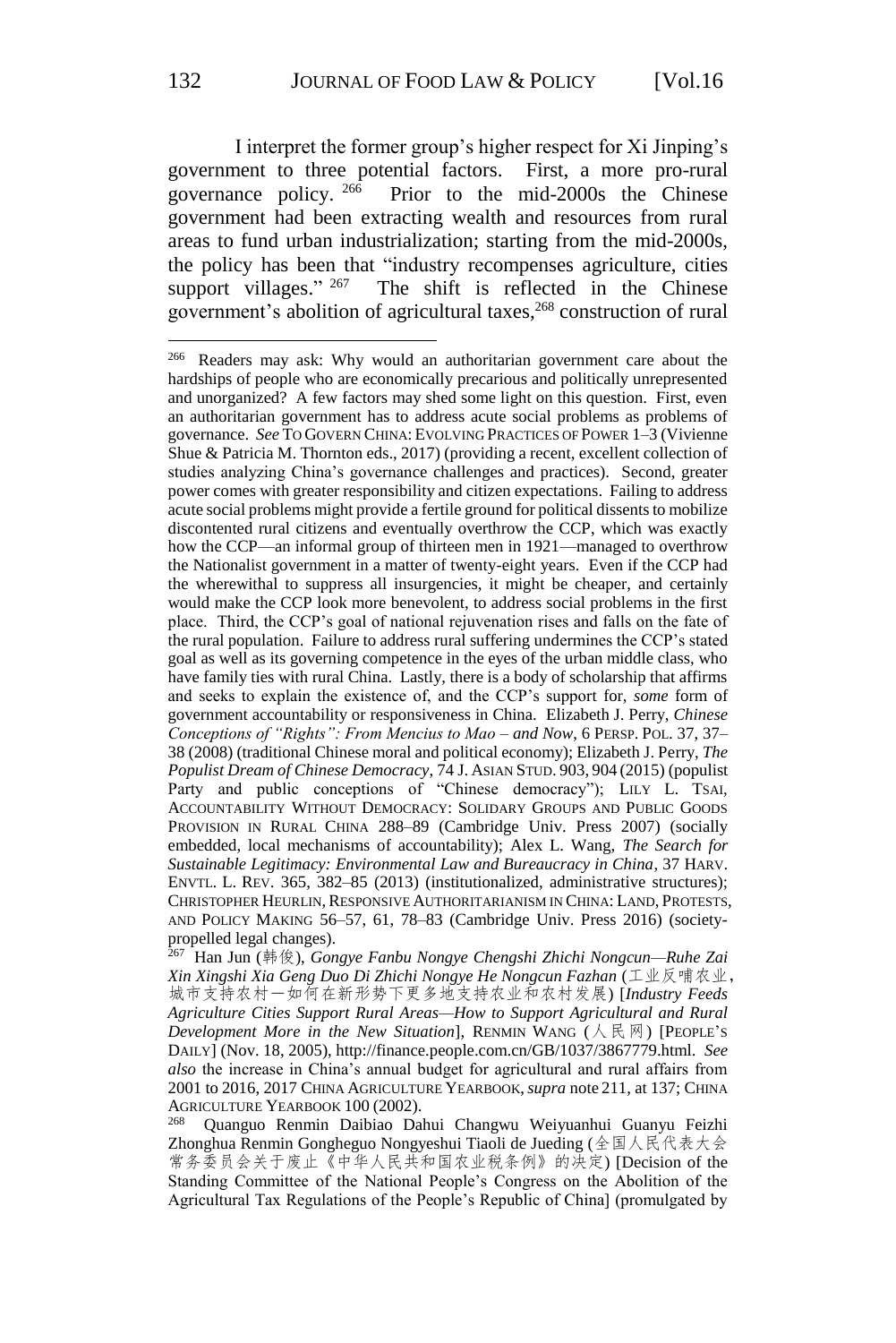and agricultural infrastructure,<sup>269</sup> subsidization of agriculture,<sup>270</sup> and establishment of a rudimentary rural social protection system.<sup>271</sup> All of these rural economic and social programs are concrete measures to implement Xi's anti-poverty campaign, which targets rural and impoverished areas in central and western China and vows to eradicate poverty in China by 2020.<sup>272</sup>

Second, a potential, and certainly implicit, alliance between Xi Jinping and a rural base that is victimized or marginalized by the prevailing legal-economic order and that desires "a national hero" to fight the rich and the corrupt, provide for the poor, and "right the wrongs" of global capitalism.<sup>273</sup> This alliance does not require a systematic discourse against globalization within the rural base. The hardships the base has suffered may make it receptive to—and even positively demand—state protection, paternalism, and redistribution of wealth from the elites to the masses. Nor does this alliance require everyone to believe that the leader is faithfully delivering protection, paternalism, and wealth redistribution. As long as enough people in the base believe or are induced to believe that some degree of protection, paternalism, and wealth redistribution is being delivered, the alliance may be sustained. In Mountain County and River District, a significant number of residents could point to the tangible

the Standing Comm. of the Nat'l People's Cong., Dec. 29, 2005, effective Jan. 1, 2006) ST. COUNCIL GAZ., Feb. 28, 2006, at 6.

<sup>269</sup> *See e.g.*, *Guojia Nongye Zonghe Kaifa Bangongshi 2014 Nian Gongzuo Zongjie*  (国家农业综合开发办公室 2014 年工作总结) [*Work Summary of National Agricultural Comprehensive Development Office in 2014*], ZHONGHUA RENMIN GONGHEGUO CAIZHENG BU (中华人民共和国财政部) [MINISTRY OF FIN. OF THE PEOPLE'S REPUBLIC OF CHINA], http://xm.mof.gov.cn/mofhome/guojianongcunzong hekaifa/zhengwuxinxi/gongzuodongtai/201503/t20150317\_1203249.html (last visited Apr. 12, 2020).

<sup>270</sup> *See supra* text accompanying notes 206−11.

<sup>&</sup>lt;sup>271</sup> LING ZHU, FOOD SECURITY AND SOCIAL PROTECTION FOR THE RURAL POOR IN CHINA 19–21 (Routledge 2017) (poverty relief, food assistance, reemployment initiatives, old age security for landless farmers, pension program for rural migrant workers); ARMIN MÜLLER, CHINA'S NEW PUBLIC HEALTH INSURANCE: CHALLENGES TO HEALTH REFORMS AND THE NEW RURAL CO-OPERATIVE MEDICAL SYSTEM 2–4 (Routledge 2017) (rural healthcare).

<sup>272</sup> *Juesheng Guantou, Kan Xi Jinping Zhe Yinian Fupin Gongjian Lu* (决胜关头, 看习近平这一年扶贫攻坚路) [*At the Juncture of Victory, Look at Xi Jinping's Arduous Path of Fighting Poverty This Year*], YANGSHI (央视) [CCTV] (Oct. 17, 2019), http://m.news.cctv.com/2019/10/17/ARTIZHE57BNZTsyEo8pIVE5N1910 17.shtml.

<sup>273</sup> *Cf*. SIMEON DJANKOV, PETERSON INST. INT'L ECON., RUSSIA'S ECONOMY UNDER PUTIN: FROM CRONY CAPITALISM TO STATE CAPITALISM 2–3 (2015) (explaining that the shock therapy and rapid privatization under the Washington Consensus led to crony capitalism and a weakened and impoverished Russian state; discontented and disillusioned public demanded a strong leader to check crony capitalism, regain economic stability, rebuild state capacity, and provide social welfare).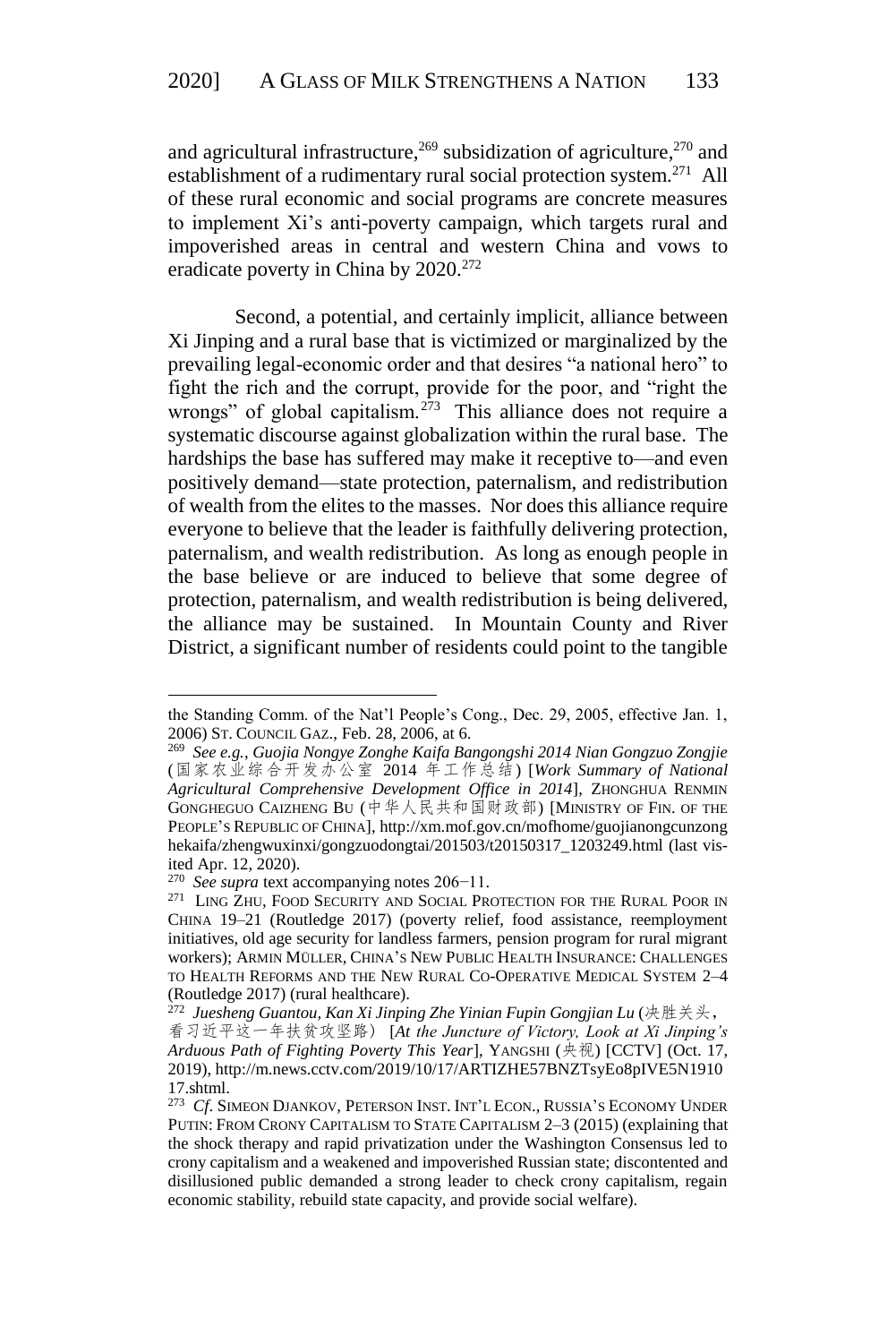benefits they had received from the government and conclude that Xi Jinping was "a good leader."

Third, a paternalistic agricultural policy to address job losses, social dislocation, and rural decline. The state's role in Mountain County's agricultural economy is an example of a milder, more benign version of state paternalism. The state's role in River District's agricultural economy is an example of a stronger and more dictatorial version of state paternalism, indistinguishable from state coercion. Yet, even in River District, the magnitude of tradeinflicted harm, the provision of a basic income through cooperatization, and the establishment by the State Farm system of an elemental safety net allowed the local government to coerce an entire population without causing a popular uprising.

\*\*\*

In the West, Xi's anti-corruption campaign and promotion of national champions have attracted much attention (and suspicion and criticism). Yet, his anti-poverty campaign and paternalist approach to rural and agricultural development remain largely unknown. The fieldwork in Mountain County and River District is a deep probe on an extremely limited scale of the relationship between the Chinese state and rural Chinese citizens. To the extent it can shed light on state-citizen relations in rural China, it may be the potential connection between the costs of globalization and a turn away from neoliberalism as embodied in the international economic order. The job losses and social dislocation in some parts of rural China may be creating a welcoming environment for state protection and paternalism and for a political strongman in defiance of Western, particularly American, neoliberalism.<sup>274</sup>

#### **VI. Conclusion**

DuPuis exclaims that "milk is an embodiment of the politics of American identity over the last 150 years."<sup>275</sup> The same can be said about the significance of milk in the collective Chinese imagination. The American identity is shaped by America's selfimage "as a leading voice against authoritarianism."<sup>276</sup> Similarly, the core of the modern Chinese identity is shaped by its understanding

<sup>274</sup> David Singh Grewal & Jedediah Purdy, *Introduction: Law and Neoliberalism*, 77 L. CONTEMP. PROB. 1 (2014) (explaining the hegemony of neoliberalism in contemporary Western democracies, particularly the U.S.).

<sup>275</sup> DUPUIS, *supra* note 31, at 8.

<sup>276</sup> Mark Jia, *Illiberal Law in American Courts*, U. PENN. L.REV. 1, 47 (forthcoming 2020), https://papers.ssrn.com/sol3/papers.cfm?abstract\_id=3426223.